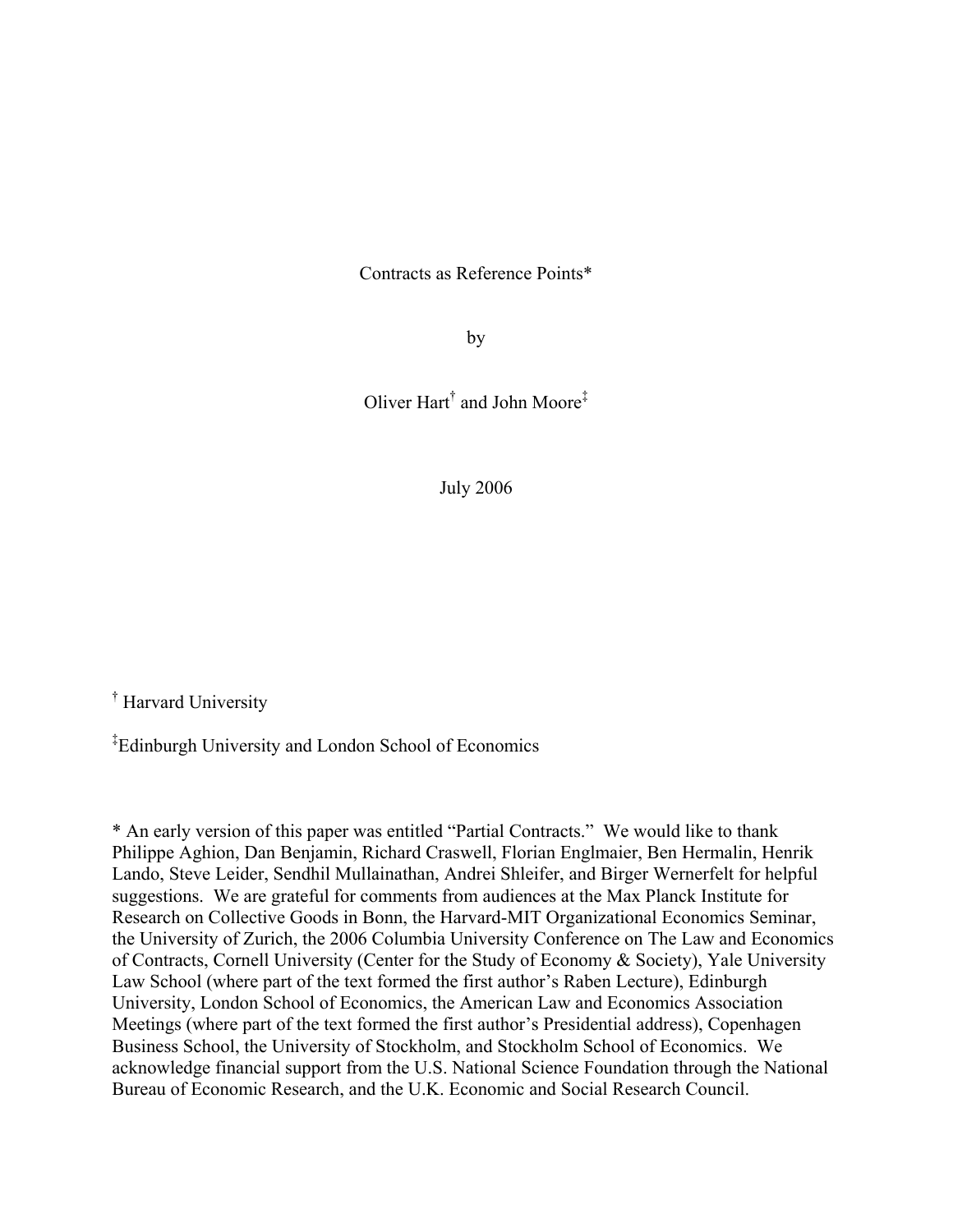## Abstract

 We argue that a contract provides a reference point for a trading relationship: more precisely, for parties' feelings of entitlement. A party's ex post performance depends on whether he gets what he is entitled to relative to outcomes permitted by the contract. A party who feels shortchanged shades on performance. A flexible contract allows parties to adjust their outcome to uncertainty, but causes inefficient shading. Our analysis provides a basis for long-term contracts in the absence of noncontractible investments, and elucidates why "employment" contracts, which fix wage in advance and allow the employer to choose the task, are optimal.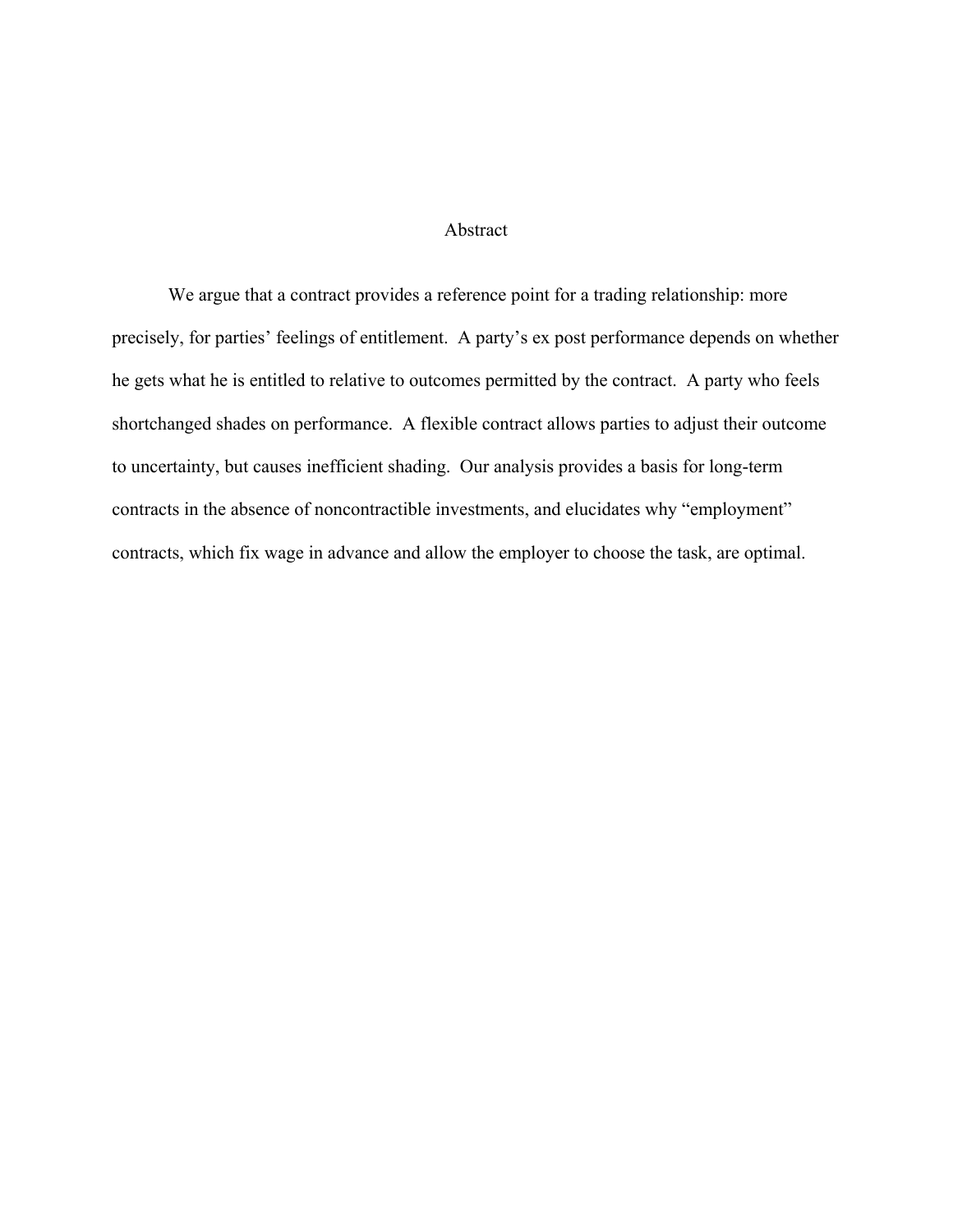## 1. Introduction

What is a contract? Why do people write (long-term) contracts? The classical view held by economists and lawyers is that a contract provides parties with a set of rights and obligations, and that these rights and obligations are useful, among other things, to encourage long-term investments.<sup>1</sup> In this paper we present an alternative, and complementary, view. We argue that a contract provides a reference point for the parties' trading relationship: more precisely for their feelings of entitlement. We develop a model in which a party's ex post performance depends on whether the party feels that he (or she) is getting what he's entitled to relative to the outcomes permitted by the contract. A party who feels shortchanged shades on his performance, which causes a deadweight loss. One way the parties can reduce this deadweight loss is for them to write an ex ante contract that pins down future outcomes very precisely, and that therefore leaves little room for disagreement and aggrievement. The drawback of such a contract is that it does not allow the parties to adjust the outcome to the state of the world. We study the trade-off between rigidity and flexibility. Our analysis provides a basis for long-term contracts in the absence of noncontractible relationship-specific investments, and throws light on why simple "employment" contracts are sometimes optimal.

 To motivate our work, it is useful to relate it to the literature on incomplete contracts. A typical model in that literature goes as follows. A buyer and seller meet initially. Since the future is hard to anticipate, they write an incomplete contract. As time passes and uncertainty is resolved, the parties can and do renegotiate their contract, in a Coasian fashion, to generate an ex post efficient outcome. However, as a consequence of this renegotiation, each party shares some of the benefits of prior (noncontractible) relationship-specific investments with the other party.

<sup>&</sup>lt;sup>1</sup> For up-to-date syntheses of the classical view, see Bolton and Dewatripont (2005) and Shavell (2004).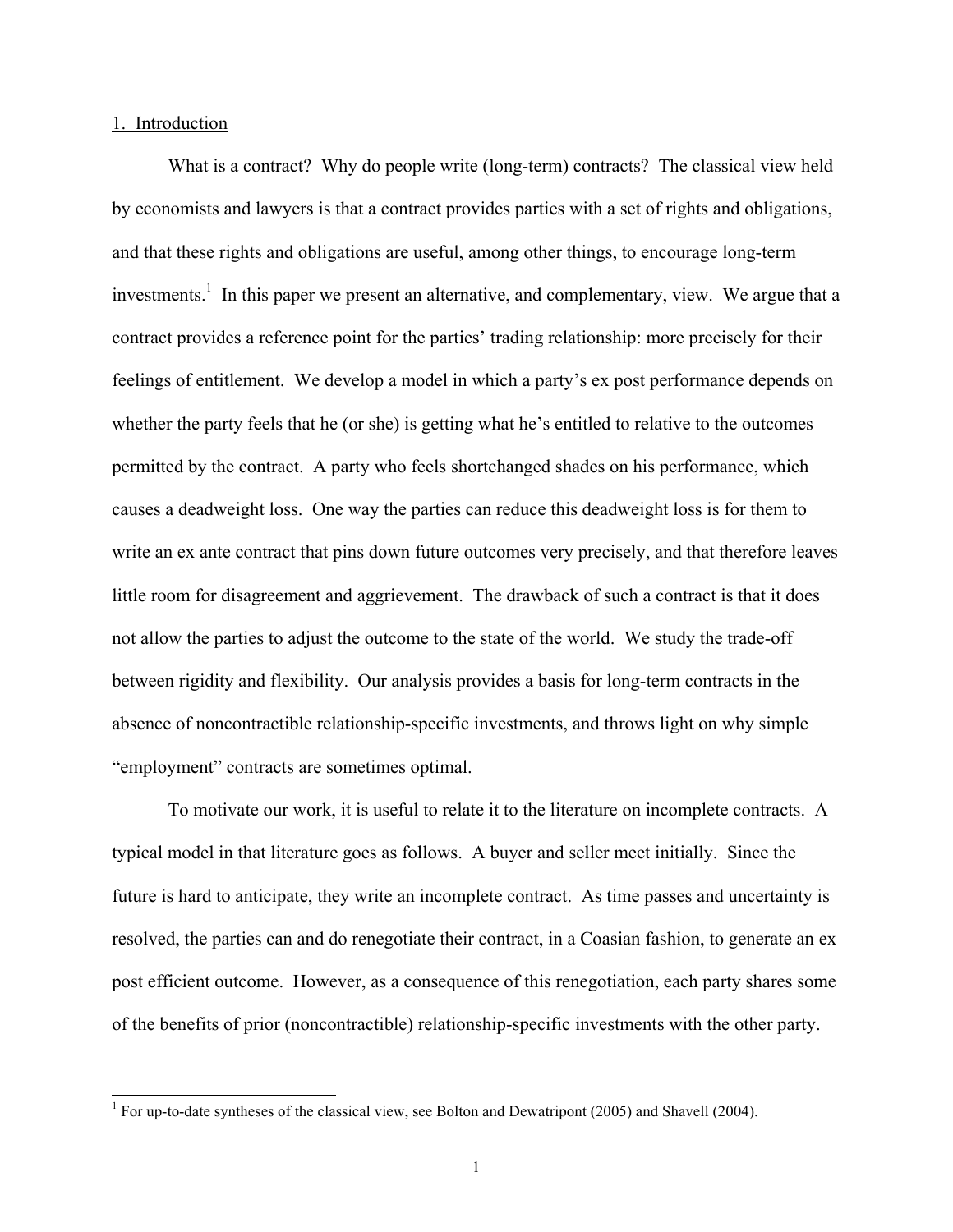Recognizing this, each party underinvests ex ante. The literature studies how the allocation of asset ownership and formal control rights can reduce this underinvestment. $2$ 

 While the above literature has generated some useful insights about firm boundaries, it has some shortcomings.<sup>3</sup> Two that seem particularly important to us are the following. First, the emphasis on noncontractible ex ante investments seems overplayed: although such investments are surely important, it is hard to believe that they are the sole drivers of organizational form. Second, and related, the approach is ill-suited for studying the internal organization of firms, a topic of great interest and importance. The reason is that the Coasian renegotiation perspective suggests that the relevant parties will sit down together ex post and bargain to an efficient outcome using side payments: given this, it is hard to see why authority, hierarchy, delegation, or indeed anything apart from asset ownership matters.

 We believe that in order to develop more general and compelling theories of organizational form it is essential to depart from a world in which Coasian renegotiation always leads to ex post efficiency.<sup>4</sup> The purpose of our paper is to move in this direction. To achieve this goal we depart from the existing literature in two key ways. First, we drop the assumption made in almost all of the literature that ex post trade is perfectly contractible. Instead we suppose that trade is only partially contractible.<sup>5</sup> Specifically, we distinguish between perfunctory performance and consummate performance, or performance within the letter of the contract and performance within the spirit of the contract. <sup>6</sup> Perfunctory performance can be

<sup>&</sup>lt;sup>2</sup> See, e.g., Grossman and Hart (1986) and Hart and Moore (1990).

<sup>&</sup>lt;sup>3</sup> For a discussion, see Holmstrom (1999).

<sup>&</sup>lt;sup>4</sup> One obvious possibility is to introduce asymmetric information. However, to date such an approach has not been very fruitful in the theory of the firm.

 $5$  We do not go as far as some of the recent incomplete contracting literature that supposes that ex post trade is not contractible at all (see, e.g., Baker et al. (2006)).

<sup>&</sup>lt;sup>6</sup> The perfunctory and consummate language is taken from Williamson (1975, p. 69). See also Goldberg and Erickson (1987, p. 388).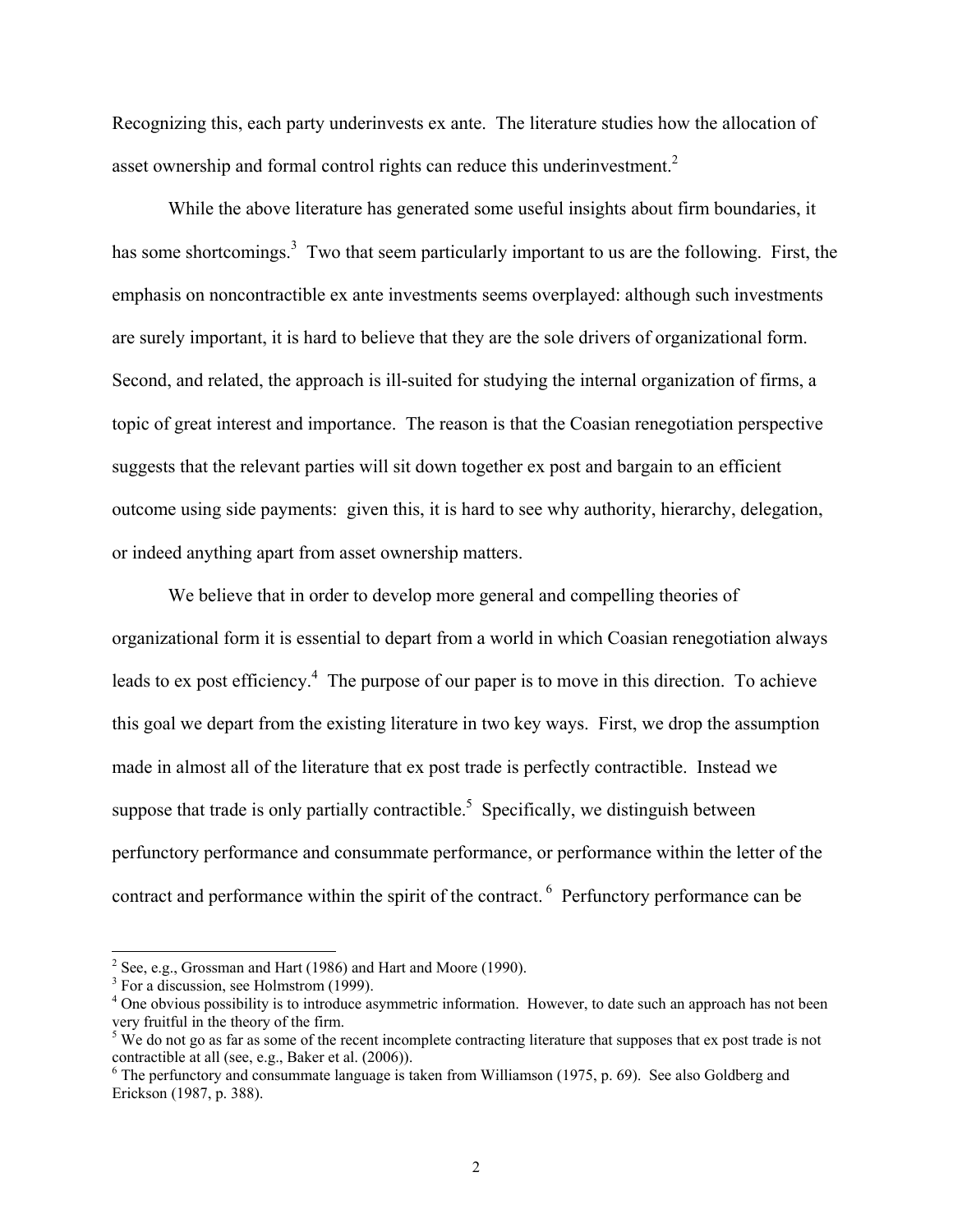judicially enforced, while consummate performance cannot. Second, we introduce an important behavioral element. We suppose that a party is happy to provide consummate performance if he feels that he is getting what he is entitled to, where entitlement is measured relative to the contract, but will withhold some part of consummate performance if he feels shortchanged—we refer to this as shading. A final element of the story is that there is no reason why parties' feelings of entitlement should be consistent. In other words, it may well be the case that the sum of the parties' entitlements exceeds the total amount available.

 These ingredients yield the above-described trade-off between flexibility and rigidity. A flexible contract has the advantage that parties can adjust the outcome to the state of the world, but the disadvantage that any outcome selected will cause at least one party to feel aggrieved and shortchanged, which leads to a loss of surplus from shading. An optimal contract trades off these two effects.

 The paper is organized as follows. Section 2 presents the model and discusses the two key assumptions of partial contractibility and shading. In Section 3 we analyze a case of the model where there is uncertainty about value and cost but not about the type of good to be traded. In Section 4 we consider a second case where there is uncertainty about the nature of the good. This section also shows why a simple employment contract may be optimal. In Section 5 we show that the model can be used to throw light on vertical integration and on why parties deliberately write incomplete contracts, and we also discuss renegotiation. Finally, Section 6 concludes. The Appendix considers a more general class of contracts than those studied in the text and includes proofs of theorems.

3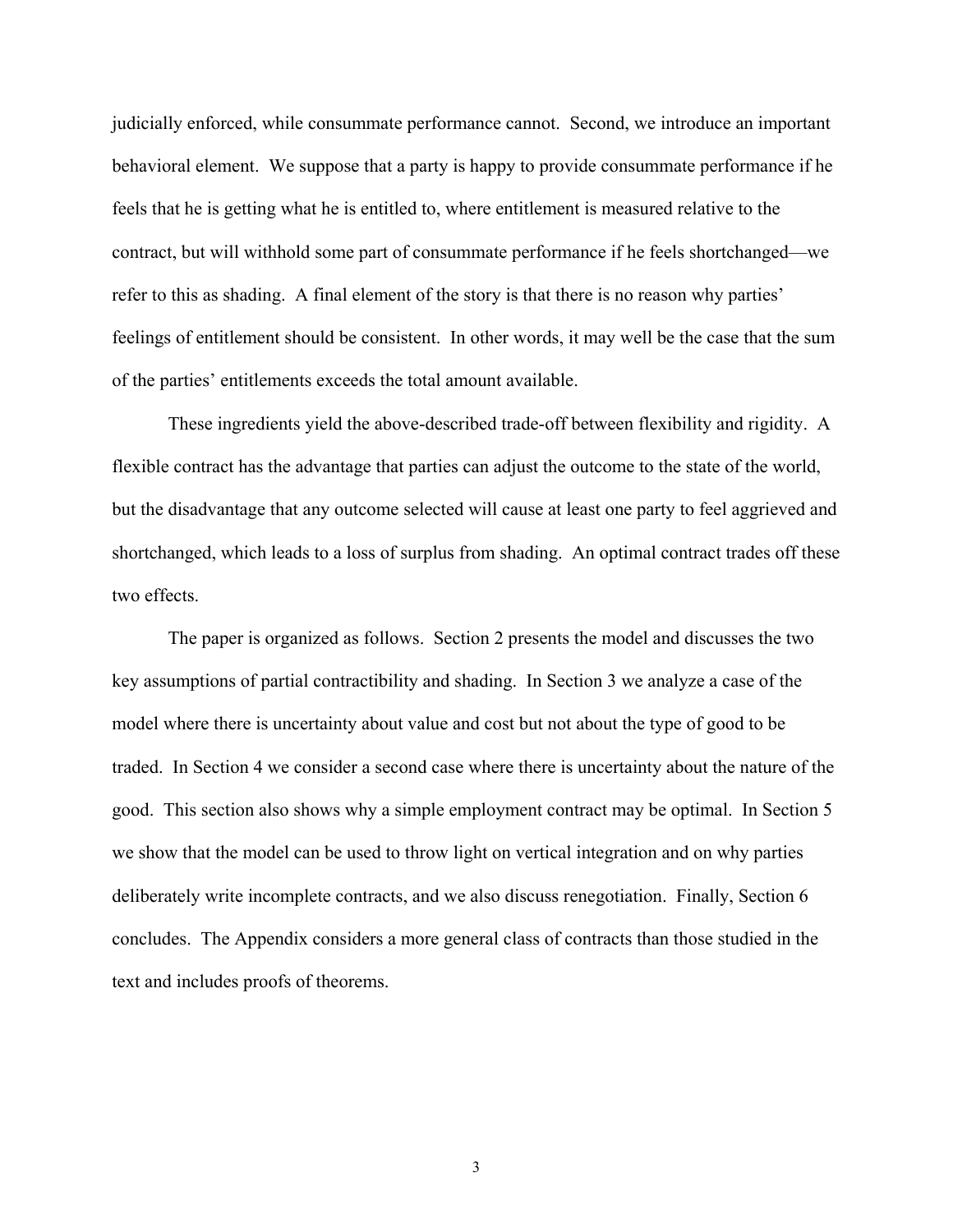#### 2. The Model

 We consider a buyer B and a seller S who are engaged in a long-term relationship. The parties meet at date 0 and can trade at date 1. We assume a perfectly competitive market for buyers and sellers at date 0, but that competition is much reduced at date 1: in fact, for the most part we suppose that B and S face bilateral monopoly at date 1. In other words, there is a fundamental transformation in the sense of Williamson (1985).

 We do not model why this fundamental transformation occurs. It could be because the parties make relationship-specific investments, but there may be other more prosaic reasons. For example, imagine that B is organizing a wedding for his daughter. S might be a caterer. Six months before the wedding, say, there may be many caterers that B can approach and many weddings that S can cater. But it may be very hard for B or S to find alternative partners a week before the wedding. While there are no very obvious relationship-specific investments here, the fundamental transformation seems realistic, and the model applies.

 It would be easy to fit relationship-specific investments explicitly into the analysis, but we would then suppose that these investments are contractible. That is, an important feature of our model is that it does not rely on noncontractible investments.

We make some standard assumptions. Any uncertainty at date 0 is resolved at date 1. There is symmetric information throughout, and the parties are risk neutral and face no wealth constraints.

 We now come to the two assumptions that represent significant departures from the literature. The first is that ex post trade is only partially contractible. Specifically, while the

4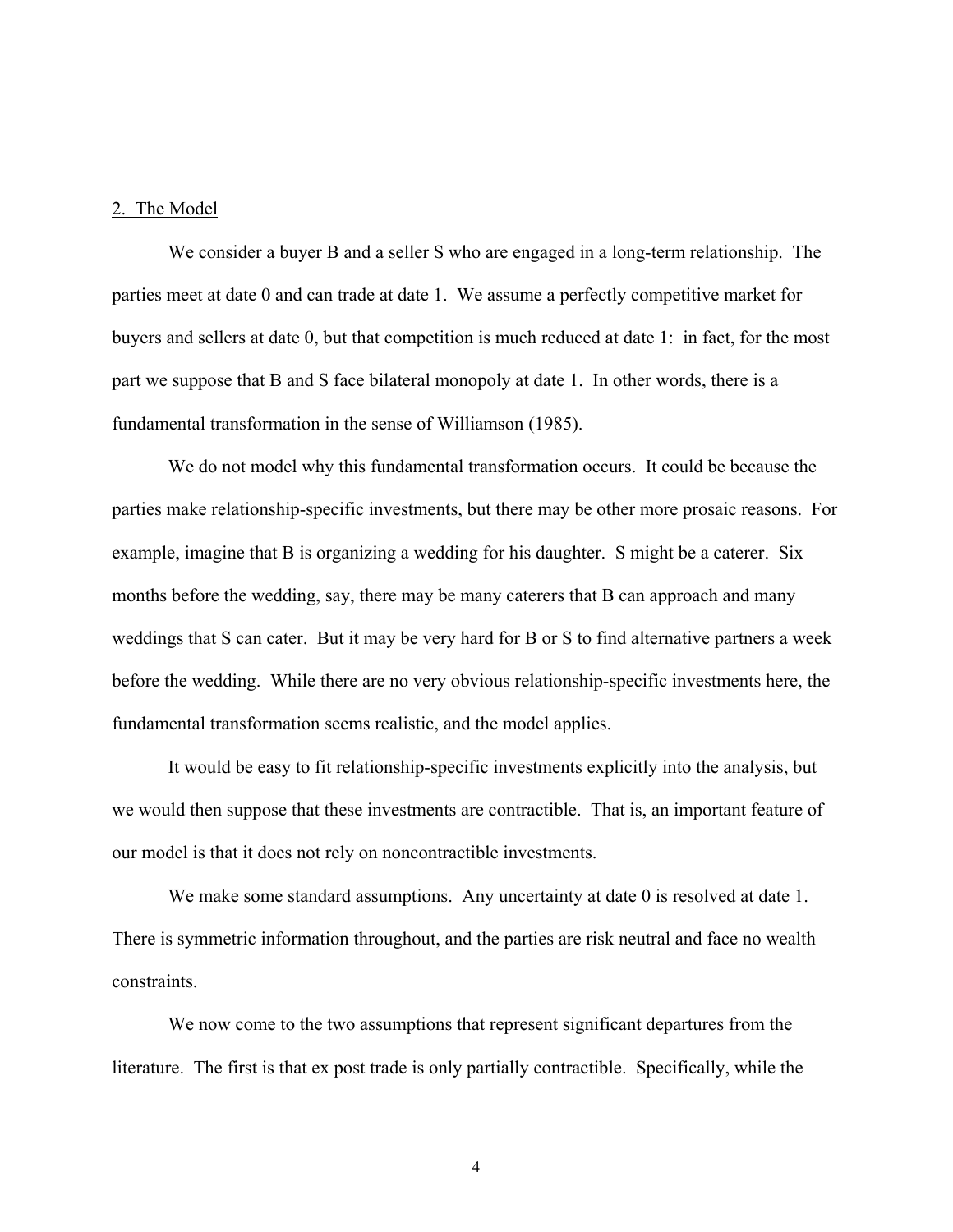broad outlines of ex post trade are contractible, the finer points are not. As noted in the Introduction, we distinguish between perfunctory and consummate performance, or performance within the letter of the contract and performance within the spirit of the contract. Perfunctory performance is enforceable by a court while consummate performance can never be judicially enforced.

 For instance, in the wedding example, a judge can determine whether food was provided, but not the quality of the cake or whether the catering staff was friendly to the guests.

 Before we describe our second assumption, it is useful to provide a time line; see Figure 1. The parties meet and contract at date 0. At this stage there may be uncertainty and so the parties typically choose to write a flexible contract that admits several outcomes. At date 1 the uncertainty is resolved and the parties refine the contract, that is, they decide which outcome to pick. After this, trade occurs and the degree of consummate performance is determined.<sup>7</sup>

 0 1 │

Parties meet and Contract refined after contract. The contract contract contract contract. Trade occurs and degree of consummate performance determined.

#### Figure 1

 What determines the degree of consummate performance? This is where our second key (behavioral) assumption comes in. We suppose that consummate performance doesn't cost

<sup>&</sup>lt;sup>7</sup> Since a court can determine whether trade took place, any payments that B has promised S conditional on trade must be made: if not, S would sue for breach of contract. (In other words, payments are part of perfunctory performance.)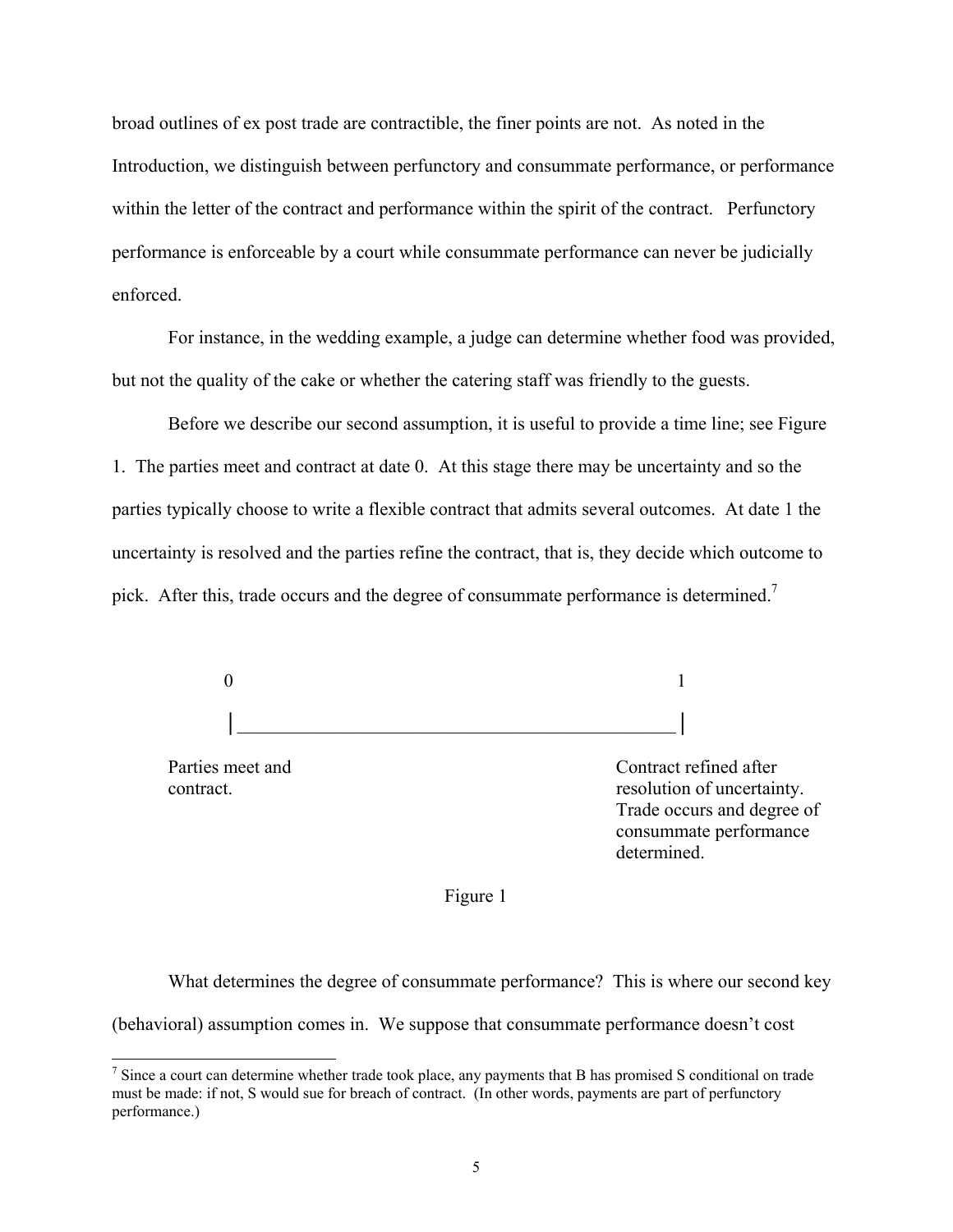much relative to perfunctory performance, and that if the circumstances are "right" a party is willing to provide consummate performance – he may even be happy to do so. Moreover, the circumstances are right if the party feels that he is getting what he is entitled to relative to the outcomes permitted by the contract.

 Note the key idea that entitlements are defined relative to the contract. That is, the contract acts as a reference point in the sense that it governs or anchors the parties' entitlements or expectations. We discuss this further below.

 We take the view that there is no particular reason why the parties' feelings of entitlement should be consistent. To make things as simple as possible, we consider the extreme case where each party feels entitled to 100% of the residual surplus, i.e., to the best outcome permitted by the contract.

 Getting less than what you feel entitled to causes aggrievement and leads to retaliation. Specifically, for each dollar that a party feels shortchanged he shades his performance so that the other party's payoff falls by \$θ, where  $0 \le \theta \le 1$ . We take  $\theta$  to be exogenous – it represents both the desire and opportunity for retaliation – but in future work it would be interesting to endogenize it. Note that we do not suppose that shading confers any (significant) direct benefit on the party who shades: it simply hurts the other party.

 Shading decisions are made simultaneously by B and S, and are not observable to an outsider. Hence they are not contractible (recall our assumption that consummate performance can never be enforced judicially). They are, however, anticipated by both parties, i.e., the parties have rational expectations. Finally, we suppose that shading is infeasible if the parties do not trade at date 1 (trade can be shaded but no trade cannot be shaded).

6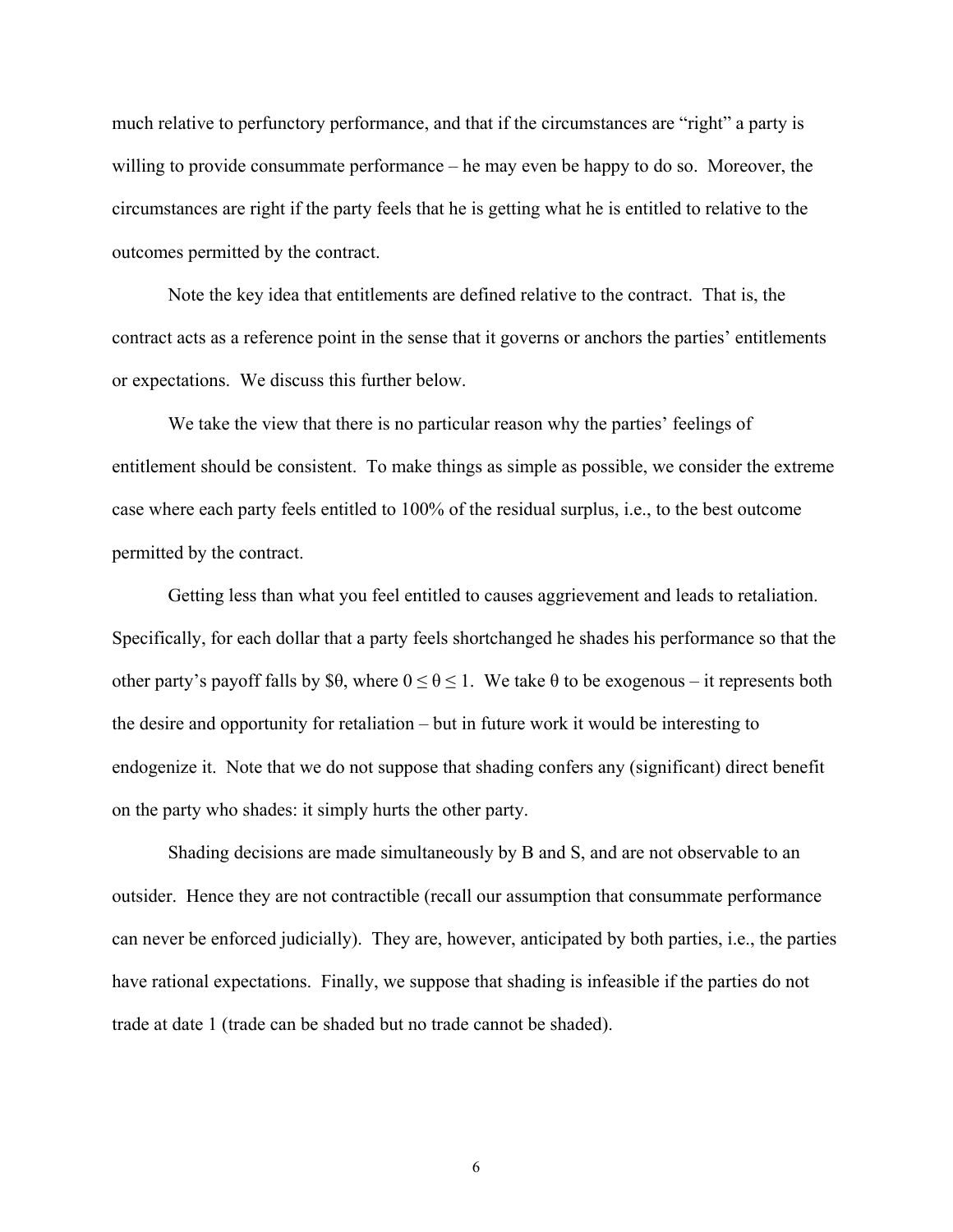The assumption that B and S can shade symmetrically and face the same parameter  $\theta$  may seem strong. In the wedding example it is easy to think of ways in which S can shade, but perhaps harder to think of ways in which B can. However, buyers can hurt sellers, e.g., by refusing to make minor concessions or to be cooperative, or by quibbling about details of performance. We view the case of symmetry as a reasonable starting point for our analysis. In Section 6 we discuss alternative interpretations and extensions of the model for the case where shading is asymmetric.

 The behavioral assumptions we have made are strong and deserve greater discussion. Before we provide this, it is useful to illustrate the model with a simple example.

Suppose that B requires one unit of a standard good  $-$  a widget  $-$  from S at date 1. Assume that it is known at date 0 that B's value is 100 and S's cost is zero: there is no uncertainty. What is the optimal contract?

 The answer found in the standard literature is that, in this setting without noncontractible investments, no ex ante contract is necessary: the parties can wait until date 1 to contract. To review the argument, imagine that the parties do wait until date 1. Assume that Nash bargaining occurs and they divide the surplus  $50 : 50$ , i.e., the price  $p = 50$ . Of course, a 50 : 50 division may not represent the competitive conditions at date 0. For simplicity, suppose that there is one buyer and many sellers at date 0, so that in competitive equilibrium B receives all the surplus. Then S will make a lump-sum payment of 50 to B at date 0: in effect S pays B up front for the privilege of being able to hold B up once the parties are in a situation of bilateral monopoly.

 This "no contract" solution, combined with a lump-sum payment, no longer works in our context. To see why, note that, if the parties do not write a contract at date 0, this is equivalent to

7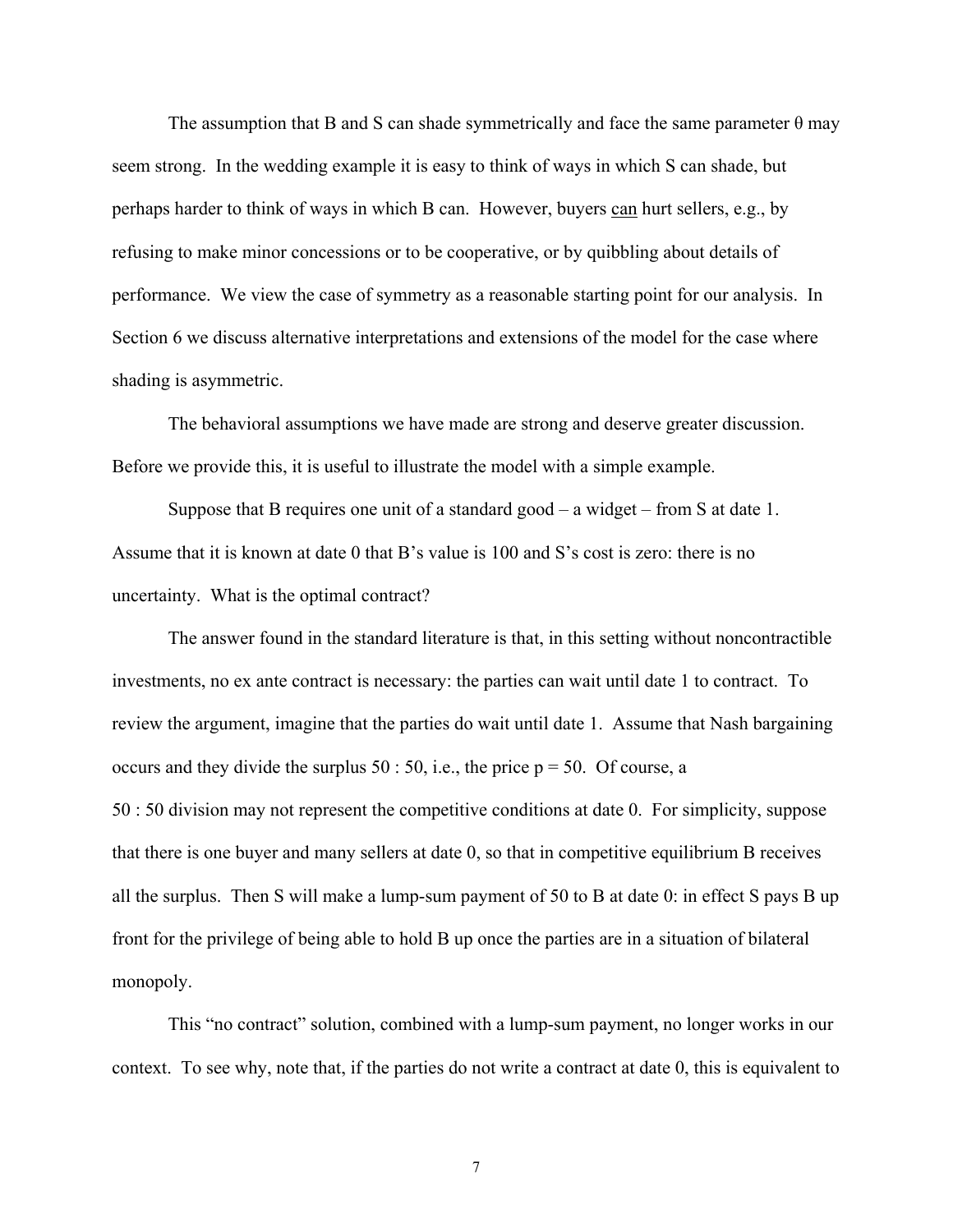saying that trade can occur at any price between zero and 100. (Prices above 100 are irrelevant since B will reject the widget and prices below zero are irrelevant since S will refuse to supply.) But this means that when the parties reach date 1 there is much to argue about. The best deal possible for B is a zero price and he will feel entitled to it; and the best deal possible for S is a price of 100 and she will feel entitled to it. Our assumption is that, in spite of these conflicting feelings of entitlement, the parties will settle on some price p between 0 and 100, and trade will occur. However, each party will feel aggrieved and will shade. Since B feels shortchanged by p, he shades by  $\theta$ p, and since S feels shortchanged by (100 – p), she shades by  $\theta$ (100 – p). Thus the final payoffs are

(2.1) 
$$
U_B = 100 - p - \theta(100 - p) = (1 - \theta)(100 - p),
$$

(2.2) 
$$
U_s = p - \theta p = (1 - \theta)p
$$
,

and total surplus is given by

(2.3) 
$$
W = (1 - \theta)100.
$$

We see that, independent of p, there is a loss of  $100 \theta$ .

What can be done to eliminate this loss? The first point to note is that ex post Coasian renegotiation does not do the job. The reason is that shading is not contractible, and thus a contract not to shade is not enforceable. To put it another way, if B offers to pay S more not to shade, then while this will indeed reduce S's shading since S will feel less aggrieved, it will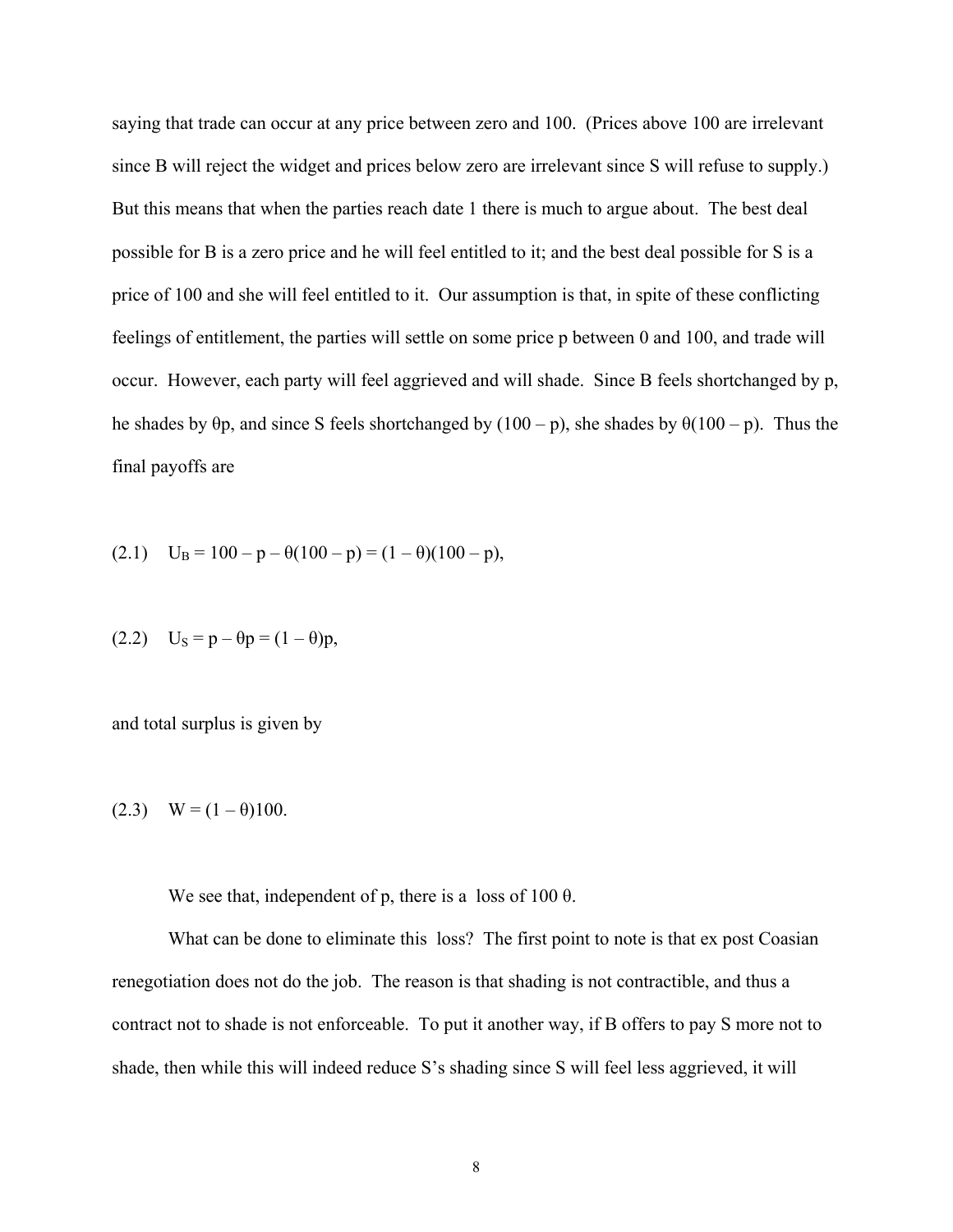increase B's shading because B will feel more aggrieved! In fact, it is clear from (2.3) that changes in p do not affect aggregate shading, which is given by 100 θ.

Note that the conclusion that the loss from shading equals 100  $\theta$  remains true even if the parties replace renegotiation at date 1 by a mechanism. For example, suppose B and S agree at date 0 that B will make a take-it-or-leave-it offer to S at date 1. The best offer for B to make is p  $= 0$ . However, S will feel that B could and should have offered  $p = 100$  since S is entitled to this. Thus S will be aggrieved by 100, and will shade by 100 θ. Hence the loss from shading is again 100 θ.

 Although these approaches do not work, there is a very simple solution to the shading problem. The parties can write a contract at date 0 that fixes p at some level between 0 and 100, e.g., if there are many sellers and only one buyer at date 0, then it would be natural to set  $p = 0$ . Then there is nothing to argue about at date 1. Neither party will feel aggrieved or shortchanged since each receives exactly what he or she bargained for and expected. Hence no shading occurs and total surplus equals  $100<sup>8</sup>$ 

 As we have noted earlier, a contract that fixes price works because it anchors the parties' expectations and feelings of entitlement: the contract is a reference point. $9$  An obvious question to ask is, what changes between dates 0 and 1? Why does a date 0 contract that fixes  $p = 0$  avoid aggrievement by S, whereas a date 1 contract that fixes  $p = 0$  does not? Our view is that the ex

 $\overline{a}$ 

<sup>&</sup>lt;sup>8</sup>Note that we are ignoring "efficiency wage" considerations in our analysis. Regardless of date 0 market conditions, B might well feel that it makes sense to offer S a price in excess of cost in order to encourage better performance. However, note that efficiency wage ideas are not inconsistent with our approach. Our view is that, whatever the level of the price, it still makes sense for B and S to fix price in advance in order to avoid argument about the right price later.<br><sup>9</sup> The notic

The notion of a reference point has played an important role in the recent behavioral economics literature, including that concerned with contractual relationships. Kahneman et al. (1986) provide evidence that for transactions between firms and consumers customers use past prices as a reference point for judging the fairness of a transaction. See also Okun (1981), Falk et al. (2006), Frey (1997, Chapter 2), and Gneezy and Rustichini (2000) for related ideas. Benjamin (2005) analyzes the implications of reference points for optimal incentive schemes, and Carmichael and MacLeod (2003) for the hold-up problem. Our paper owes a lot to the above literature, but differs from it in supposing that a contract governing a transaction is a reference point for the transaction itself.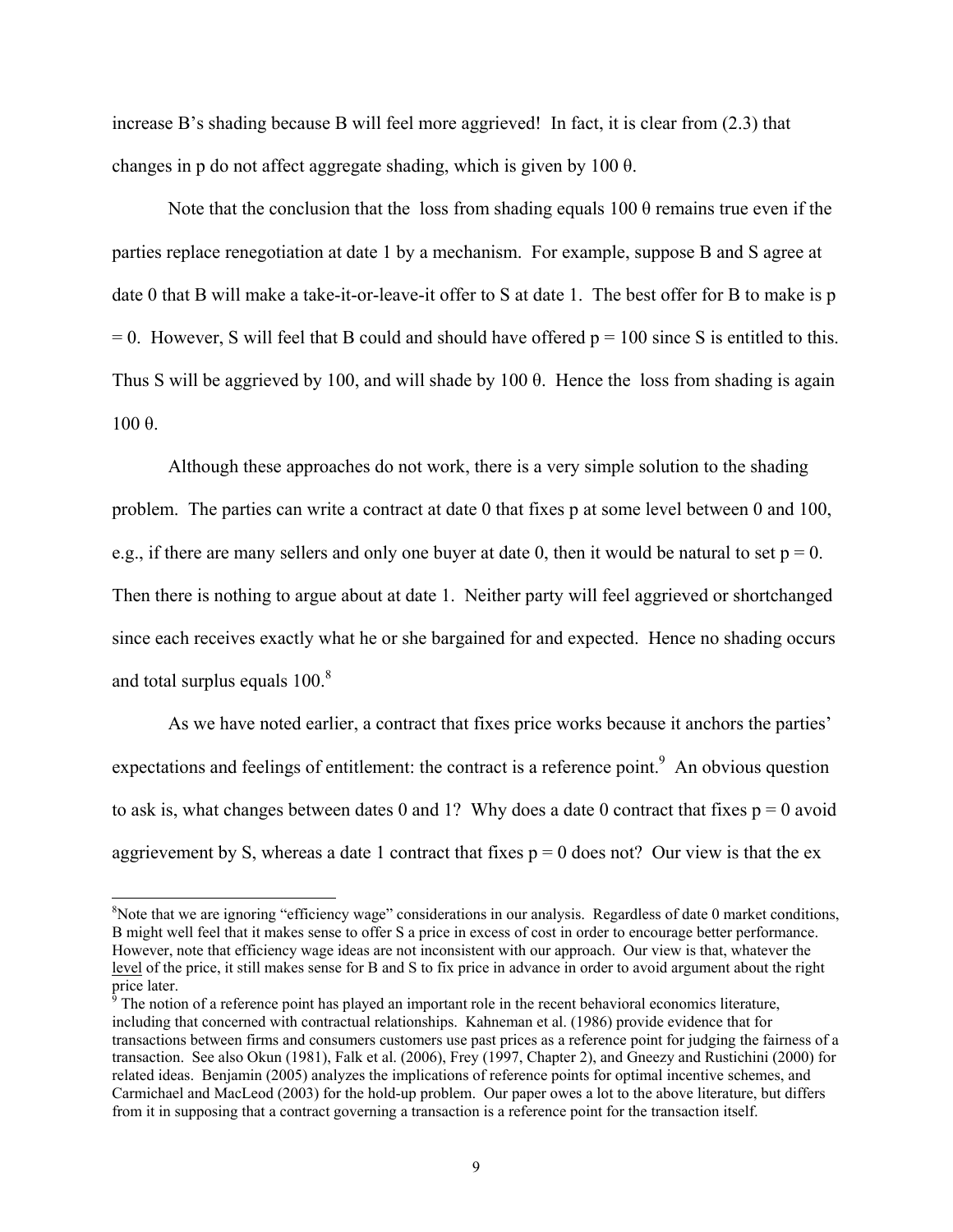ante market plays a crucial role here. Since the date 0 market is much more competitive than the date 1 market – for simplicity we have supposed that the date 0 market is perfectly competitive while the date 1 market is perfectly noncompetitive – it provides an external, i.e., objective, measure of what B and S bring to the relationship. Our assumption is that B and S continue to accept these external measures, now embodied in the contract, once their relationship is underway. In contrast, if B and S pass up the opportunity to write a contract at date 0, then by the time date 1 arrives there are no external measures to control entitlements, and the result will be argument, aggrievement, and shading.<sup>10</sup>

 At this point it makes sense to discuss a little further the retaliation and entitlement assumptions underlying our analysis. Start with retaliation. One view is that consummate performance costs only a little more than perfunctory performance, and that a party will willingly bear this cost if he feels "well-treated," given that the benefit to the other party is large, i.e., parties are naturally at least slightly altruistic. However, if the first party feels shortchanged, then he will no longer be willing to help the other party and will shade. A second view is that consummate performance is actually more pleasurable to provide than perfunctory performance, but that a party will forego this pleasure to punish a partner who he feels did not treat him generously.

 Both views find support in the large behavioral economics literature, which has examined altruism, reciprocity, and retaliation.<sup>11</sup> The easiest way to connect our model to this literature is

l

 $10$  To emphasize this point, suppose that B and S are in a situation of bilateral monopoly already at date 0, i.e., the date 0 market is no more competitive than the date 1 market. Then, if they agree on  $p = 50$ , say, at date 0, our view is that each will be aggrieved by 50 and this aggrievement will carry over to date 1 and lead to shadin

<sup>&</sup>lt;sup>11</sup> For example, in the ultimatum game (see, e.g., Guth et al. (1982)), a suggested split of surplus by the proposer that is seen as "greedy" will often elicit retaliation in the form of rejection by the responder, even though this is costly for the responder. See Camerer and Thaler (1995) for a discussion, and Andreoni et al. (2003) for experimental evidence for the case where the responder can scale back the level of trade rather than rejecting trade entirely (scaling back is like "shading" in our model). Other important works on reciprocity and retaliation include Akerlof (1982), Rabin (1993), Fehr et al. (1997), and Bewley (1999); for surveys see Fehr and Gachter (2000) and Sobel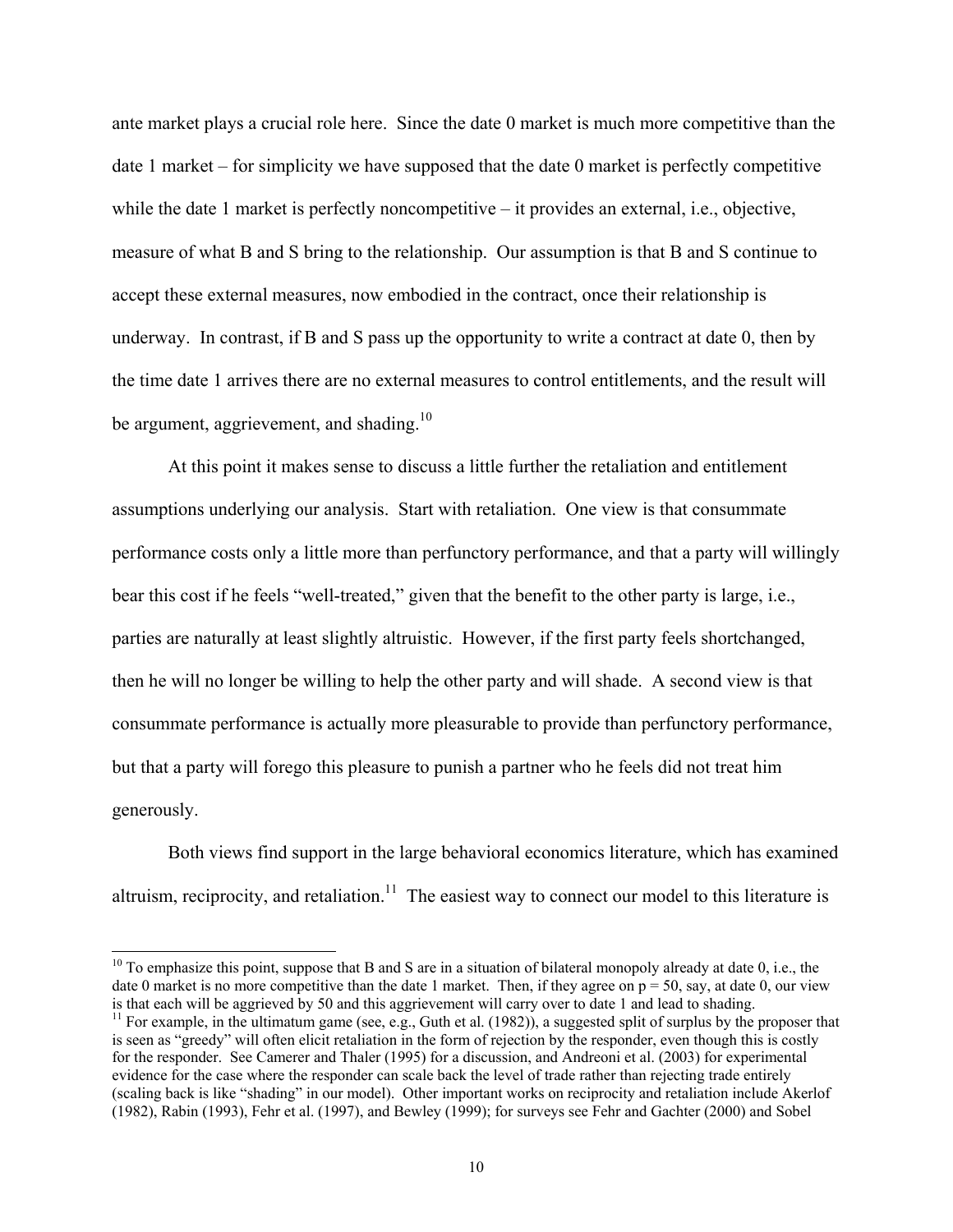to think of the choice of the outcome at date  $1$  – the refinement process in Figure  $1 - as$ determining how well-treated a party feels, and shading as each party's response to/retaliation for this treatment. $12$ 

 Let's turn next to our assumption about entitlements, particularly the idea that each party feels entitled to 100% of the residual surplus. This is obviously a very different view from that found in the fairness part of the behavioral literature, e.g., according to the fairness view, the parties might be expected to agree on and be comfortable with a 50 : 50 split of the surplus:  $p =$ 50 in the example.<sup>13</sup> Our view is closer to the literature that emphasizes self-serving biases.<sup>14</sup> According to that literature, each party can tell a story that justifies an outcome that is very favorable to him. For instance, in our example, if no contract is written at date 0, S can argue to herself that the widget is really worth 200 to B at date 1 because S produces fabulous widgets, even though B does not realize this (i.e., B is not willing to pay more than 100). Hence according to S the fair price  $p = 100$ . Similarly, B can argue to himself that S's costs are actually extremely low (-100) or that S receives some other benefit (100) from the transaction with B, even though again S does not realize this. Hence according to B the fair price  $p = 0$ . In both cases the parties are constrained by the reality that B is not willing to pay more than 100 and S is not willing to receive less than zero (the IR constraints). However, within this reality, each party can tell a story that justifies his most favorable outcome as being fair.<sup>15</sup>

 $\overline{a}$ 

<sup>(2005).</sup> Direct empirical evidence of retaliation by employees or contractors in response to "bad treatment," in the form of poor performance, negligence, or sabotage, can be found in Lord and Hohenfeld (1979), Giacalone and Greenberg (1997), and Krueger and Mas (2004).

<sup>&</sup>lt;sup>12</sup> Note that the experimental evidence of Falk et al. (2003) is consistent with the idea that the level of aggrievement/retaliation/shading will depend not only on the outcome that occurs but also on what other outcomes were available (see also Camerer and Thaler (1995)).

 $13$  On fairness, see, e.g., Fehr and Schmidt (1999).

<sup>&</sup>lt;sup>14</sup> See, e.g., Hastorf and Cantril (1954), Messick and Sentis (1979), Ross and Sicoly (1979), and Babcock et al.

<sup>(1995).</sup> For a discussion see Babcock and Loewenstein (1997).

<sup>&</sup>lt;sup>15</sup> See Rabin (1995) for a general discussion of self-serving biases. Conflicting notions of entitlement may also arise because of differences in information about the total surplus available. See Ellingsen and Johannesson (2005). As we have noted, the assumption that each party feels entitled to 100% of the residual surplus is extreme. It is enough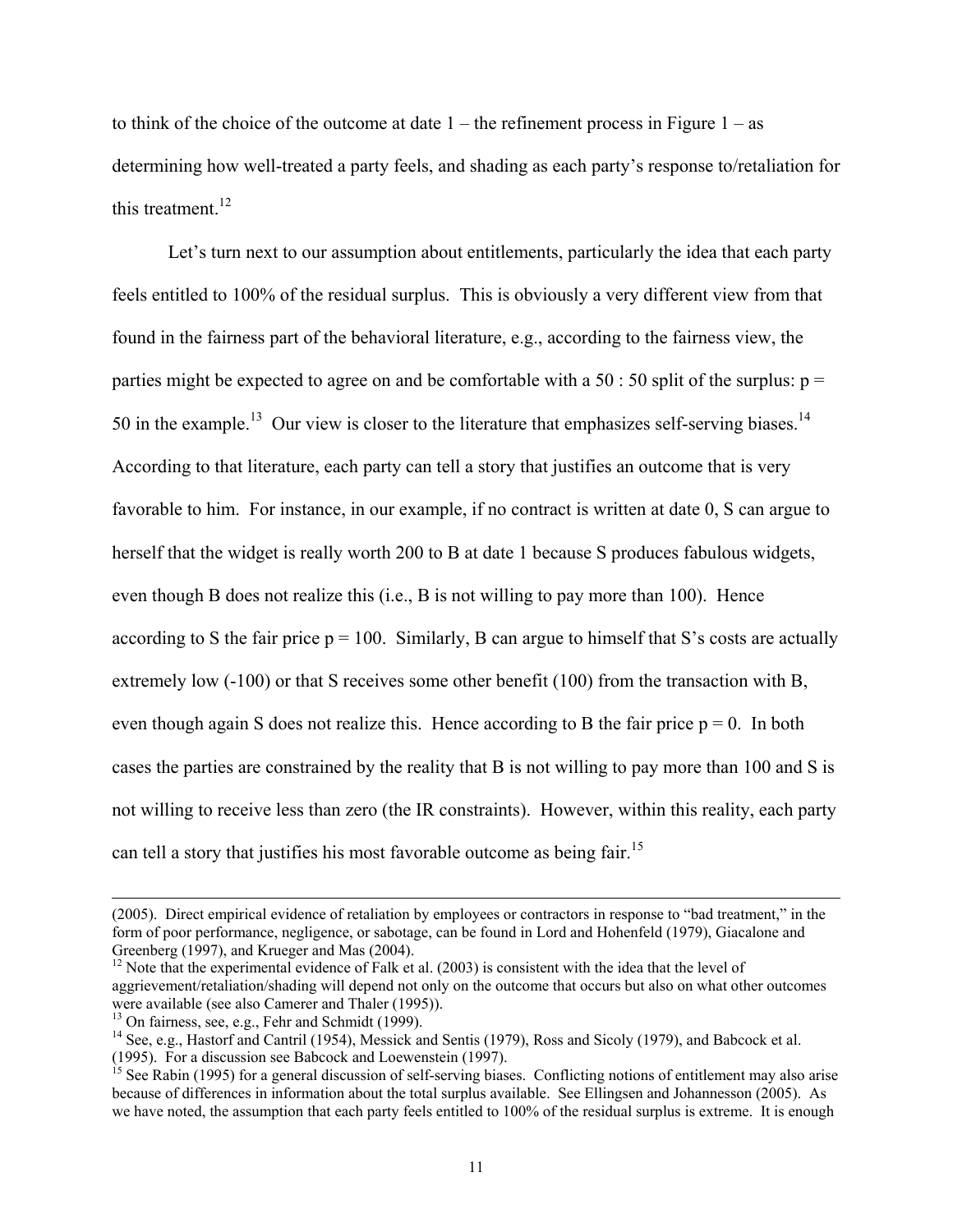All of this, of course, requires further examination, both theoretically and empirically/experimentally. For the moment, we view the behavioral literature as providing some loose support for the approach taken here.

 The example analyzed in this section is very special because a date 0 contract that fixes price achieves the first-best. The first-best is no longer achievable if either (a) v, c are uncertain; or (b) the nature of the good (the widget) is uncertain. We study case (a) in Section 3 and case (b) in Section 4.

## 3. The Case Where Value and Cost Are Uncertain

 In this section we consider the case where B wants one unit of a standard good – a widget – from S at date 1 but there is uncertainty about B's value v and S's cost c. This uncertainty is resolved at date 1. There is symmetric information throughout, so that v, c are observable to both parties. However, v, c are not verifiable, and so state-contingent contracts cannot be written.

 We make an important simplifying assumption in both this and the next section. We suppose that trade occurs at date 1 if and only if both parties want it, i.e., trade is voluntary. To put it another way, if no trade occurs an outsider (e.g., a judge) cannot tell whether this is because the seller refused to supply the widget or the buyer refused to accept it.<sup>16</sup> As a result, a party cannot be punished for breach of contract. We are confident that the main ideas of the

 $\overline{a}$ 

for our model that the parties' feelings of entitlement are inconsistent. With less extreme feelings of entitlement, storytelling to justify these entitlements becomes easier.

<sup>&</sup>lt;sup>16</sup> This assumption is taken from Hart and Moore (1988).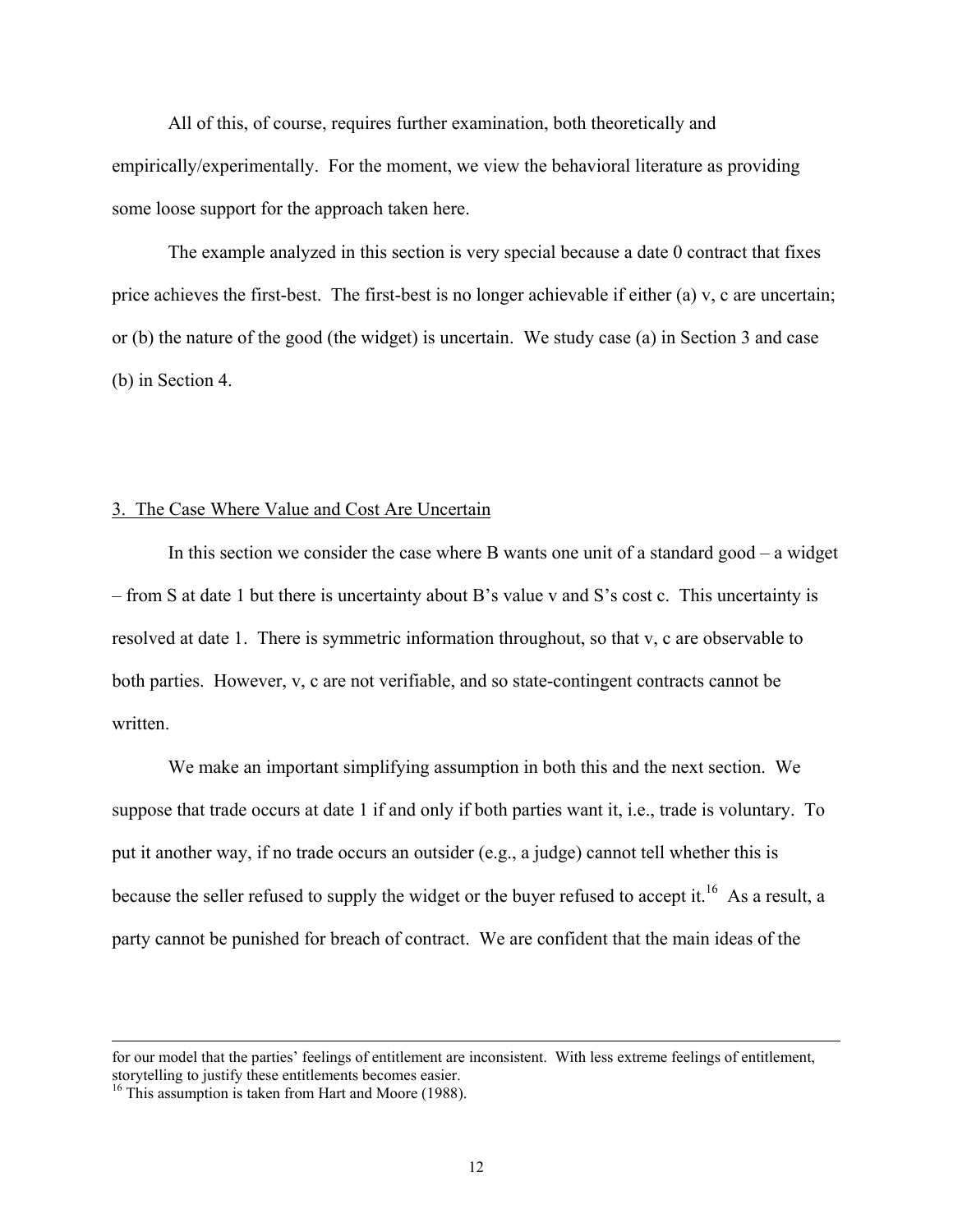paper generalize to the case where specific performance is possible, but the details become more complicated.

In this setting the simplest kind of contract consists of a no-trade price  $p_0$  and a trade price  $p_1$ . Given such a contract, trade will occur (q = 1) if and only if

(3.1)  $v \ge p_1 - p_0 \ge c$ .

From (3.1) it is clear that only the difference between  $p_1$  and  $p_0$  matters, and so, given the existence of lump-sum transfers, we can normalize  $p_0$  to be zero.

It is worth comparing  $(3.1)$  to the first-best trading rule, given by

$$
(3.2) \quad q=1 \Leftrightarrow v \geq c.
$$

 Since we want to allow for contractual flexibility we shall wish to generalize beyond simple contracts. One way to introduce flexibility is to suppose that the contract specifies a notrade price  $p_0$  and an interval of trading prices  $[p, \bar{p}]$ . Suppose for simplicity that B chooses the trade price at date 1. Then

(3.3)  $q = 1 \Leftrightarrow \exists p \leq p_1 \leq \overline{p}$  s.t.  $v \geq p_1 - p_0 \geq c$ .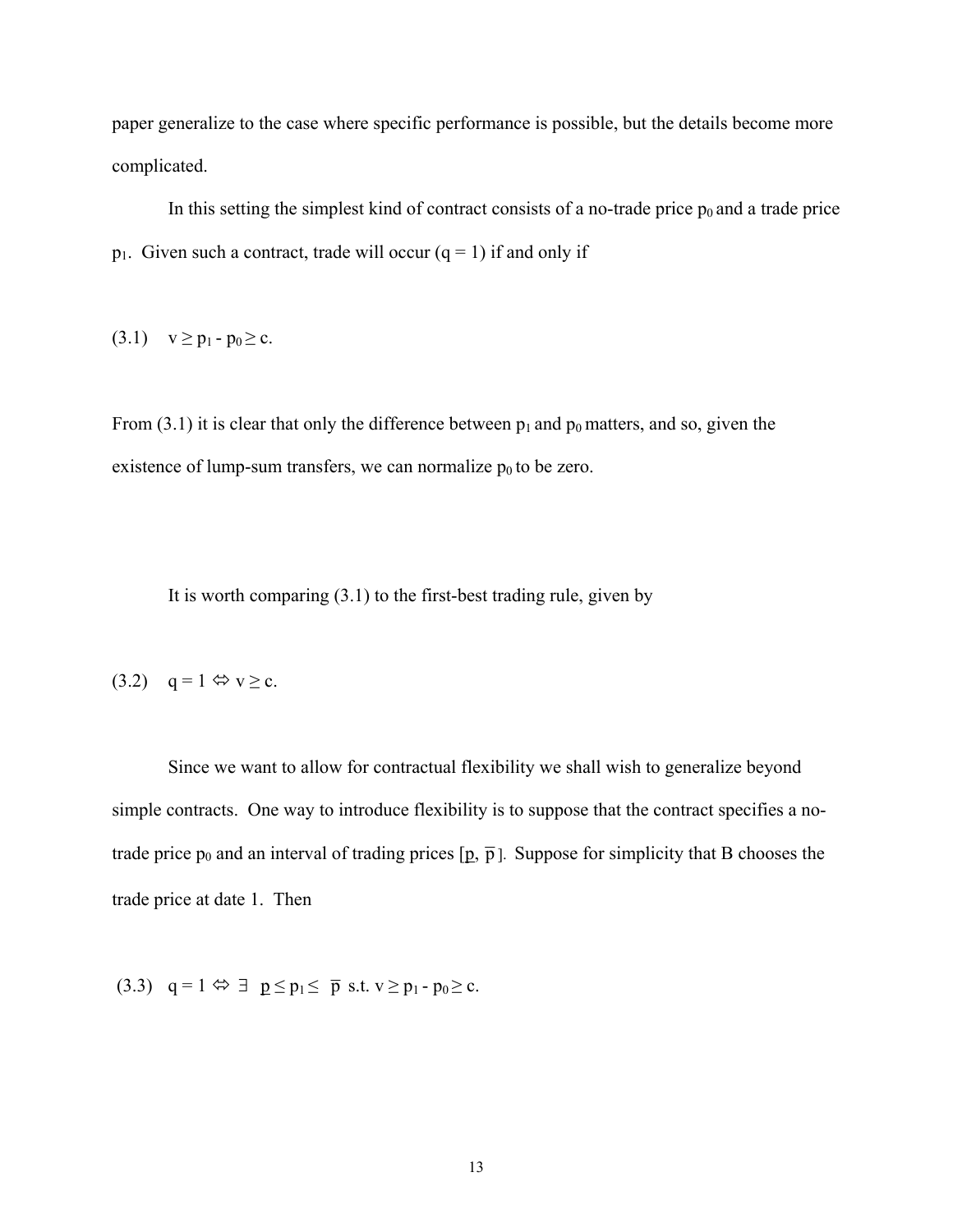In other words, trade occurs if and only if B can find a price in the range  $[p, \bar{p}]$  so that the parties want to trade (B will choose the lowest such price). Actually, it is clear that the same trading rule (3.3) holds if S chooses  $p_1$  (S will choose the highest price in the range  $[p, \bar{p}]$  that guarantees trade). This feature – that the mechanism for choosing the outcome doesn't matter – is special to the model of this section: it will importantly not hold in the model of Section 4.

It follows from (3.3) that, again, only the difference between  $p_1$  and  $p_0$  matters, and so we can normalize  $p_0 \equiv 0$  and rewrite (3.3) as

(3.4) 
$$
q = 1 \Leftrightarrow \exists p \leq p \leq \overline{p} \text{ s.t. } v \geq p \geq c
$$
  
 $\Leftrightarrow v \geq c, v \geq p, c \leq \overline{p}$ .

More general contracts than  $p_0 = 0$ , pe  $[\underline{p}, \overline{p}]$  are in fact possible. For example, a contract could permit p not to be in an interval, or it could allow  $p_0$  and  $p_1$  both to vary. In the Appendix we show that our main ideas extend to the case where a contract consists of an arbitrary set of  $(p_0, p_1)$  pairs and a mechanism – a game – for choosing among them. In order to carry out this generalization, we need to slightly refine our assumptions about the determinants of a party's aggrievement level.

We need to deal with one further issue before we proceed. After the uncertainty about v, c is resolved, suppose  $v > c$  but either  $v < p$  or  $c > \overline{p}$ . At this stage, the parties might want to renegotiate their contract. Renegotiation does not fundamentally change our results and so, for the moment, we ignore it; we return to it in Section 5.

Given a contract  $[p, \overline{p}]$  (that is,  $p_0 \equiv 0$ , ps  $[p, \overline{p}]$ ), what determines aggrievement? Recall from Section 2 that each party feels entitled to the best outcome possible subject to the other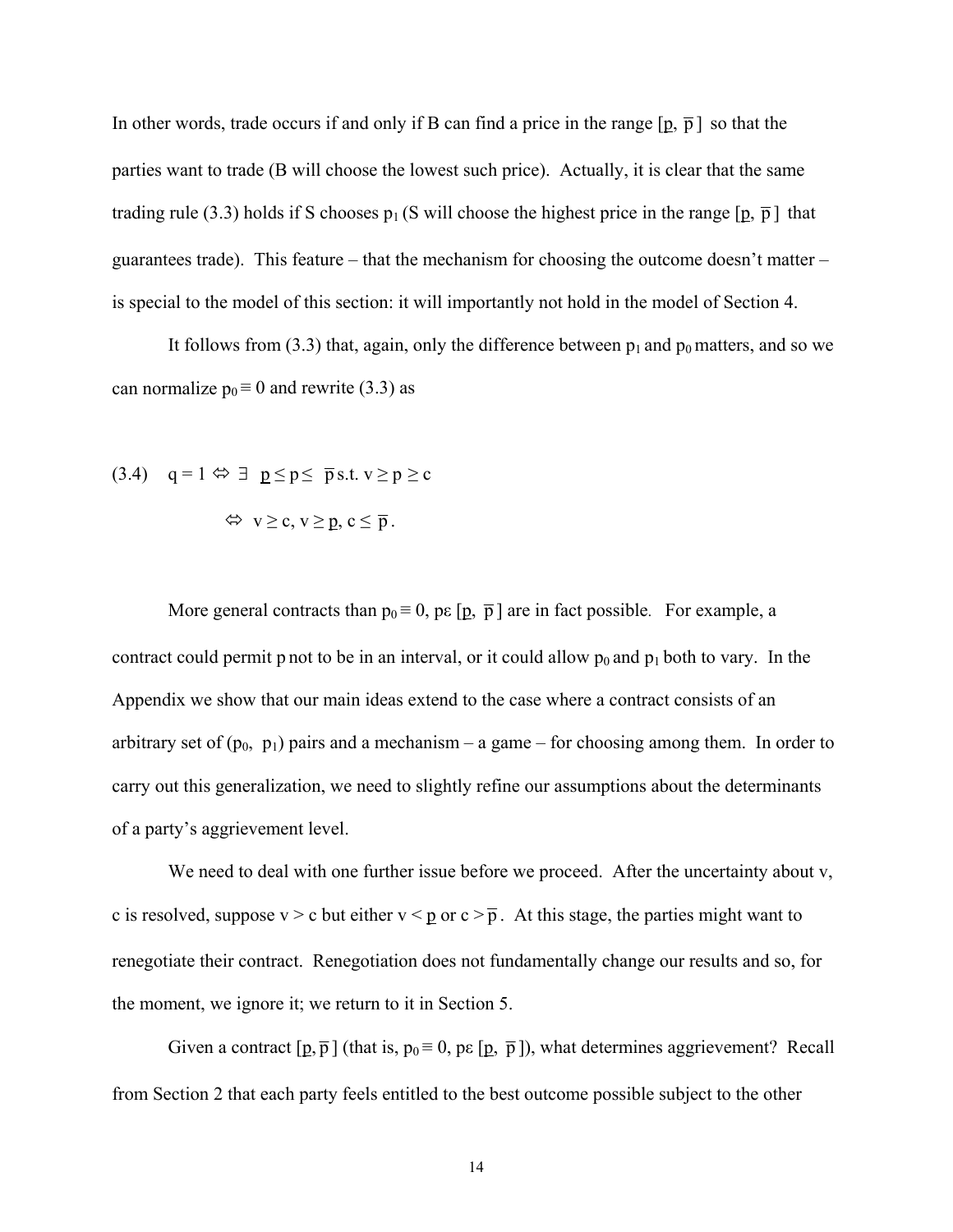party's individual rationality constraint being satisfied. Given our voluntary trade assumption, this means that S feels entitled to  $p = Min (v, \bar{p})$  and B feels entitled to  $p = Max (c, p)$ . Thus aggregate aggrievement equals  $\{Min(v, \overline{p}) - Max(c, p)\}\$ . An optimal contract maximizes expected surplus net of shading costs. (Lump-sum transfers are used to reallocate surplus.) Thus an optimal contract solves:

(3.5) Max 
$$
\int [v - c - \theta \{Min(v, \overline{p}) - Max(c, \underline{p})\}]dF(v, c),
$$
  
\n $\underline{p}, \overline{p}$   $v \ge \underline{p}$   
\n $c \le \overline{p}$ 

where  $F$  is the distribution function of  $(v, c)$ .

The trade-off is clear. A large interval  $[p, \bar{p}]$  makes it more likely that trade will occur if  $v \ge c$ . (If  $p = -\infty$ ,  $\bar{p} = \infty$ , the trading rule becomes the first-best one: q = 1  $\Leftrightarrow v \ge c$ .) However, it also increases expected shading costs.

We refer to a contract where  $p = \bar{p}$  as a simple contract, and a contract where  $p \leq \bar{p}$  as a non-simple contract. We start off with some cases where the first-best is achievable with a simple contract.

Proposition 3.1. A simple contract achieves the first-best if (i) only  $\tilde{v}$  varies; (ii) only  $\tilde{c}$ varies; (iii) the smallest element of the support of  $\tilde{v}$  is at least as great as the largest element of the support of  $\tilde{c}$ .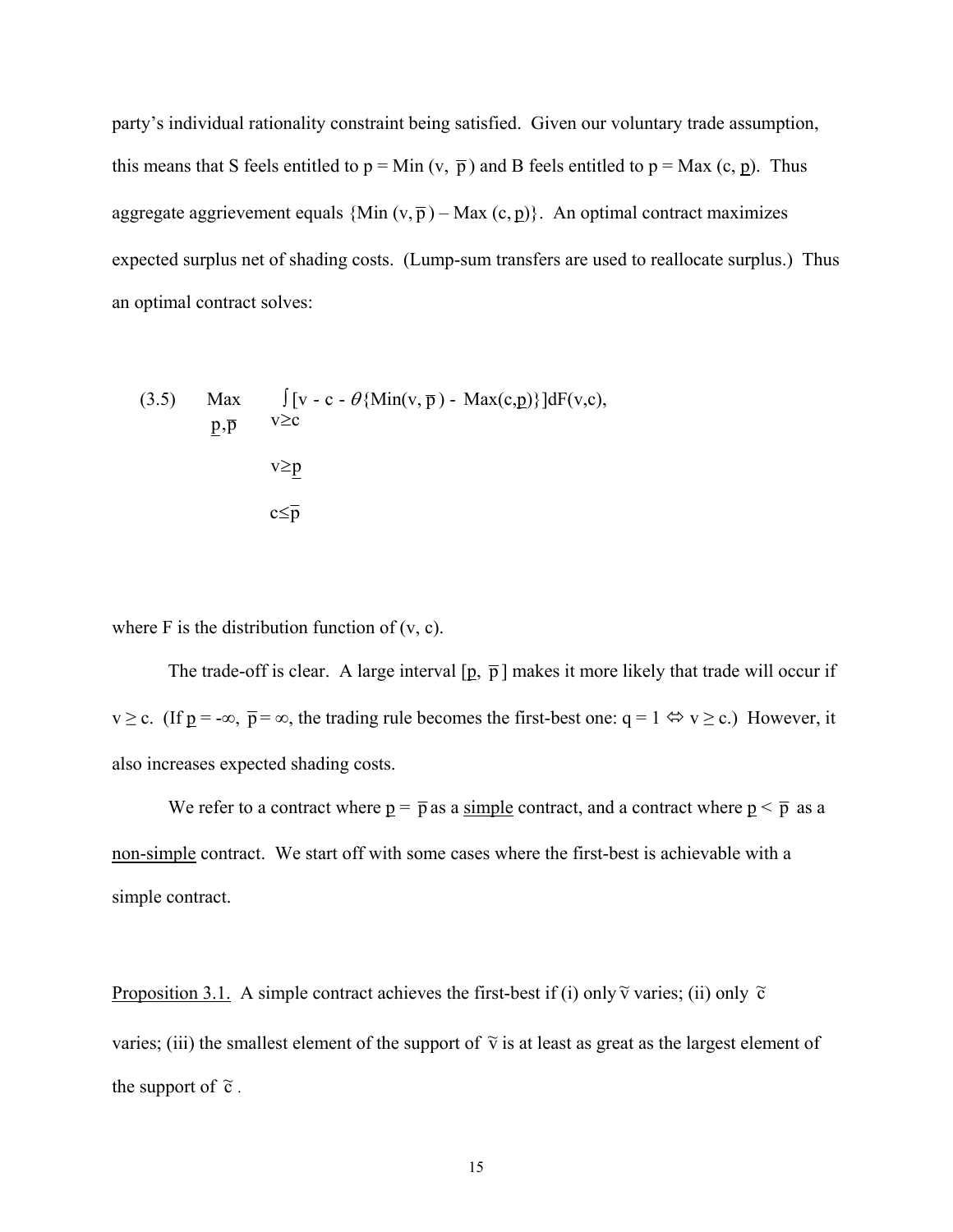The proof of Proposition 3.1 is immediate. If only  $\tilde{v}$  varies, choose a simple contract with  $p = c$ . If only  $\tilde{c}$  varies, choose a simple contract with  $p = v$ . If (iii) holds, choose a simple contract with p between the smallest v and largest c.

In some cases one needs a non-simple contract to achieve the first-best.

### Example 3.1

Suppose that there are two states of the world. In s1,  $v = 9$ ,  $c = 0$ . In s2,  $v = 20$ ,  $c = 10$ . In other words, either v and c are both low or they are both high.

|              | s1       | s2 |
|--------------|----------|----|
| $\mathbf{V}$ | 9        | 20 |
| c            | $\Omega$ | 10 |

 Obviously, one cannot get the first-best with a simple contract since there is no price p that lies both between 0 and 9 and between 10 and 20. However, a contract that specifies an interval of trading prices [9,10] ( $p = 9$ ,  $\bar{p} = 10$ ) does achieve the first-best. To see why, note that in s1 B will choose  $p = 9$  since this is the lowest available price. S will not be aggrieved since, even if S could choose the price, she would not pick a price above 9 given that this would cause B not to trade. In s2 B picks  $p = 10$  since this is the lowest price consistent with S being willing to trade. S is again not aggrieved since she couldn't hope for a higher price than 10 given that 10 is the highest available price. Thus, the contract  $p = 9$ ,  $\bar{p} = 10$  achieves trade in both states without any shading.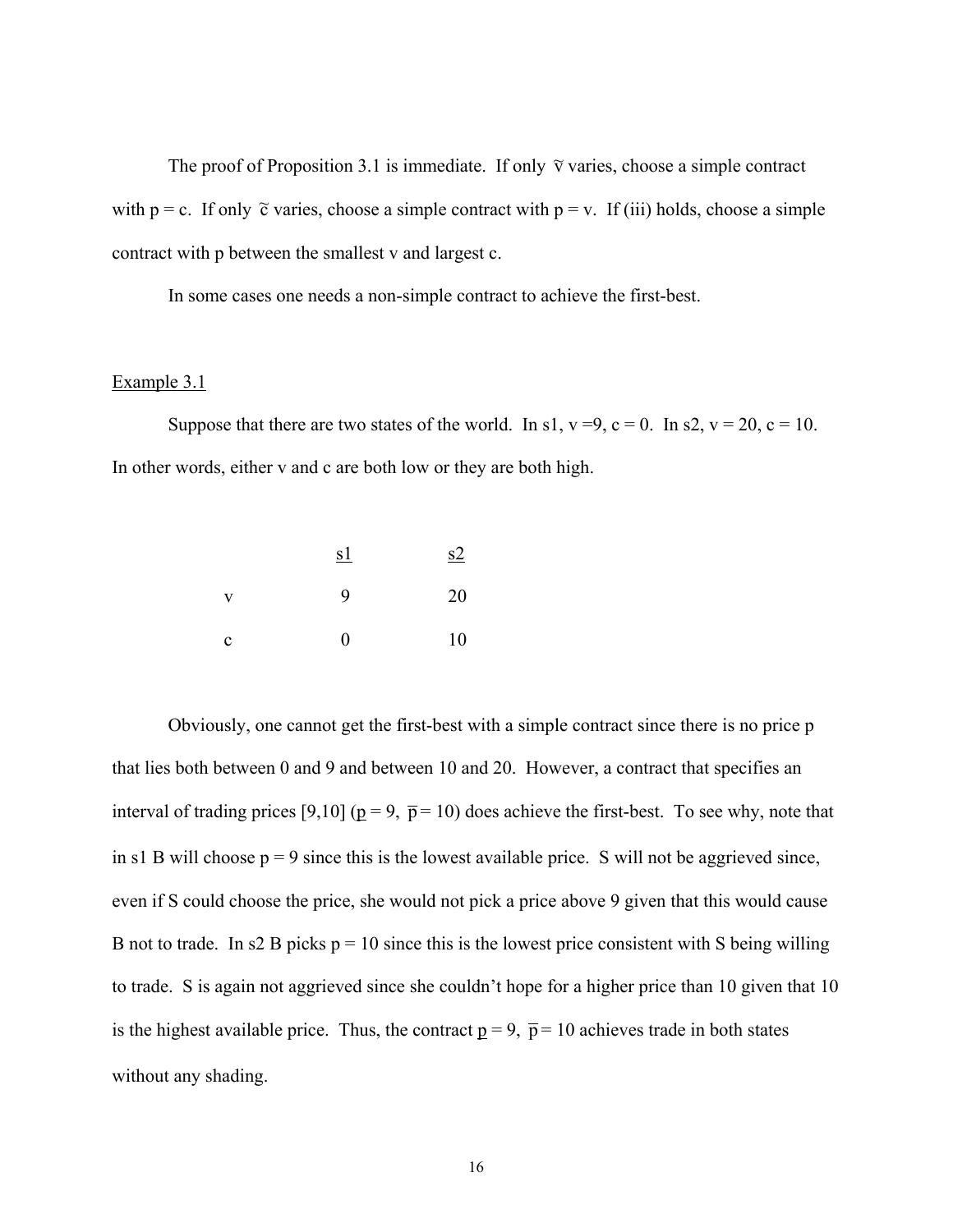Note that in this example the optimal contract is unique. Any price range smaller than [9,10] would fail to generate trade in one of the states, and any price range larger than [9,10] would cause aggrievement in at least one of the states. (If  $p < 9$ , the parties would argue about where p should be in the range  $[p,9]$  in s1, and if  $\bar{p} > 10$ , the parties would argue about where p should be in the range  $[10, \overline{p}]$  in s2.)

 We now turn to an example where the first-best cannot be achieved even with a nonsimple contract.

## Example 3.2

 The example is the same as the previous one except that there is a third state, s3, where v is high and c is low.

|              | <u>s1</u> | s2 | $\underline{s3}$ |
|--------------|-----------|----|------------------|
| $\mathbf{V}$ | 9         | 20 | 20               |
| C            | $\Omega$  | 10 | $\boldsymbol{0}$ |

 The first-best cannot be achieved because, in order to ensure trade in s1, s2, we need  $p \le 9$ ,  $\bar{p} \ge 10$ . But such a price range leads to aggrievement and shading in s3.

There are three possible candidates for a second-best optimal contract:

(a)  $p = \overline{p} = 9$ .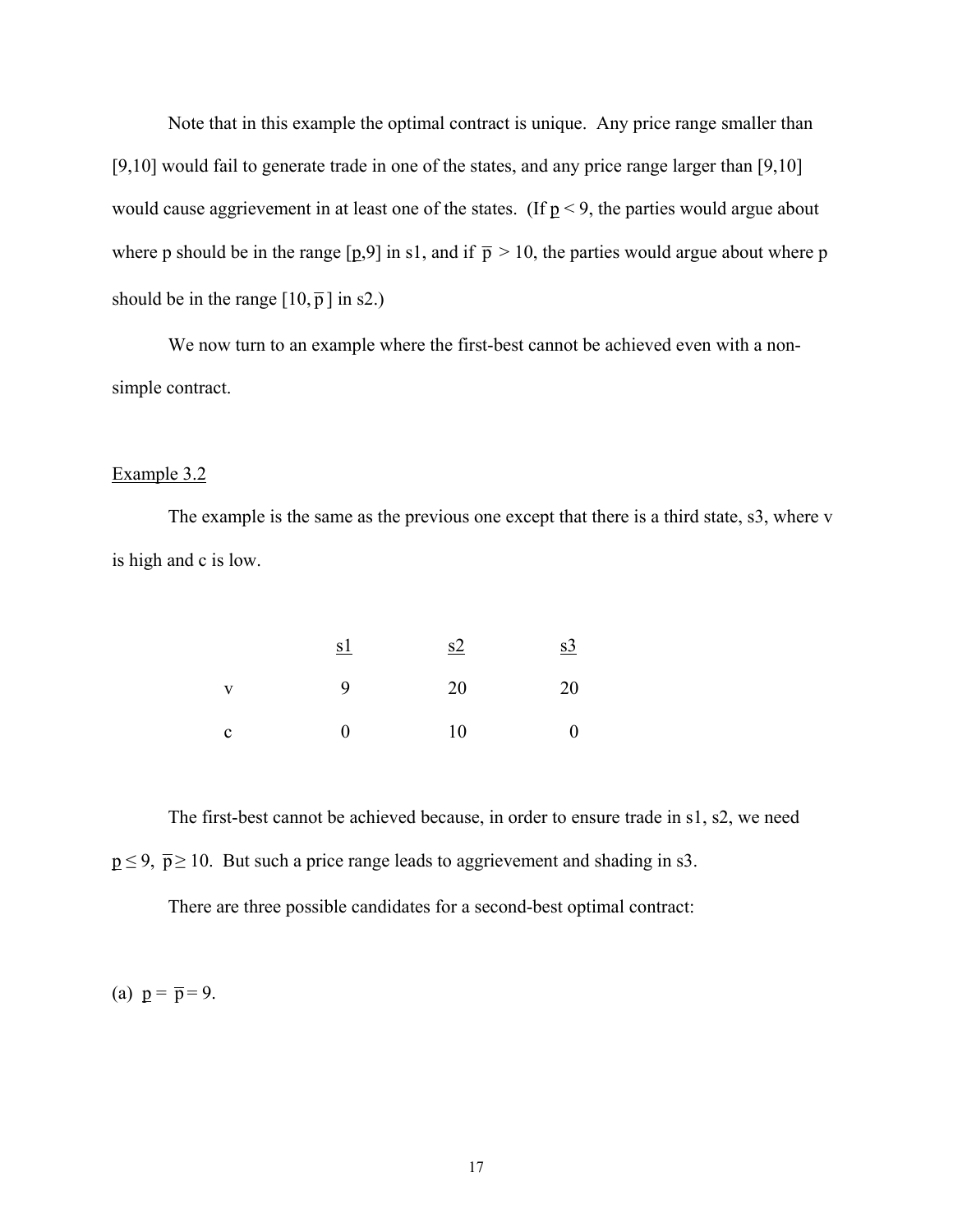This contract yields trade in s1 and s3 but not in s2. Since there is nothing to argue about – the price is fixed at 9 -- there is no shading. Total surplus is given by

$$
W_a = 9 \pi_1 + 20 \pi_3,
$$

where  $\pi_1$ ,  $\pi_3$  are the probabilities of s1, s3, respectively.

(b)  $p = \bar{p} = 10$ .

This contract yields trade in s2 and s3 but not in s1. Since there is nothing to argue about – the price is fixed at 10 -- there is no shading. Total surplus is given by

$$
W_b = 10 \pi_2 + 20 \pi_3,
$$

where  $\pi_2$  is the probability of s2.

(c) 
$$
p = 9, \bar{p} = 10.
$$

This contract yields trade in all three states, but there is aggregate aggrievement of 1 in s3. Total surplus is given by

$$
W_c = 9 \pi_1 + 10 \pi_2 + (20 - \theta) \pi_3.
$$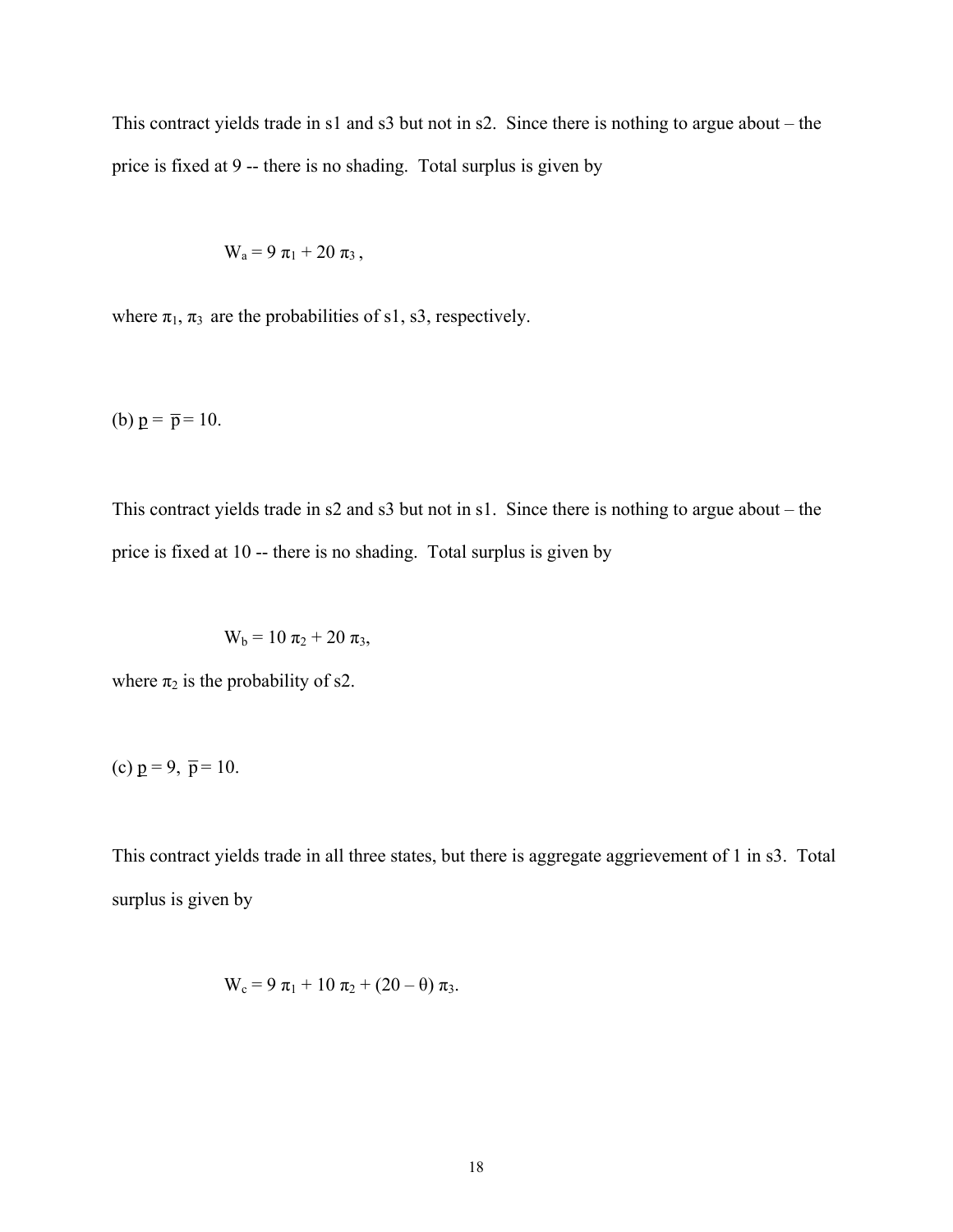Obviously, which of these contracts is optimal depends on the probabilities  $\pi_1$ ,  $\pi_2$ ,  $\pi_3$  and θ. Contract (a) is optimal if  $\pi_2$  is small, contract (b) is optimal if  $\pi_1$  is small, and contract (c) is optimal if  $π_3$  or  $θ$  is small.

 Two observations can be made about this example. First, if third parties are permitted, the first-best can be achieved. Consider a contract that fixes the trade price and makes both B and S pay a large amount to a third party in the absence of trade (i.e., the no-trade price is large and positive for B and large and negative for S). This leads to trade in all states, and no aggrievement, since the consequences of not trading are dire. However, this arrangement works only because trade is efficient in every state. In a more general example where trade is efficient in some states but not others, third parties do not guarantee the first-best. In what follows we ignore third parties.

Second, the reader may wonder whether "Maskin mechanisms" could improve matters.<sup>17</sup> Maskin mechanisms are a way of making observable information verifiable. Note that if the state were verifiable, it would be easy to achieve the first-best. For example, a contract that specifies  $p = 9$  in s1 and s3, and  $p = 10$  in s2 would do the job. Call this contract (d).

 However, Maskin mechanisms do not work in our situation. A Maskin mechanism is a subtle version of the following. Each party reports the state of the world. If they agree the price is as in contract (d), say. If they disagree they pay a large penalty (e.g., to a third party). The problem is that in s3 S would like B to play the Maskin mechanism as if it were s2 and will be aggrieved by 1 if B refuses to go along with this. On the other hand B will be aggrieved by 1 if S refuses to play the mechanism as if it were s3. Either way aggregate aggrievement in s3 is 1, which yields total surplus equal to  $W_c$ , as in contract (c).

 $\overline{a}$ 

 $17$  See Maskin (1999).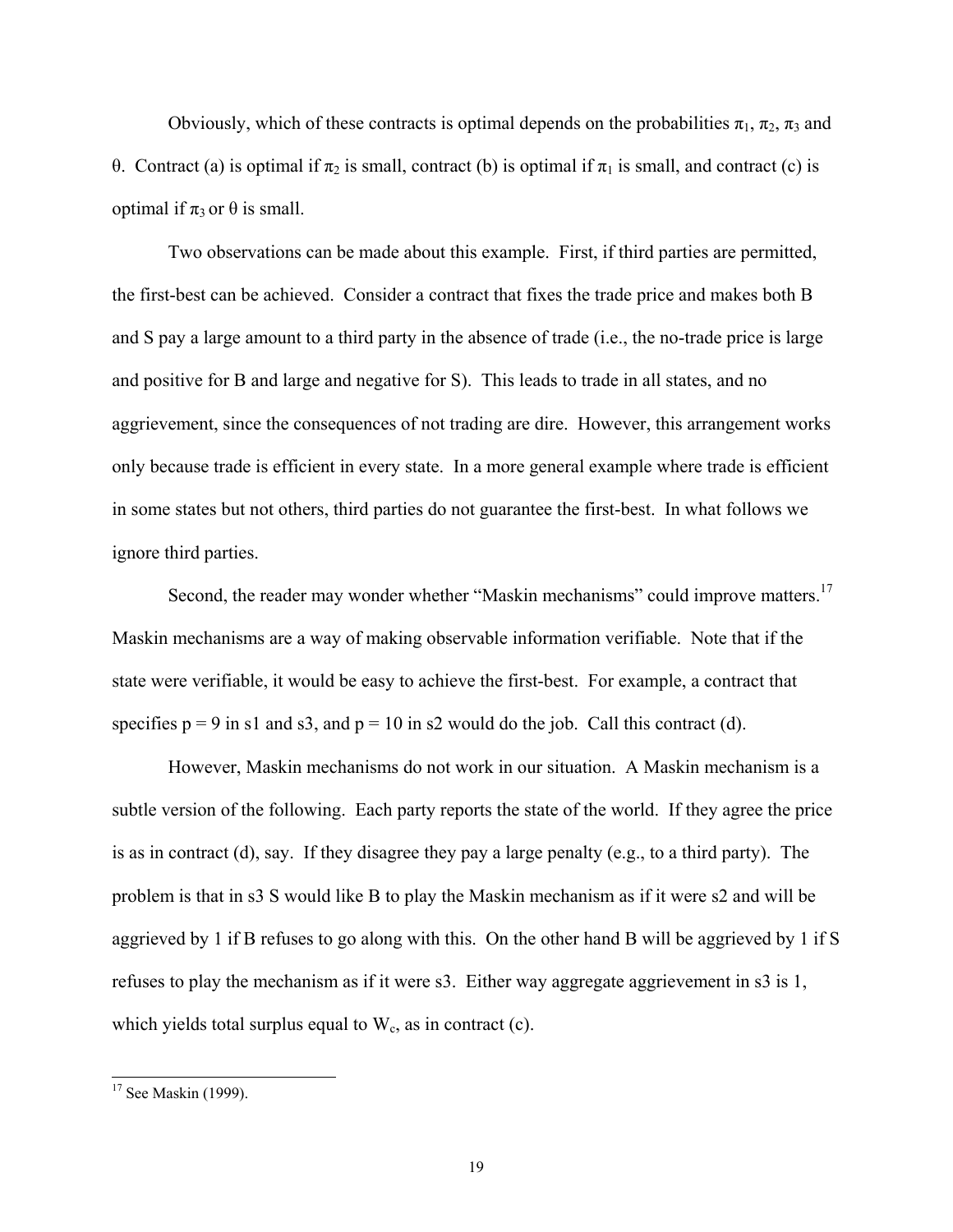This brings to a close our discussion of the case where parties induce flexibility by specifying a price range. It is not clear how realistic this case is. One reason is that in practice the parties may be able to ensure trade when v and c vary through specific performance. In any event, we see the model of this section as something of a five-finger exercise (although it will be useful when we study vertical integration in Section 5). In the next section we consider a model where the uncertainty concerns the nature of the good to be provided. We will show that this model can shed light on the employment relationship.

#### 4. The Case Where the Nature of the Good is Uncertain

 In this section we consider the case where there is uncertainty about the nature of the good or service B requires from S. For example, S might provide secretarial services for B, and B may not know in advance whether he wants S to type letters or file papers. We will actually use a more colorful example. We will suppose that B is arranging an evening with friends and wants S to perform music. The nature of the music may depend on eventualities that will occur between dates 0 and 1, e.g., who is coming to the evening, what other performances S is involved in, etc.

 To make matters as simple as possible, we will assume that there are two types of music/composers that it might be efficient for S to play: Bach and Shostakovich. In the Appendix we also allow for convex combinations of Bach and Shostakovich, but in the text we will not need to do this.

 We assume the simplest possible stochastic structure. Each composer can take on one of two value-cost combinations, given by (v, c) and (v –  $\Delta$ , c –  $\delta$ ), respectively, where v > v –  $\Delta$  > c  $> c - \delta$ . (Everything is measured in money terms.) In other words a composer can be "high

20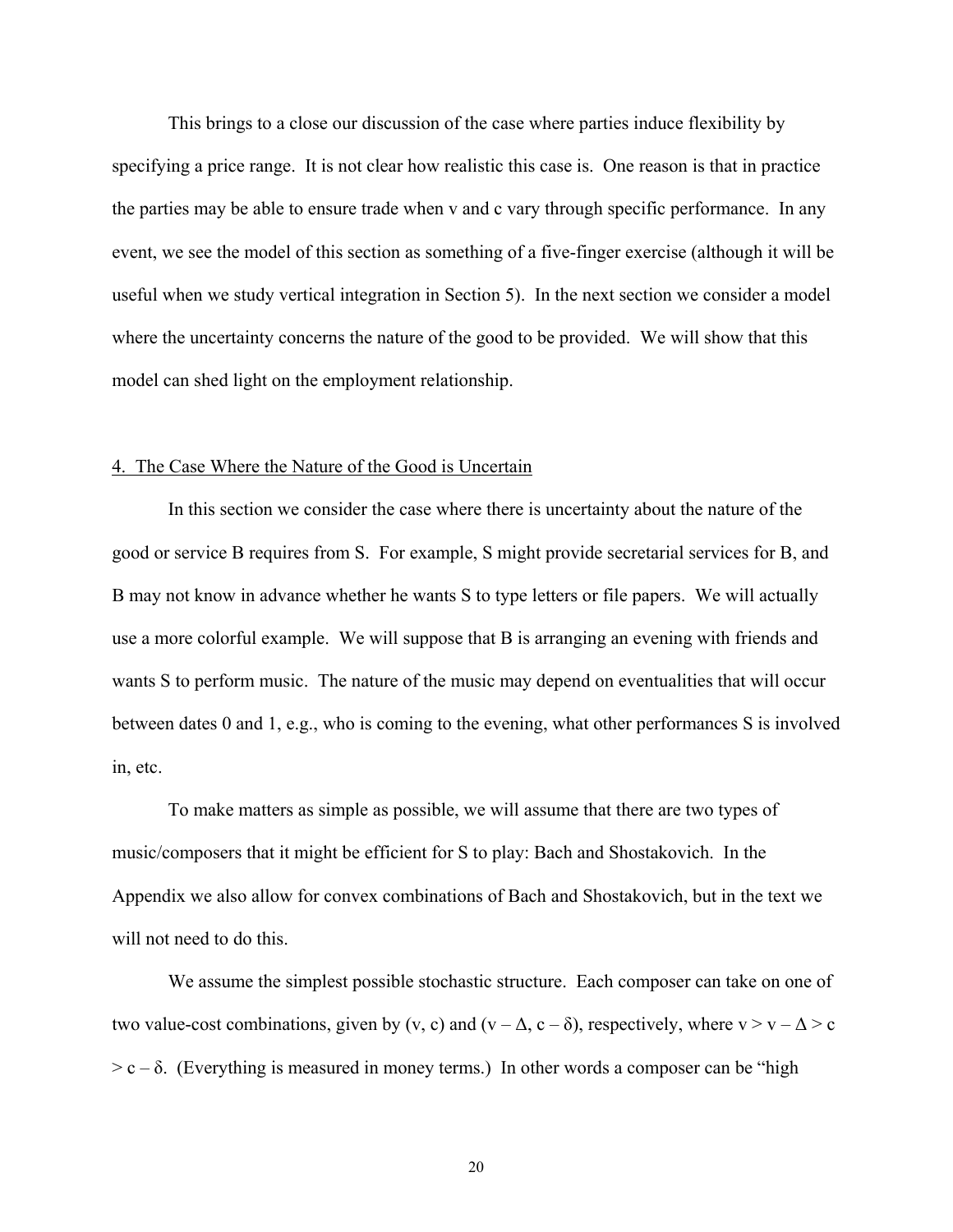value-high cost" or "low value-low cost." We do not insist on stochastic independence of the two value-cost combinations, but we do impose symmetry, i.e., the probability that Bach is "high value-high cost" and Shostakovich is "low value-low cost" is the same as the probability of the reverse. Thus, there are four states of the world:

| sl (Prob $\pi_1$ ) | s2 (Prob (1- $\pi_1$ - $\pi_4$ )/2) | s3 (Prob (1- $\pi_1$ - $\pi_4$ )/2) | s4 (Prob $\pi_4$ )          |                             |
|--------------------|-------------------------------------|-------------------------------------|-----------------------------|-----------------------------|
| Each               | (v,c)                               | (v,c)                               | (v- $\Delta$ ,c- $\delta$ ) | (v- $\Delta$ ,c- $\delta$ ) |
| Shostakovich       | (v,c)                               | (v- $\Delta$ ,c- $\delta$ )         | (v,c)                       | (v- $\Delta$ ,c- $\delta$ ) |

### Figure 2

We start with the case  $\Delta > \delta$ . This implies that the high value-high cost composer yields more surplus than the low value-low cost composer and should be chosen whenever available. Thus the first-best has any music in states s1 and s4, Bach in s2, and Shostakovich in s3. Expected total surplus is  $W = v - c - \pi_4 (\Delta - \delta)$ .

 What is the optimal second-best contract given that the state is observable but not verifiable?

 We proceed heuristically in the text, leaving the formal argument to the Appendix. We continue to assume voluntary trade and set  $p_0 \equiv 0$ . We also focus on contracts that deliver symmetric outcomes, i.e., whatever composer occurs in s2, the "mirror image" composer occurs in s3, and the prices are the same in the two states.

Suppose first that s1 is the only state, i.e., it occurs with probability 1. Then we are in a situation similar to that of the model of Section 3 with no uncertainty (see also the example in Section 2). We know that an optimal contract fixes p somewhere between c and v. The choice of composer doesn't matter in s1 since both parties are completely indifferent. So the contract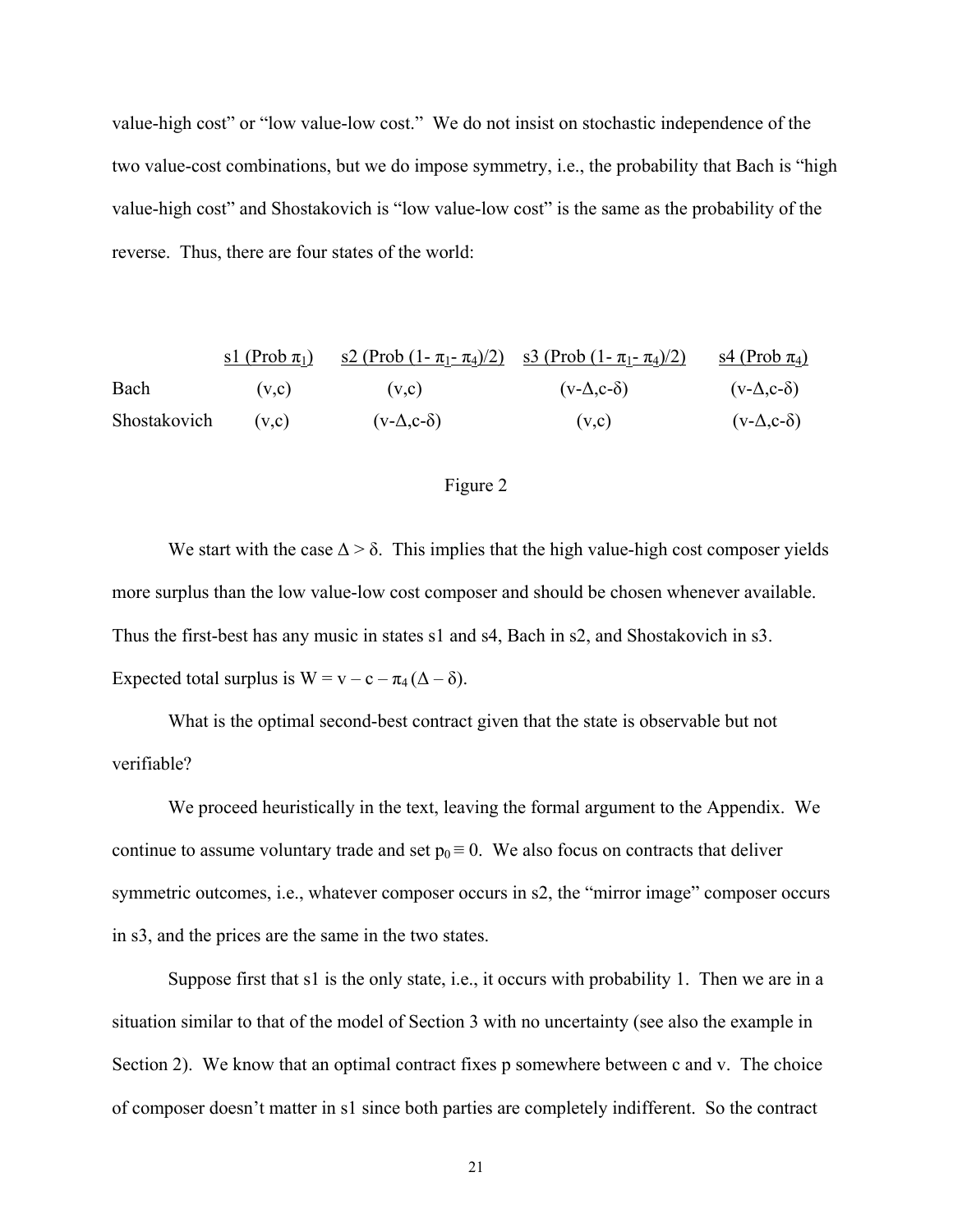could fix the composer (at Bach, say) or let either B or S choose the composer, given the fixed price p.

 Exactly the same argument applies if s4 is the only state, with the one difference being that p should lie between  $c - \delta$  and  $v - \Delta$ .

 If we put s1 and s4 together, i.e., allow both states to occur with positive probability, then an optimal contract is to fix  $c \le p \le v - \Delta$ , and either fix the composer or let B or S choose it.

 Now turn to the more interesting states s2, s3. We consider which of the contracts that are optimal for s1 and s4 also work well in s2 and s3.

Fixing  $c \le p \le v - \Delta$  works well in s2, s3 since both parties are willing to trade at this price. What about the choice of composer? One possibility is to fix the composer, at Bach say. This yields the efficient choice of composer half the time (Bach is efficient in s2, but inefficient in s3), and so provides average surplus in s2, s3 equal to

(4.1) 
$$
W' = \frac{1}{2}(v - c) + \frac{1}{2}(v - \Delta - c + \delta) = v - c - \frac{1}{2}\Delta + \frac{1}{2}\delta
$$
.

(There is no deadweight loss of shading since, with price and composer fixed, there is nothing to argue about.)

 Another possibility is to let B choose the composer. Given the fixed price p, B will always choose the highest value composer, i.e., Bach in s2 and Shostakovich in s3, which is efficient. However, S will be aggrieved since S feels entitled to the composer that is best for her, i.e., the low-cost composer. The level of S's aggrievement equals δ, the difference between her payoff if the low-cost composer were selected,  $p - (c - \delta)$ , and her payoff given that the high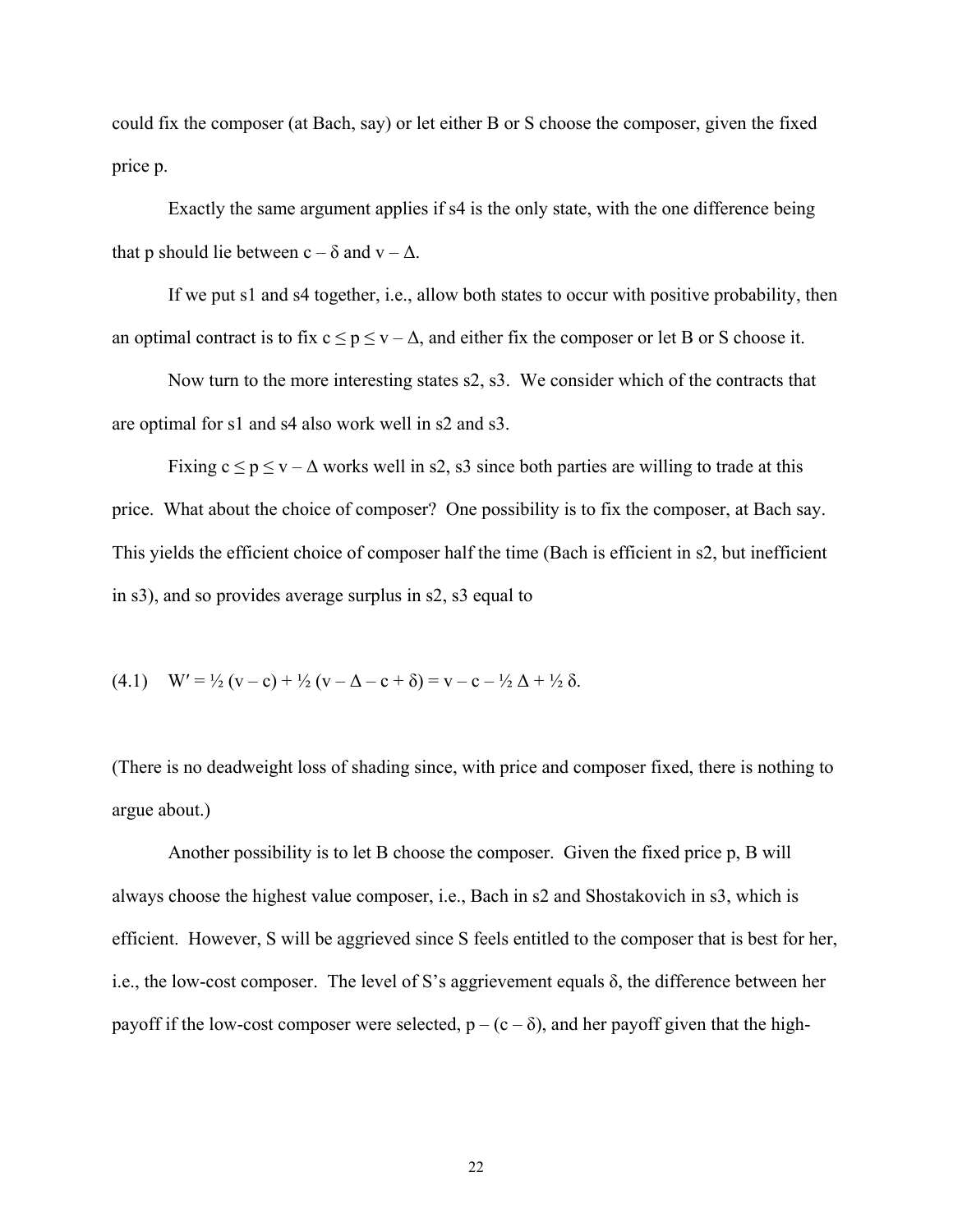cost composer is selected,  $p - c$ . Hence the deadweight loss from shading =  $\theta\delta$ , and average surplus in s2, s3 equals

$$
(4.2) \quad W'' = v - c - \theta \delta.
$$

l

Finally the contract could specify that S chooses the composer. If  $\theta$  is small, S will choose the low-cost, inefficient composer in each state. B will be aggrieved by  $v - p - (v - \Delta$ p) =  $\Delta$ , and will shade by  $\theta \Delta$ . Thus average surplus in s2 and s3 equals v – c –  $\theta \Delta$ , which is less than W" in (4.2). If  $\theta$  is large, the cost to S of B's shading exceeds the gain S receives from choosing the low-cost composer ( $\theta \Delta > \delta$ ), and so S chooses what B wants anyway: the high-cost composer. We see that when  $\Delta > \delta$  a contract where S chooses the composer is weakly dominated by one where B chooses the composer.

Thus we have two candidates for an optimal contract when  $\Delta > \delta$ : fix the price and the composer or fix the price and let B choose the composer. To determine which is better, one just compares (4.1) and (4.2). In the Appendix we establish formally:

Proposition 4.1 Assume  $v > v - \Delta > c > c - \delta$ , and  $\Delta > \delta$ . Suppose in addition 1 4  $1 - \pi$  $\frac{\pi_4}{-\pi_1} \ge$ 

 $(v - c - \Delta + \delta + m)$ m  $\frac{m}{\Delta + \delta + m}$ , where m = min {θδ, ½( $\Delta$ -δ)}, and  $\frac{\pi_1}{1 - \pi_4} \ge \frac{\delta}{\Delta + \delta}$ π π  $rac{\pi_1}{1-\pi_4} \ge \frac{\delta}{\Delta+\delta}$ . Then the optimal secondbest contract fixes  $c \le p \le v - \Delta$ . In addition, if  $\Delta > (1 + 2\theta)\delta$ , B is given the right to choose the composer, while, if  $\Delta < (1 + 2\theta)\delta$ , the parties fix the composer, at Bach say.<sup>18</sup>

 $18$  Before we go on, it is worth reviewing our assumptions about aggrievement. Take the contract where B chooses the composer, and suppose s2 or s3 is realized. We assume that S feels entitled to the low-cost composer and shades by θδ when B chooses the high-cost composer. The reader may wonder whether such behavior makes sense. After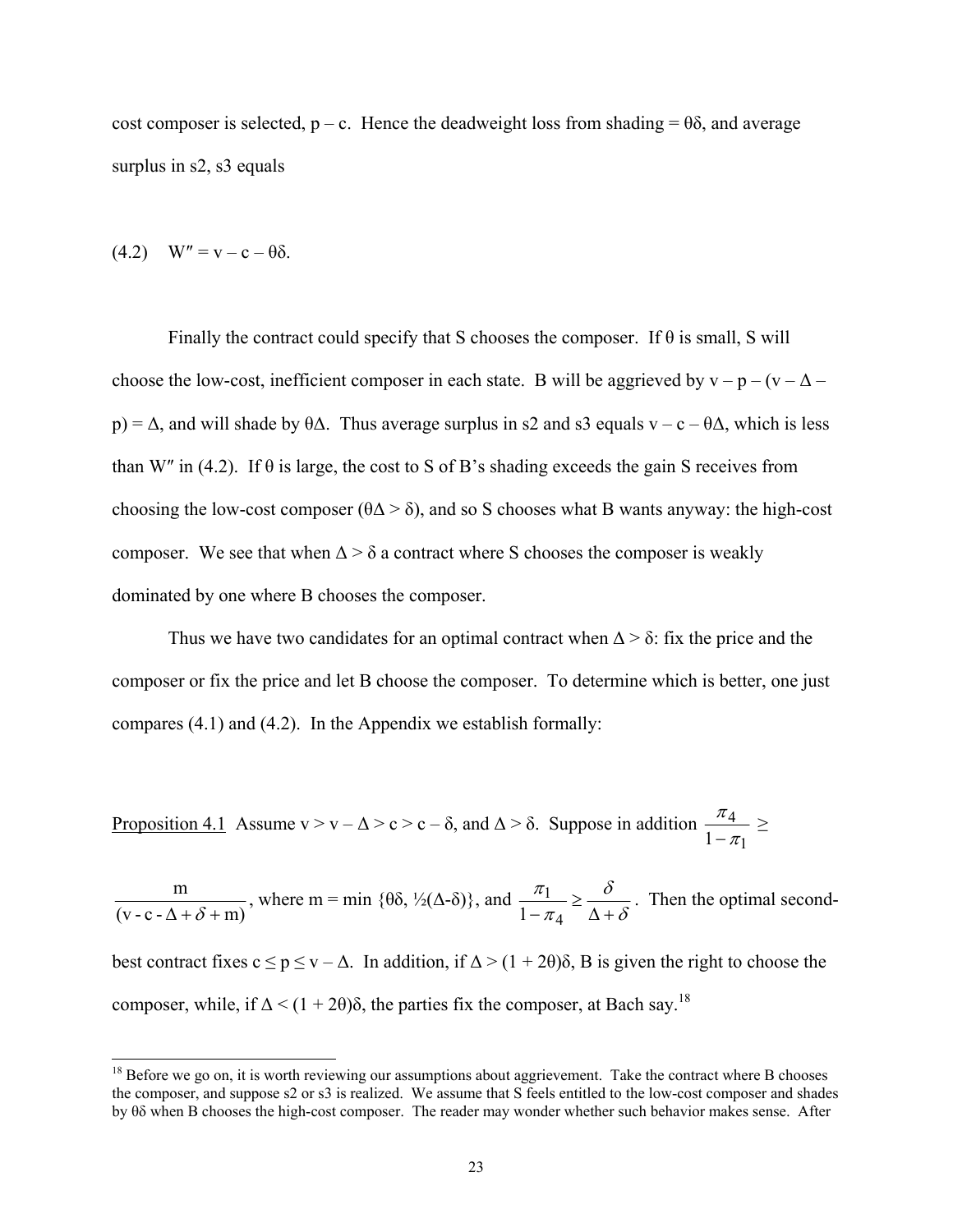Proposition 4.1 illuminates the different roles played by price and music in the model of this section. Price has no allocative role – its choice is a zero sum game – and so, in order to avoid aggrievement, it is better to fix it in advance. Music does serve an allocative role and so, if  $\Delta/\delta$  is large or  $\theta$  is small, it makes sense to leave it open. Moreover, when  $\Delta > \delta$ , B should choose the composer since B will make an efficient choice, and, given that S cares relatively little, aggrievement will be low.

 Note that there are two implicit assumptions underlying Proposition 4.1. First, aggregate uncertainty is small  $(v - \Delta > c)$ , and so price does not have to vary across the four states in order to ensure that both parties wish to trade, as it did in Section 3. Second, there is no systematic relationship between composer and cost. In contrast, if Shostakovich, say, was on average costlier for S to play than Bach, then it would be optimal to have a higher price for Shostakovich than Bach, in order to reduce S's aggrievement in states where Shostakovich is chosen.

Let's now turn to the case where  $\Delta < \delta$ , i.e., the low value-low cost composer yields more surplus than the high value-high cost composer. The argument goes through as above except that now it is never optimal for B to choose the composer but it may be optimal for S to choose the composer. We have

 $\overline{a}$ 

all, the parties have rational expectations and so doesn't S anticipate that she will never get the composer she wants? Why is she annoyed by B's behavior and why is she motivated to retaliate? We believe that our assumptions about S's behavior can be justified using the notion of self-serving biases described in Section 2. Suppose the state is s2. S can tell herself the following. It's true that B thinks that Bach is worth Δ more to him than Shostakovich, while the incremental cost to me, S, is only  $\delta$ , and B therefore feels justified in choosing Bach. However, I, S, think that even though B doesn't realize it, the true value of Bach is close to  $v - \Delta$ . (Who knows why S thinks this, but there are undoubtedly many ways in which she can convince herself that it is true.) Given this, I do not think that B's request to me to play Bach is reasonable. Hence I, S, will find some way to get back at B if he insists on Bach, e.g., by not putting my heart into the performance, quibbling about details, etc.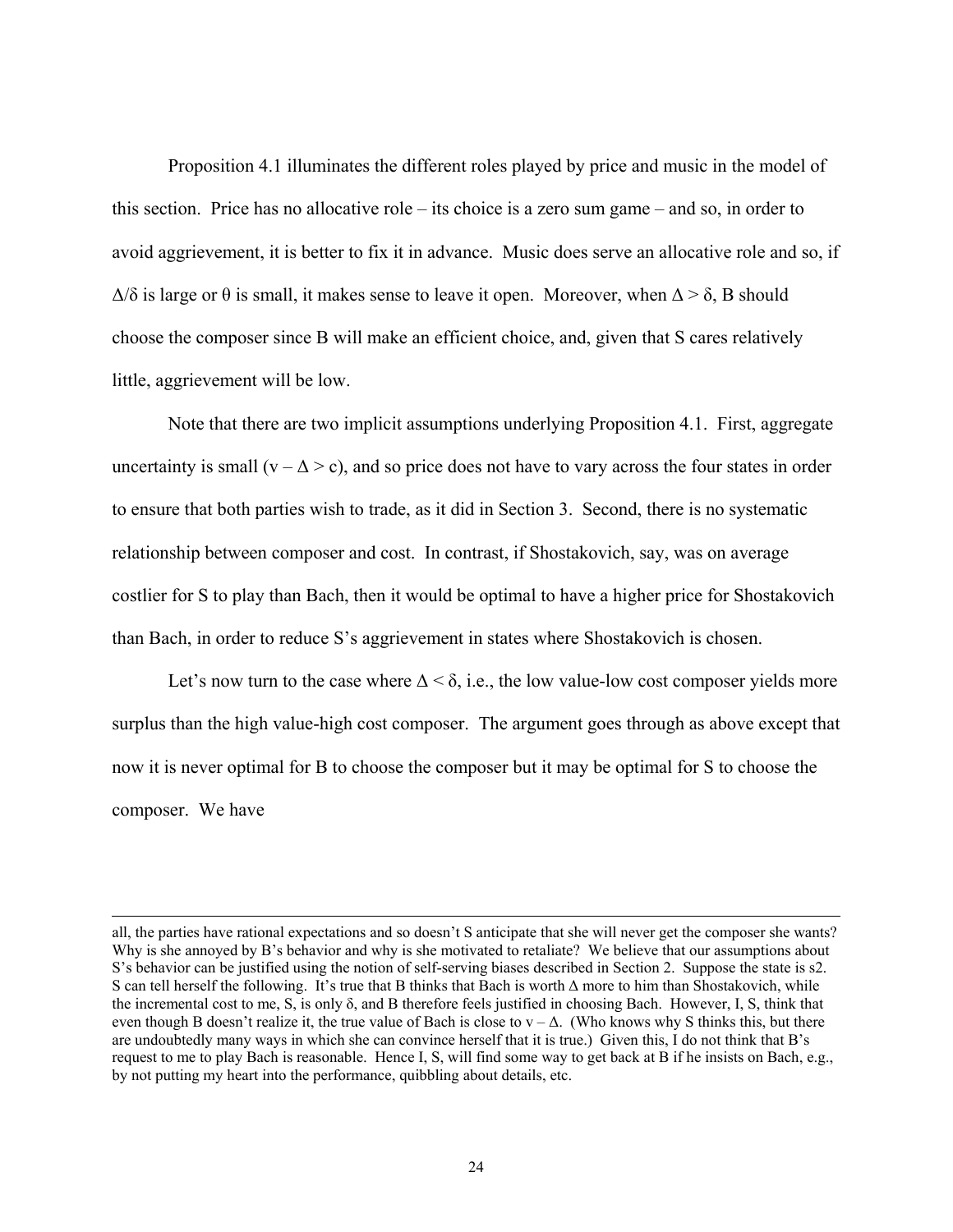Proposition 4.2 Assume  $v > v - \Delta > c > c - \delta$ , and  $\Delta < \delta$ . Suppose in addition

$$
\frac{\pi_1}{1 - \pi_4} \ge \frac{m'}{(v - c + m')}
$$
, where  $m' = \min \{\theta \Delta, \frac{1}{2}(\delta - \Delta)\}$ , and  $\frac{\pi_4}{1 - \pi_1} \ge \frac{\Delta}{\delta + \Delta}$ . Then the optimal second-best contract fixes  $c \le p \le v - \Delta$ . In addition, if  $\delta > (1 + 2\theta) \Delta$ , S is given the right to choose the composer, while, if  $\delta < (1 + 2\theta) \Delta$ , the parties fix the composer, at Bach say.

We believe that Propositions 4.1 and 4.2 can throw light on a classic question: the nature of the employment relationship and the difference between an employee and an independent contractor. In early work, Coase (1937) and Simon (1951) argued that a key feature of the employment relationship is that an employer tells an employee what to do. This view was challenged by Alchian and Demsetz (1972), and the more recent literature has emphasized asset ownership as the distinguishing aspect of these relationships (see Grossman and Hart (1986) and Hart and Moore  $(1990)$ .<sup>19</sup> The current model allows us to return to the ideas of Coase and Simon. We interpret the case where B chooses the composer as an employment relationship and the case where S chooses the composer as independent contracting.<sup>20</sup> That is, if B hires S's musical services for the evening, with the understanding that B will tell S what to do, then S is working for B. In contrast, if B engages S to provide an evening of music, with the details of exactly how this is to be done left up to S, then S is an independent contractor.

Propositions 4.1 and 4.2 tell us that when  $\theta$  is small, if B cares more about the composer, that is,  $\Delta > \delta$ , then employment is better; while if S cares more about the composer, that is,  $\Delta < \delta$ , then independent contracting is better. In both cases it is optimal for the parties to fix the price in advance.

l

 $19$  But see Wernerfelt (1997).

<sup>&</sup>lt;sup>20</sup> This notion of independent contracting differs from Simon's. Simon views independent contracting as corresponding to the case where the price and composer are both fixed.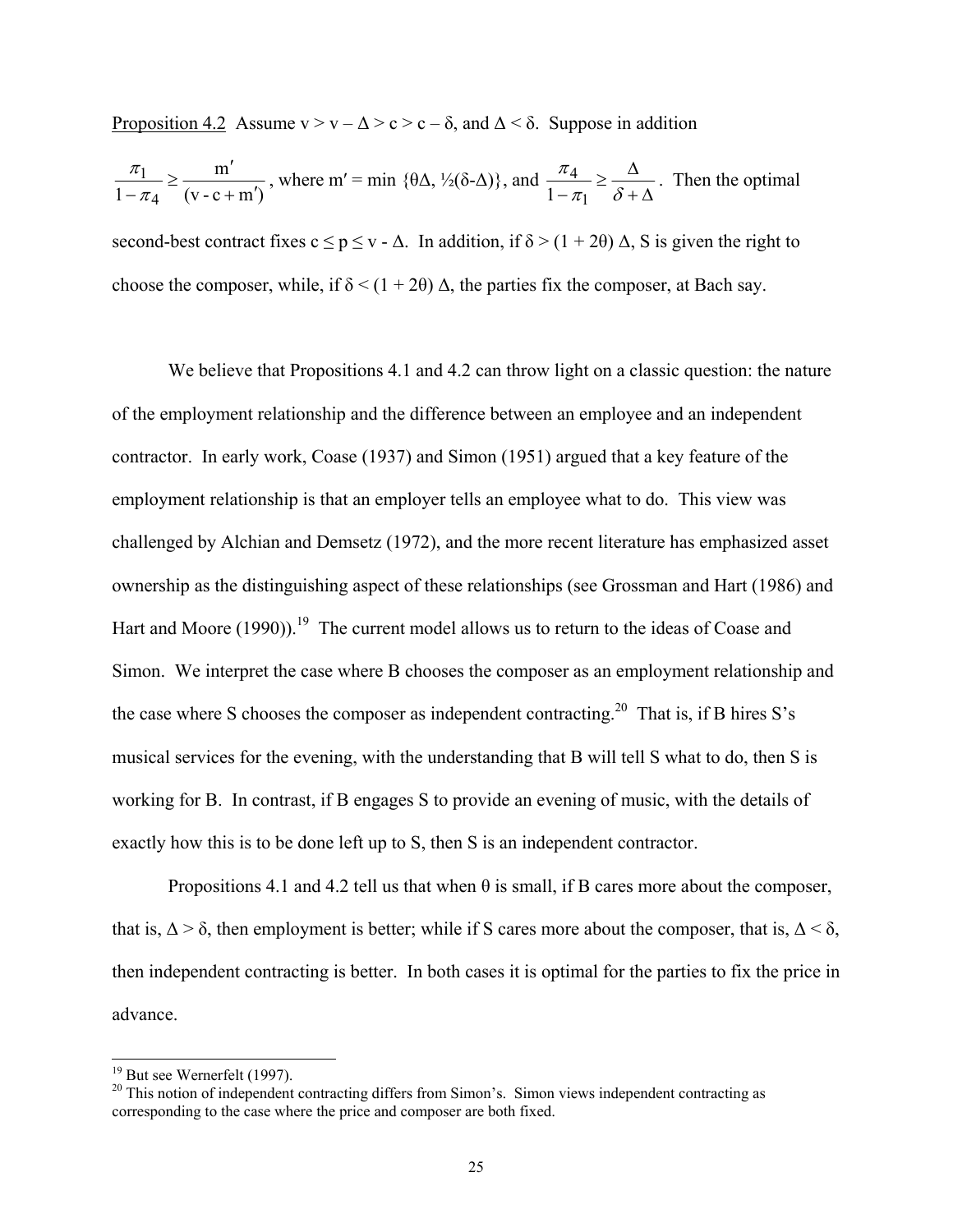While these results are in the spirit of Coase and Simon, they differ from Simon's formal argument in important ways. Simon would also argue that B should choose the composer if B cares more about the composer than S. However, in Simon's model it is not clear why an ex ante contract is needed at all. Since there is no aggrievement (not surprisingly!) and no noncontractible investments, the parties can rely on Coasian bargaining at date 1. Also, a contract that achieves the first-best in Simon's model is one where B has the right to make a take-it-or-leave-it offer to S; i.e., B proposes a price-composer pair, and S can accept or reject it. In other words, in Simon's model there are many optimal contracts (a continuum, in fact), of which the employment contract is just one.

 We saw in Section 2 that this is not true in our model. For example, consider the contract in which B offers a price-composer pair. In s1 B will suggest any composer at price c, in s2 Bach at price c, in s3 Shostakovich at price c, and in s4 any composer at price  $c - \delta$ . There will be aggrievement and shading in all states, since S will feel entitled to a higher price (v in s1, s2, s3, and  $v - \Delta$  in s4). Thus this contract performs strictly worse than the employment contract.

 In other words a virtue of our model is that it can explain why the employment contract is uniquely optimal when  $\Delta > \delta$  and  $\theta$  is small; why independent contracting is uniquely optimal when  $\Delta < \delta$  and  $\theta$  is small; and why in all the cases considered in this section it makes sense for the parties to fix price ex ante, i.e., to take price off the table.

## 5. An Application and an Extension

In this section we apply the model to vertical integration and discuss renegotiation.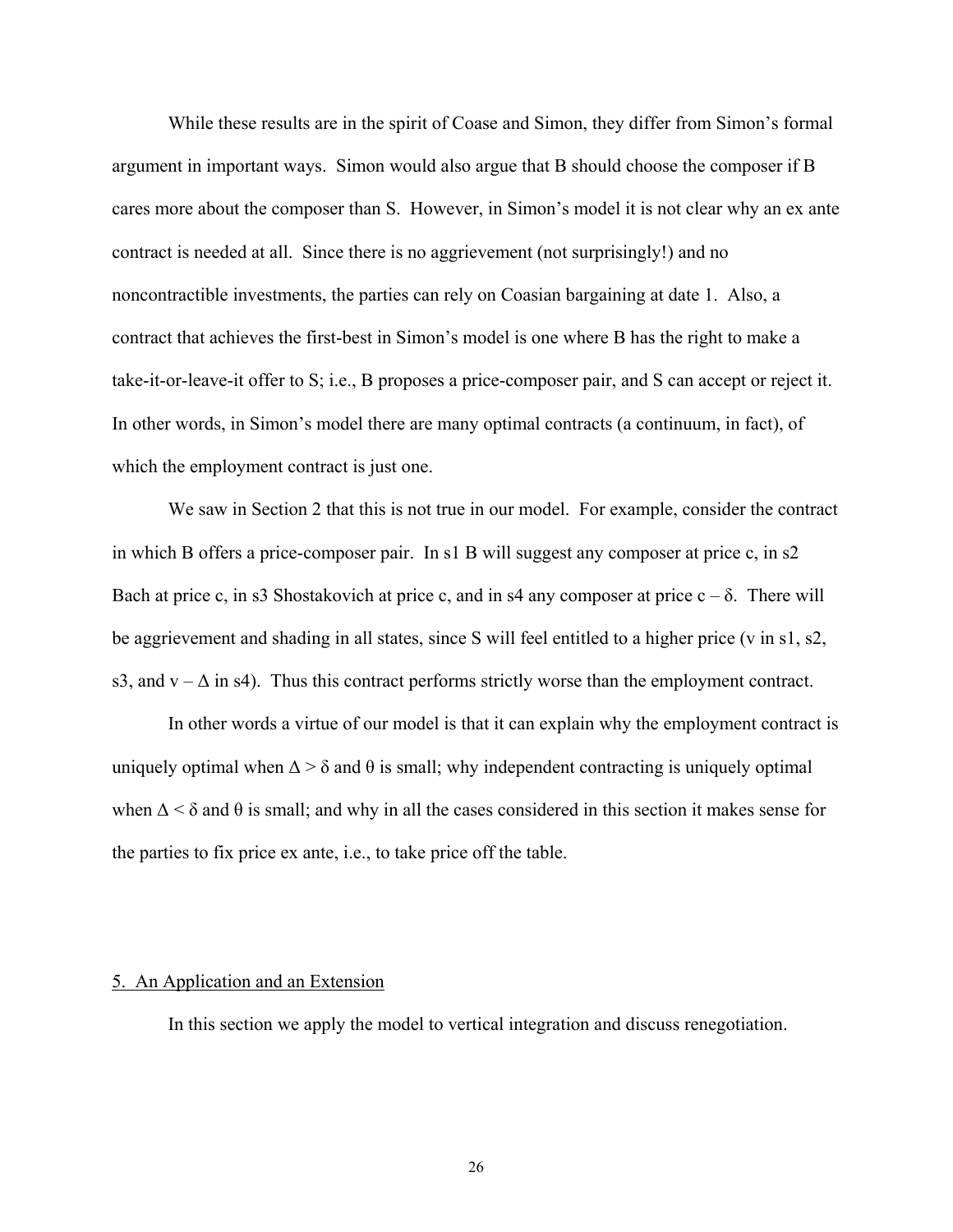#### 5.1 Vertical Integration

 Consider the model of Section 3, but now interpret c as an opportunity cost. That is, suppose that S can supply the widget to another buyer and receive an amount  $r \equiv c$  for it. For simplicity focus on simple contracts, i.e., a contract consists of a trading price p. Then the trading rule is, as in Section 3,

# $(5.1)$  q = 1  $\Leftrightarrow$  v  $\ge$  p  $\ge$  r.

We want to compare this arrangement, which we think of as nonintegration, with an alternative arrangement: vertical integration. We interpret (vertical) integration to mean that B owns S's assets and therefore in particular B owns, i.e., can seize, S's widget at date 1. However, B can sell it back to S, to whom it is worth r, if both parties agree. We continue to assume that only S has access to the outside opportunity r; for example, this outside opportunity might be embodied in S's human capital.

Under integration a contract again consists of a trading price p'. The status quo is now that B consumes the widget, i.e.,  $q = 1$ , and receives v. However, if both parties are better off, the widget will be transferred to S  $(q = 0)$ , and S will receive r. In other words, the new trading rule is

$$
(5.2) \quad q = 0 \Leftrightarrow v \le p' \le r.
$$

It is easy to compare the two arrangements. The first-best has  $q = 1 \Leftrightarrow v \ge r$ . Under nonintegration, (5.1) implies that we have  $q = 1$  too little of the time since  $v \ge r$  is a necessary but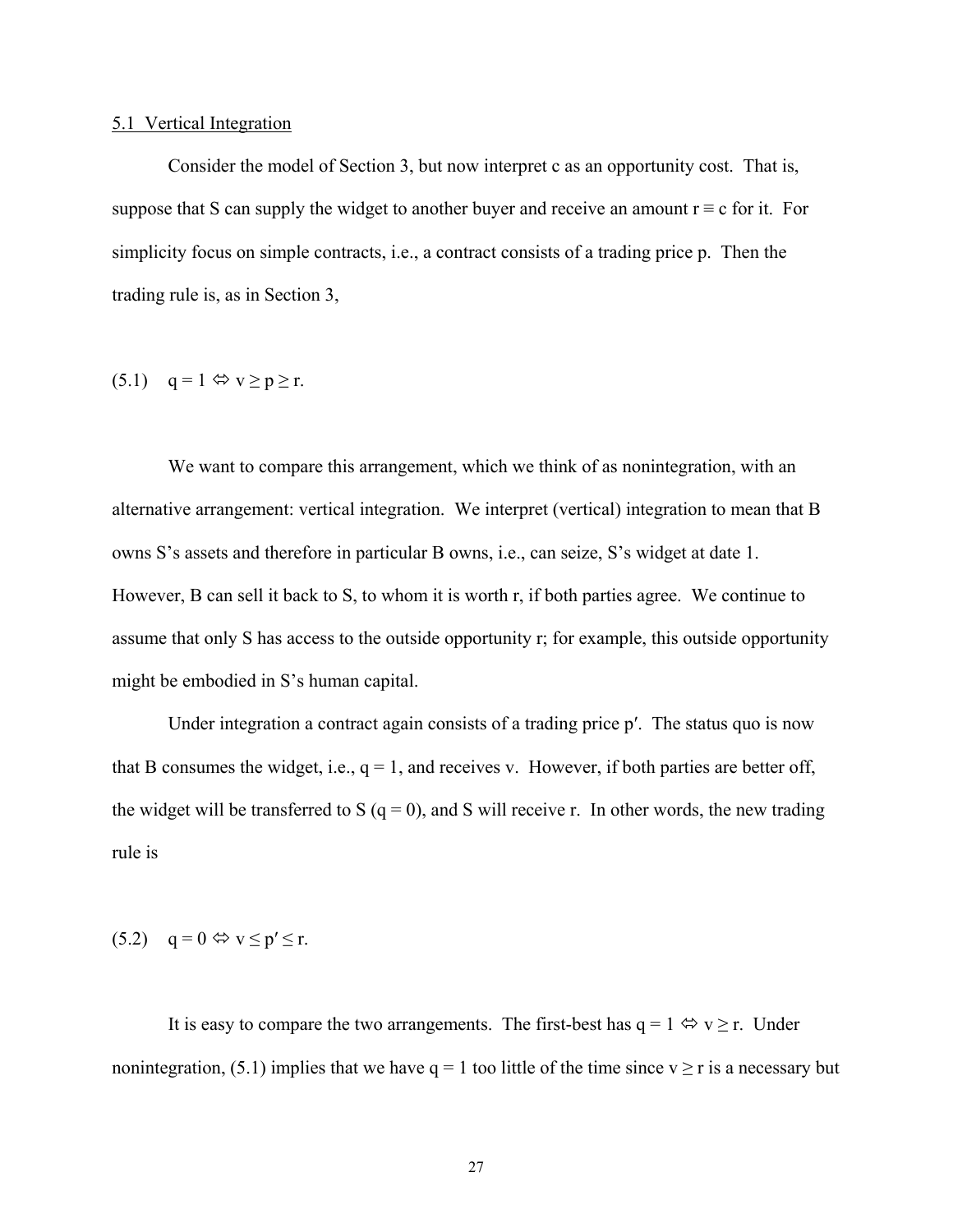not a sufficient condition for  $v \ge p \ge r$ . Under integration it's the other way around. It follows from (5.2) that q = 0 too little of the time since the first-best has  $q = 0 \Leftrightarrow v \le r$ , and  $v \le r$  is a necessary but not a sufficient condition for  $v \le p' \le r$ .

 Thus nonintegration and integration are both inefficient, but in opposite ways. Under nonintegration B consumes the widget too little of the time. Under integration B consumes the widget too much of the time. Consider Example 3.2 in Section 3. In that example  $v \ge r \equiv c$  in all states. Thus  $q = 1$  is always efficient, and integration guarantees this outcome. In contrast we saw that under nonintegration the first-best cannot be achieved in Example 3.2. However, if we considered an example where  $v \le r$  with probability 1, then our conclusion would be reversed: nonintegration would dominate integration.

 In our model, vertical integration is a substitute for specific performance: another way for B and S to achieve the first-best in Example 3.2 would be for them to write a specific performance contract,  $q = 1$ . However, under our voluntary trade assumption, a specific performance contract is not feasible. That is, the only way to ensure  $q = 1$  is to have a range of trading prices, but this leads to aggrievement in s3. We believe that the model of Section 3 can be extended to allow for specific performance, and that the distinction between nonintegration and integration will continue to matter. However, we leave this for future work.

#### 5.2 Renegotiation

 So far we have ignored renegotiation. We now consider what happens if renegotiation is allowed. Our discussion will also throw light on why parties deliberately write incomplete contracts.

28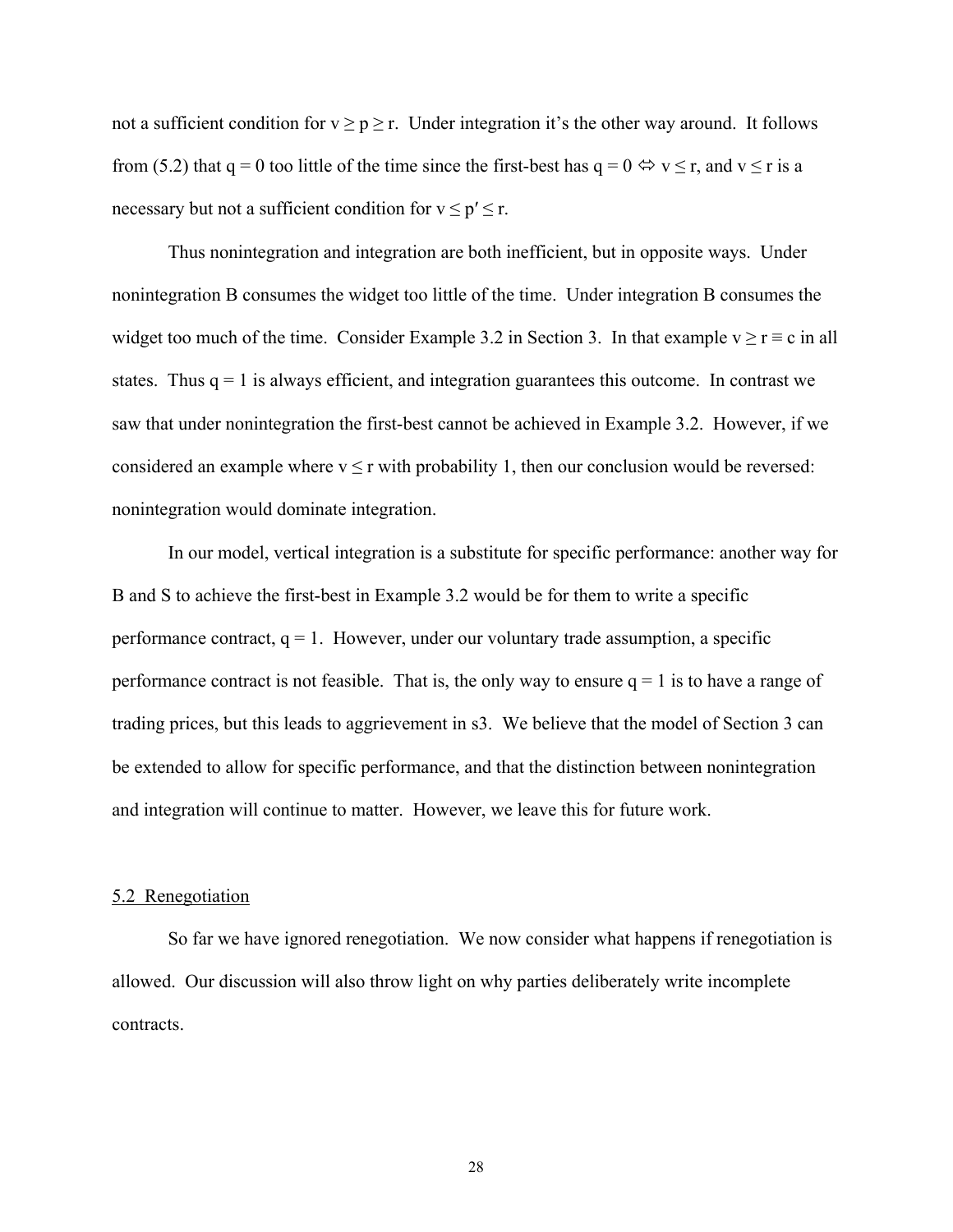Start with the model of Section 3. Suppose B and S write a contract consisting of the price range  $[p, \overline{p}]$ . Then after the uncertainty about v, c is resolved at date 1 it is possible that v > c and yet either  $v < p$  or  $c > \bar{p}$ . In other words, trade is efficient but won't occur under the contract. What happens?

 One possibility is to suppose that B and S write a new contract. Assume they do this as if no contract ever existed. Then B will feel entitled to  $p = c$  and S to  $p = v$ . Total shading is  $\theta$  (v – c), and net surplus is  $(1 - \theta)$  (v – c). Note that renegotiation does not achieve the first-best whenever  $\theta > 0$ .

 How does this affect the analysis? Take Example 3.2. Contract (c) is unchanged since no renegotiation occurs. However, the surplus in contracts (a), (b) rises. Under (a) renegotiation will take place if s2 occurs. Under (b) renegotiation will take place if s1 occurs. Thus total surplus under  $(a)$ ,  $(b)$  is now

W<sub>a</sub>' = 9  $\pi_1$  + 10(1 - θ)  $\pi_2$  + 20  $\pi_3$ ,  $W_b' = 9(1 - \theta) \pi_1 + 10 \pi_2 + 20 \pi_3$ .

Contracts (a) or (b) might now beat contract (c) even if, in the absence of renegotiation, they did not.

 In our opinion this view of renegotiation is too rosy. It seems optimistic to suppose that the possibility of changing price in one state will not affect parties' feelings of entitlement in other states. For example, if under contract (a), the price is raised to 10 in s2 as a result of renegotiation, why wouldn't S feel entitled to a price of 10 in s3? Of course, if S does think this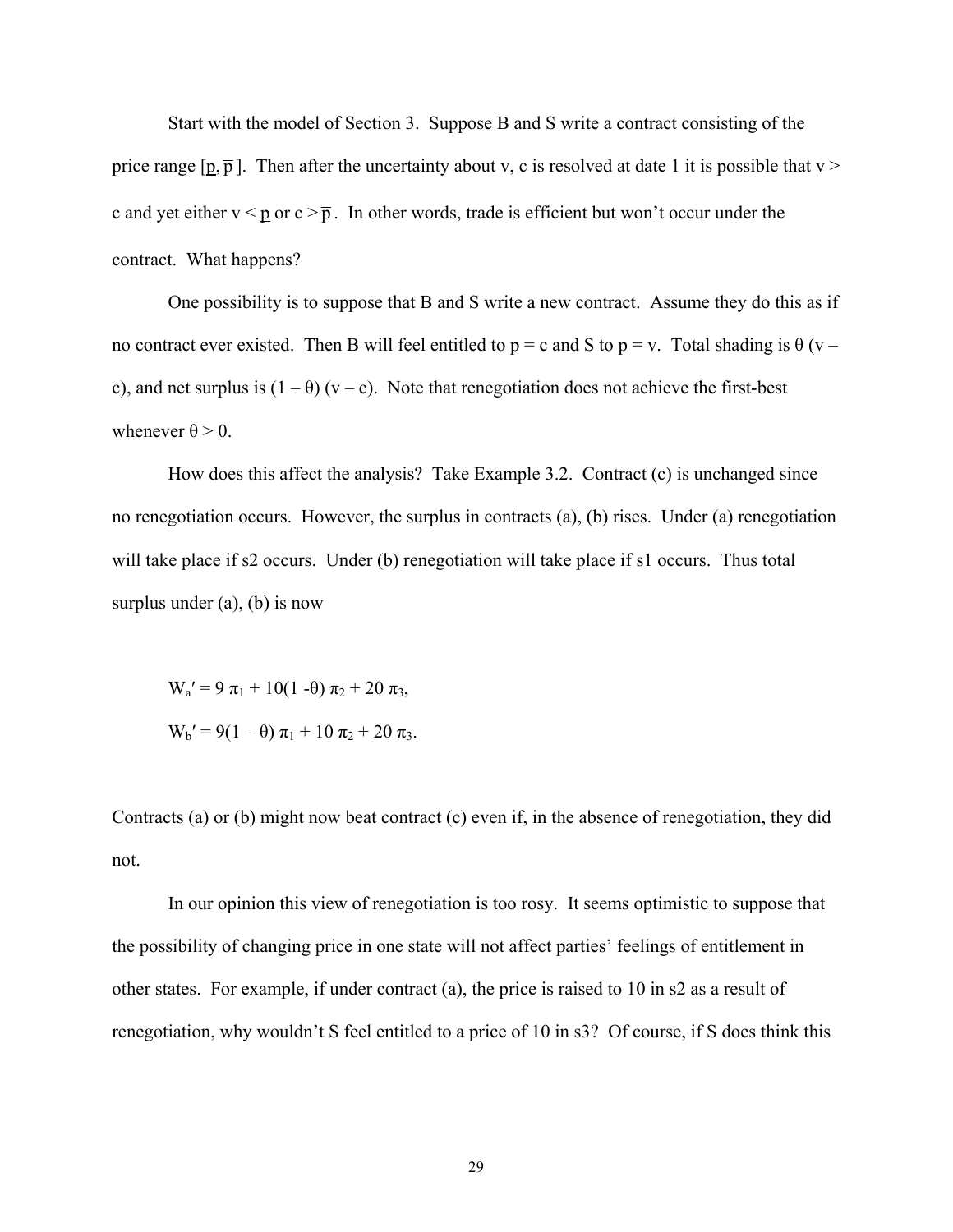way, then it is as if the contract specified that the price could be in the [9, 10] range in the first place, and we are back to contract (c).

 In our opinion an intellectually more coherent position is that renegotiation of the trading price is impossible once it has been specified: any flexibility in the trading price must be built into the initial contract. That is, one can set  $p = 9$  or  $p = 10$  or p $\epsilon$  [9, 10], but one cannot set  $p = 9$ and then change it to  $p = 10$ .

 Moreover, as we have discussed elsewhere, we believe that this position is consistent with legal practice and social custom.<sup>21</sup> The courts regard contract renegotiations with some suspicion and may overturn them if they believe that opportunism or duress has played a role. (Social attitudes and norms often mirror the law.) To this end, the courts require that renegotiation must be in "good faith," but, since this is difficult to monitor, they will often substitute the requirement that the renegotiation can be justified objectively, e.g., the price increases because the seller is supplying an additional service and her costs have risen.<sup>22</sup> In our model, no extra service is provided, and so there is no objective justification for a price change, say from  $p = 9$  to  $p = 10^{23}$ 

 It is important to emphasize that the above argument does not rule out all renegotiations. Suppose that the parties have the opportunity to trade a second widget. Imagine that they specified the price of the first widget but never mentioned a price for an additional widget. Then a price for the second widget that is in some way related to the price of the first widget might pass muster with the courts and with society. (Of course, if some measure of cost is available, a

 $\overline{a}$ 

 $21$  See Hart and Moore (2004).

<sup>&</sup>lt;sup>22</sup> See Restatement (Second) of Contracts, Section 84(a)(1979); Farnsworth (1999, pp. 276-95); Jolls (1997, pp. 228-301); Muris (1981, particularly p. 530); and Shavell (2005).

 $23$  In fact, without some constraint on price changes, a long-term contract would have little meaning. Almost every  $23$ contract is incomplete in the sense that some ex ante noncontracted-for cooperation is required ex post for the contract to succeed. If each party can demand a large sidepayment for that cooperation that is completely unrelated to costs – you want a glass of water that will cost you \$1,000 – the initial contract will be vitiated.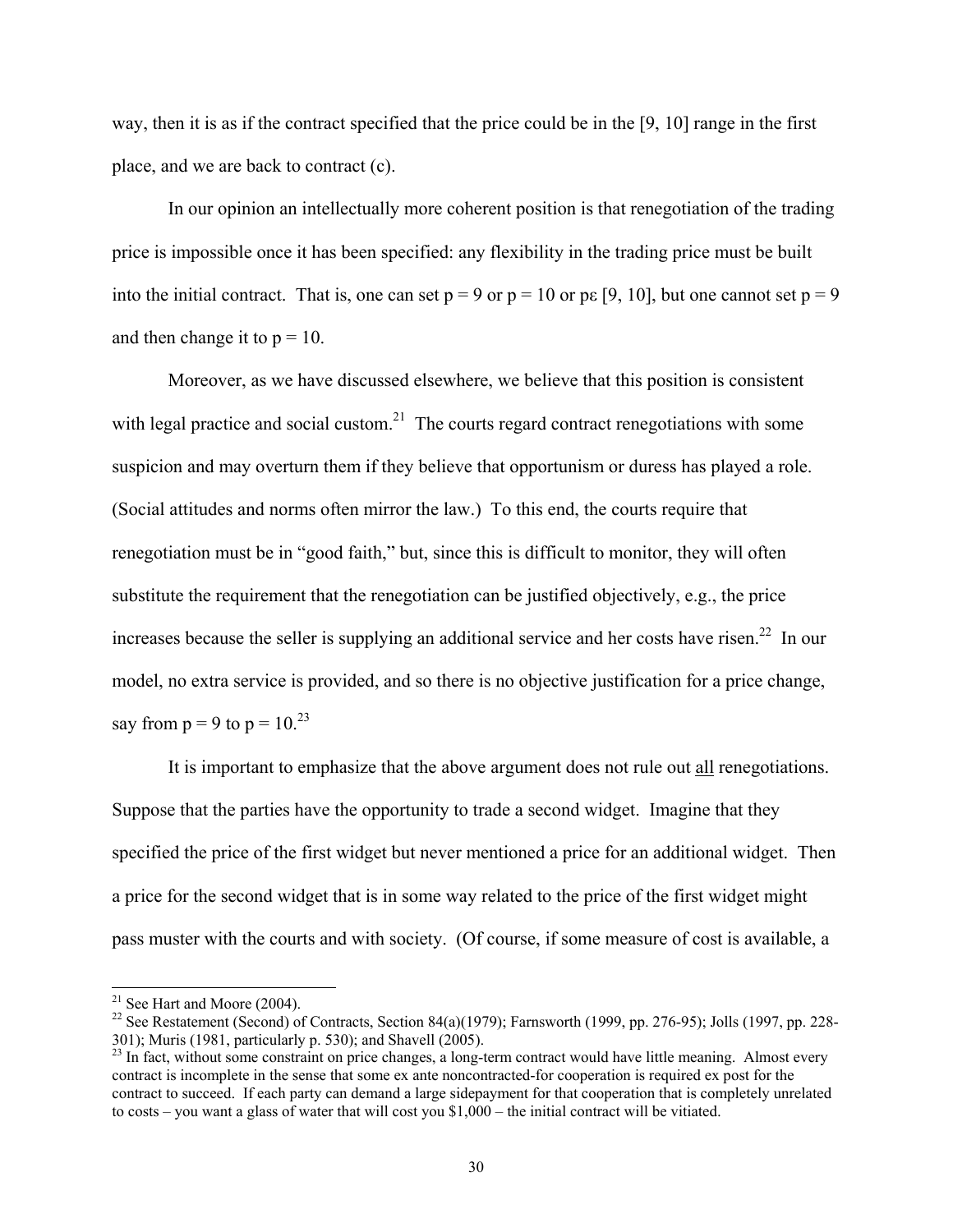price for the second widget based on S's incremental cost would also be justifiable.) In other words the parties have more flexibility in renegotiating or setting the price of something that has never been priced before than in changing the price of something that has.

 There is a further important element to the story. Given that a second widget was never mentioned in the initial contract, it seems plausible that neither party will feel entitled to a second widget, i.e., the possibility of a second widget will not affect parties' aggrievement levels or shading behavior in other states of the world. This is the assumption we will make: outcomes excluded from a contract do not affect feelings of entitlement.<sup>24</sup>

 This perspective yields an interesting trade-off between writing a more or less complete contract. Putting an extra outcome into the contract, e.g., trade of a second widget, has an advantage and a disadvantage. The advantage is that the parties can choose any price they like for this outcome. The disadvantage is that once such an outcome is in the contract it affects parties' feelings of entitlement in all states of the world. Similarly, not putting an extra outcome into the contract has an advantage and a disadvantage. The advantage is that entitlements are not affected. The disadvantage is that if the outcome is added later it can be done so only at a price that is subject to some constraints.

 It is useful to apply these ideas to the model of Section 4. To do so we modify slightly the example in Figure 2. Suppose that in s3 Bach has the value-cost pair  $(v - \Delta, c + \delta)$  instead of  $(v - \Delta, c - \delta)$ . In other words, in s3 both parties prefer Shostakovich to Bach, given a constant price. All other states and value-cost pairs stay the same. Consider two contracts. The first fixes  $c \le p \le v - \Delta$ , and lets B choose the composer. The second fixes both the price,  $c \le p \le v - \Delta$ Δ, and the composer, at Bach.

 $\overline{a}$ 

<sup>&</sup>lt;sup>24</sup> This assumption is related to ideas in Gneezy and Rustichini (2000) and Frey (1997).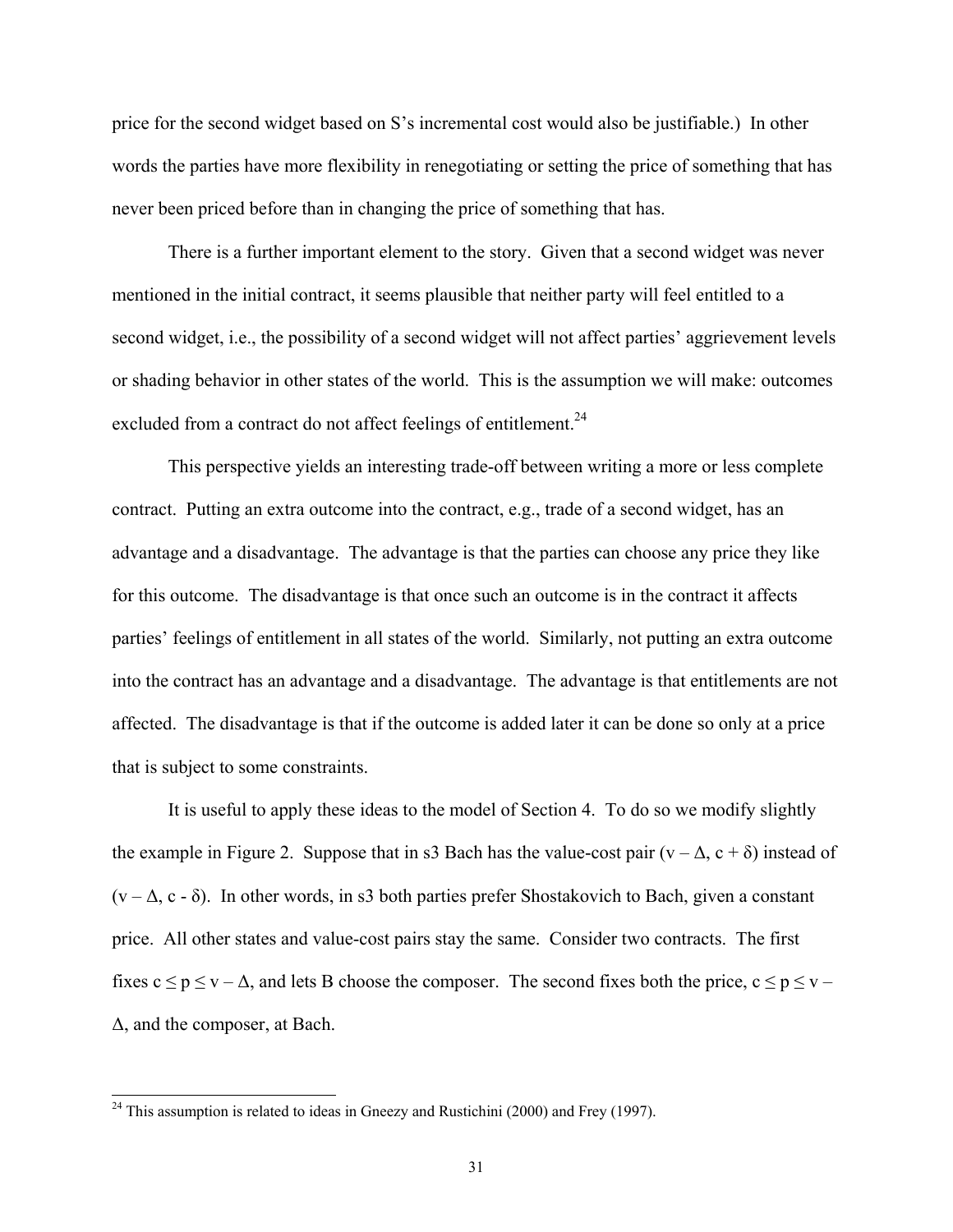Under the first contract, the logic is as in Section 3. B chooses Bach in s2 and Shostakovich in s3. S is aggrieved by  $\delta$  in s2 and is not aggrieved in s3 (S feels entitled to Shostakovich and gets it). Thus there is a welfare loss of  $\theta \delta$  in s2. (There is no aggrievement or welfare loss in s1 or s4.)

 Consider the second contract. In s2 Bach is efficient and, since the contract specifies Bach, Bach will be the outcome. S will not be aggrieved since she does not feel entitled to anything but Bach given that the contract mentions no other composer. Suppose s3 occurs. Now both parties prefer Shostakovich to Bach at the same price. Will they renegotiate their contract? Our view is that they will. Changing composers without changing price is likely to pass muster with society since there is no objective change in S's costs (or B's value): one composer looks very much like another to outsiders. Thus, a zero-price change is justified.

 Hence the second contract achieves the first-best and dominates the first contract. Of course, the example is very special. Nonetheless it shows that it may make sense for parties deliberately to write an incomplete contract, that is, leave out an outcome – and renegotiate the contract, that is, add the outcome, later. $25$ 

## 6. Summary and Conclusions

 $\overline{a}$ 

 In this paper we have developed a theory of contracts based on the view that a contract provides a reference point for a parties' trading relationship. The idea is that a contract written early on when an external measure of the parties' contributions to the relationship is provided by competitive markets can continue to govern the parties' feelings of entitlement later when they

 $^{25}$  Ours is, of course, not the only explanation for why parties write incomplete contracts. See, e.g., Bernheim and Whinston (1998).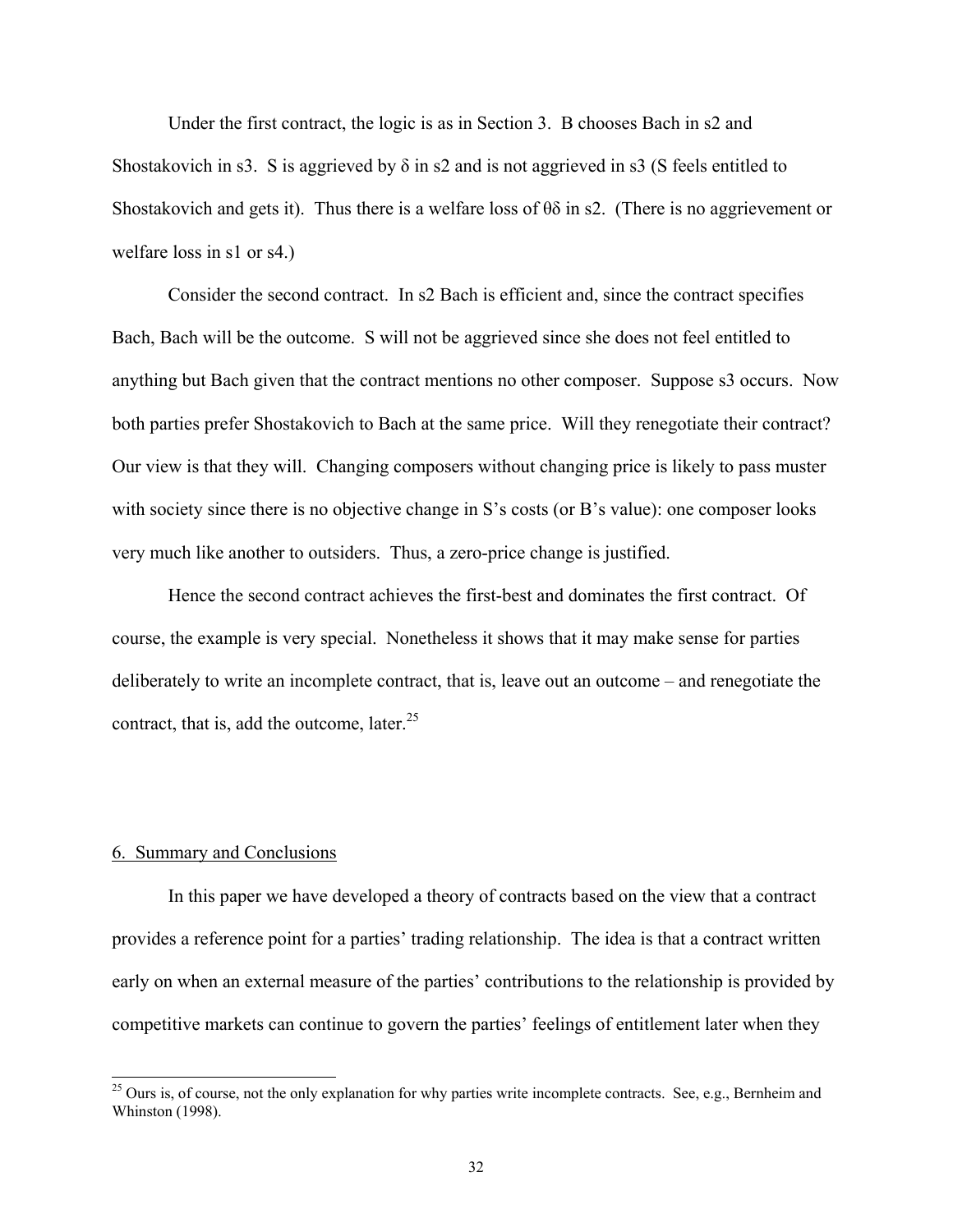become locked in to each other. The anchoring of entitlements in turn limits disagreement, aggrievement, and the deadweight losses from shading. We have shown that our theory yields a trade-off between contractual rigidity and flexibility, provides a basis for long-term contracts in the absence of noncontractible investments, and throws light on the nature of the employment relationship.

 Our theory is based on strong behavioral assumptions. While we believe that these have merit, the reader may wonder whether a trade-off between rigidity and flexibility could be obtained in more traditional ways. While we are sympathetic to this possibility, it is not clear to us how to carry it out.<sup>26</sup> Take rent-seeking, for example.<sup>27</sup> Rent-seeking arguments suggest that a flexible contract that "leaves money on the table" will generate inefficiency ex post as the parties fight over the surplus. However, rent-seeking theories suffer from two shortcomings. First, it is not clear why parties cannot negotiate around the rent-seeking. Second, rent-seeking theories do not explain why mechanisms don't work. For example, if one party, B say, is given the right to make a take-it-or-leave-it offer to the other party, S, flexibility can be achieved without any obvious rent-seeking costs.

A second possibility is to invoke influence-cost arguments.<sup>28</sup> These can explain why mechanisms are costly – in the above example S will waste resources trying to influence B's decision. However, it is again not clear why the parties cannot negotiate around this. Also, influence-cost models typically do not yield a simple formula for welfare losses in the way that our model does.

l

 $26$  But see Bajari and Tadelis (2001). Bajari and Tadelis consider a model where rigidity, in the form of a fixed price, is good because it encourages efficient cost reduction by the seller S, but bad because it impedes ex post adjustment. Our model has somewhat similar ex post characteristics to Bajari and Tadelis's, but ignores ex ante incentives for cost minimization.<br><sup>27</sup> See, e.g., Tullock (1967).

<sup>28</sup> See, e.g., Milgrom (1988).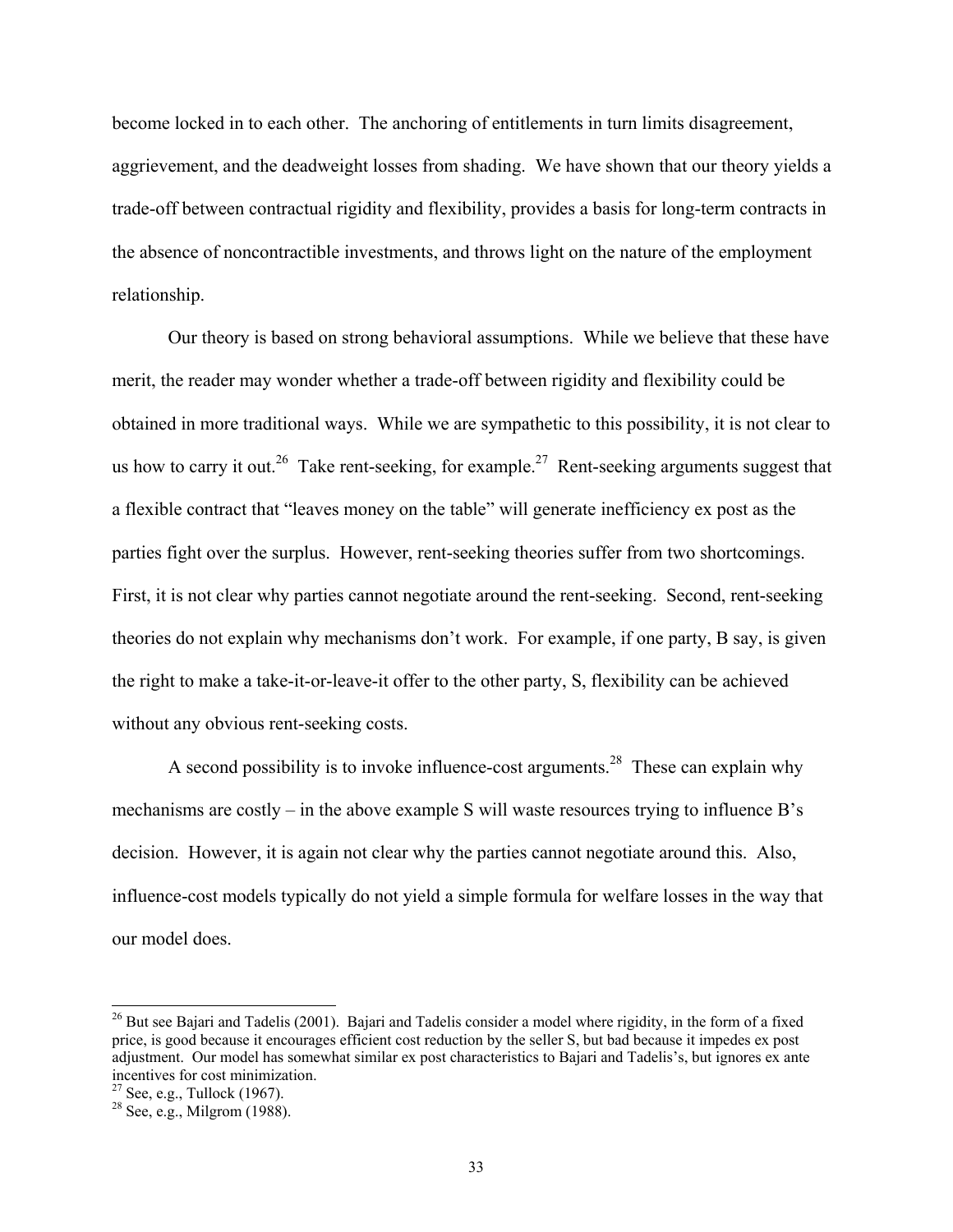We believe that some of our behavioral assumptions can be relaxed. Consider first our assumption that a contract perfectly controls entitlements. In some situations this is too strong. Consider an employee who agrees to work for her employer at some wage. Six months later she finds that one of her colleagues is being paid 25% more than she is. She is likely to feel aggrieved and may engage in shading. This example shows that events external to the contract can affect entitlements and shading. It would be interesting to generalize the model to allow for this possibility. We believe that our theory will survive such a generalization: it is enough for the theory that a contract has a role in controlling entitlements; it is not necessary that it has the only role.

 Consider next our assumption that shading by B and S is symmetric. As mentioned in the text, it is easier to think of examples of S's shading than of B's shading. If we supposed no B shading, the model as it stands would collapse: the first-best could be achieved by giving S the right to make a take-it-or-leave-it offer to B. S would choose the efficient price-output or pricequality combination, thereby extracting all the surplus, and, while B does not like this, there is nothing he can do about it. One way to avoid this conclusion is to suppose that B must make an ex ante noncontractible investment, so that complete hold-up by S is undesirable. Another way is to suppose that S is wealth constrained and so cannot compensate B in advance for the 100% of the surplus that S will obtain ex post. A third possibility, which relies on even stronger behavioral assumptions than we have made, is to suppose that B dislikes feeling "taken advantage of" or "exploited" by S, that is, a contract that allows S to make a take-it-or-leave-it offer to B will cause a psychic loss for B if S chooses not to be generous. For instance, in the wedding example, B obtains disutility from being gouged ex post by the caterer. This psychic loss is akin to the deadweight loss from shading: the difference is that B internalizes it ("eats it")

34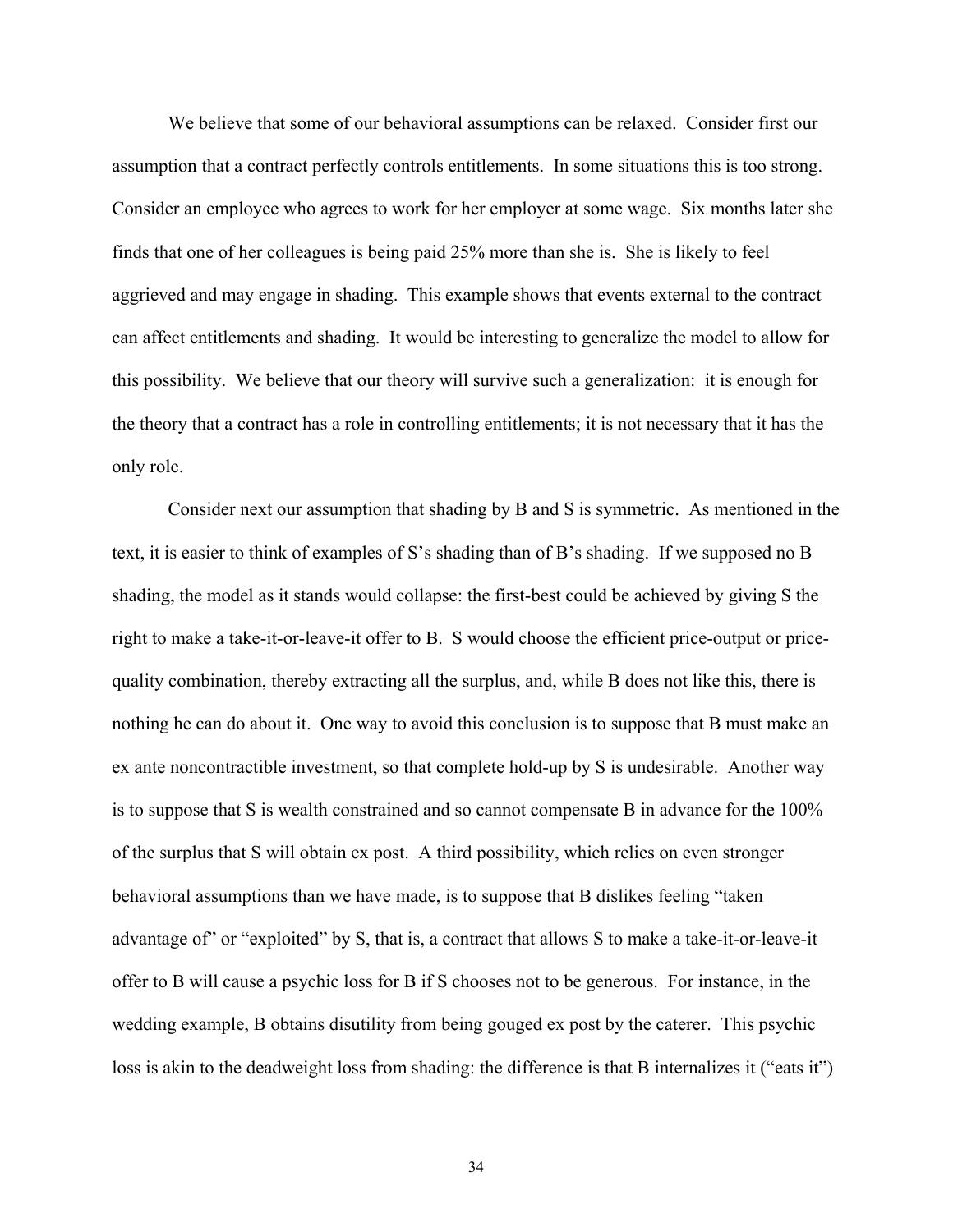rather than being able to retaliate and shift it to S. (One could even suppose that S incurs a psychic loss from the fact that S's offer will be perceived as ungenerous by B.)

 There is a third assumption that could be relaxed. We have supposed that the parties' feelings of entitlement are maximally inconsistent: each party feels entitled to 100% of the residual surplus. As noted earlier, we believe that our results would go through as long as the sum of the parties' entitlements exceeds the total amount available. In fact, one could even embellish the model so that, with some probability, the parties' entitlements sum to less than the total available; under these conditions a grateful party who receives more than his entitlement might shade negatively, i.e., provide more than consummate performance!<sup>29</sup>

 In the Introduction we motivated the paper by pointing out some limitations of existing models of the firm. We believe that the model developed here can help to overcome some of those limitations and can be applied to organizational and contract economics more generally. We have used the model to understand the nature of the employment relationship, some aspects of vertical integration, and why parties deliberately write incomplete contracts. We believe that there are many other possibilities. To mention two: First, the model may throw light on the role of the courts in filling in the gaps of contracts deliberately left incomplete, e.g., on how the courts should assess damages for breach of contract. Second, the model of Section 4, extended from two to many people, may help us to understand how authority should be allocated, i.e., who, out of a group of individuals, should be boss. We believe that this second application may be a useful step in allowing incomplete contracting ideas to be applied to the very interesting and important topic of the internal organization of firms.

 $\overline{a}$ 

 $^{29}$  It is worth noting that there is some experimental evidence suggesting that negative shading is unlikely to outweigh positive shading, that is, the increase in performance from receiving a dollar more than one's entitlement is likely to be less than the decrease in performance from receiving a dollar less. See, e.g., Charness and Rabin (2002) and Offerman (2002).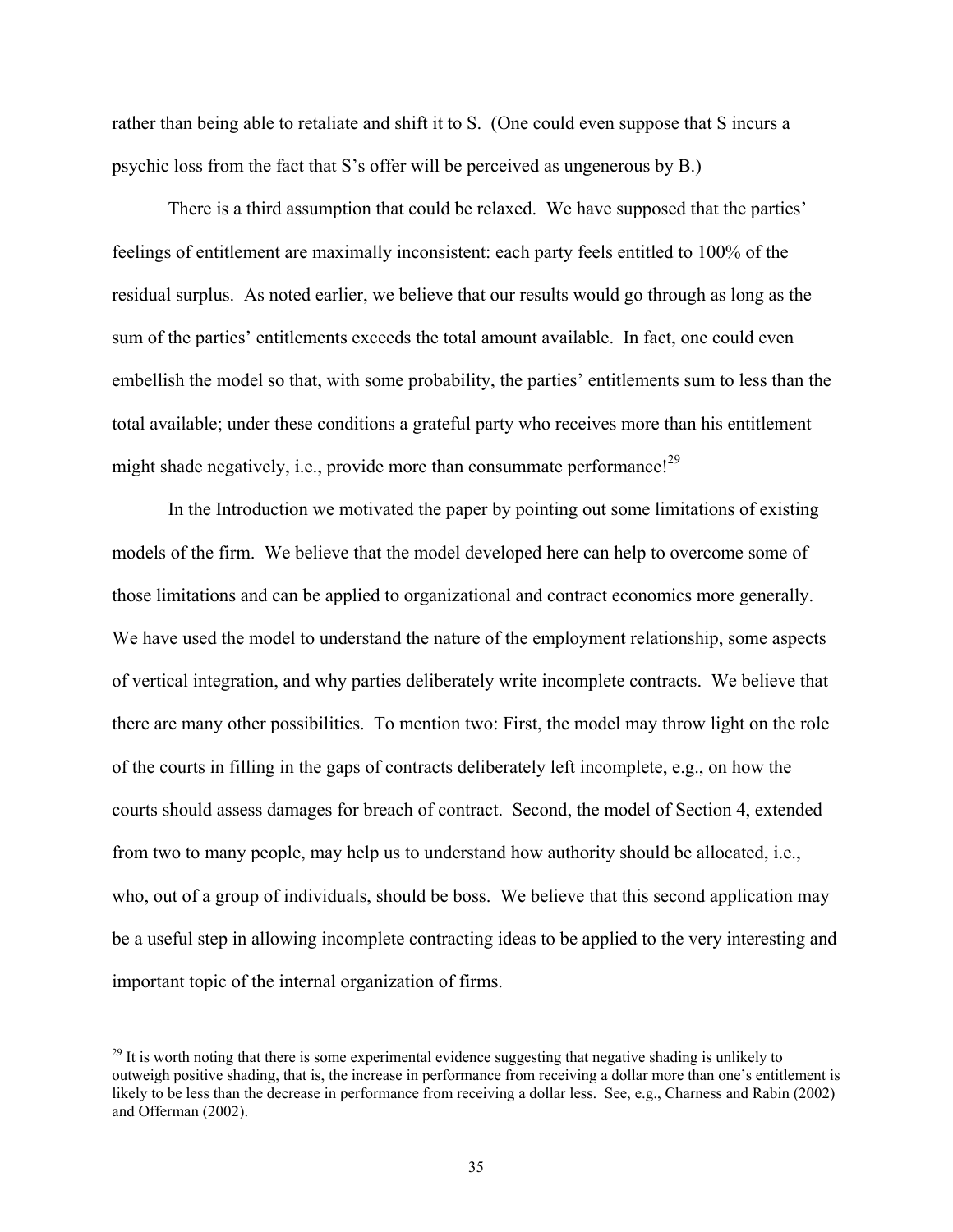## Appendix A

In this appendix we use the framework of Section 3, first, to refine our assumption about what determines a party's level of aggrievement; and, second, to prove a result giving circumstances where we can restrict attention to contracts in which the no-trade price  $p_0$  is zero and one party unilaterally chooses the terms of trade.

 To see why a refinement is required, consider a slight variant of the three-state example from Section 3:

|              | <u>s1</u> | s2  | s <sub>3</sub> |
|--------------|-----------|-----|----------------|
| V            | 9         | 20  | 10             |
| $\mathbf{c}$ | $\Omega$  | -10 | 9              |

The only change is that in state s3 the  $(v,c)$  pair equals (10,9) rather than (20,0). All the analysis of contracts  $(a) - (c)$  still pertains, except that now they yield expected total surplus of

$$
W_a = 9 \pi_1 + \pi_3,
$$
  
\n
$$
W_b = 10 \pi_2 + \pi_3,
$$
  
\n
$$
W_c = 9 \pi_1 + 10 \pi_2 + (1 - \theta) \pi_3,
$$

respectively. As before, in general none of these contracts achieves first-best.

Now consider contract (e), in which  $p_0 \equiv 0$  and B chooses  $p_1$  from a set of three discrete prices,  $\{8\%, 9\%, 10\%\}$ . If we think of a contract where  $p_1$  must lie in an interval [p,  $\bar{p}$ ] as a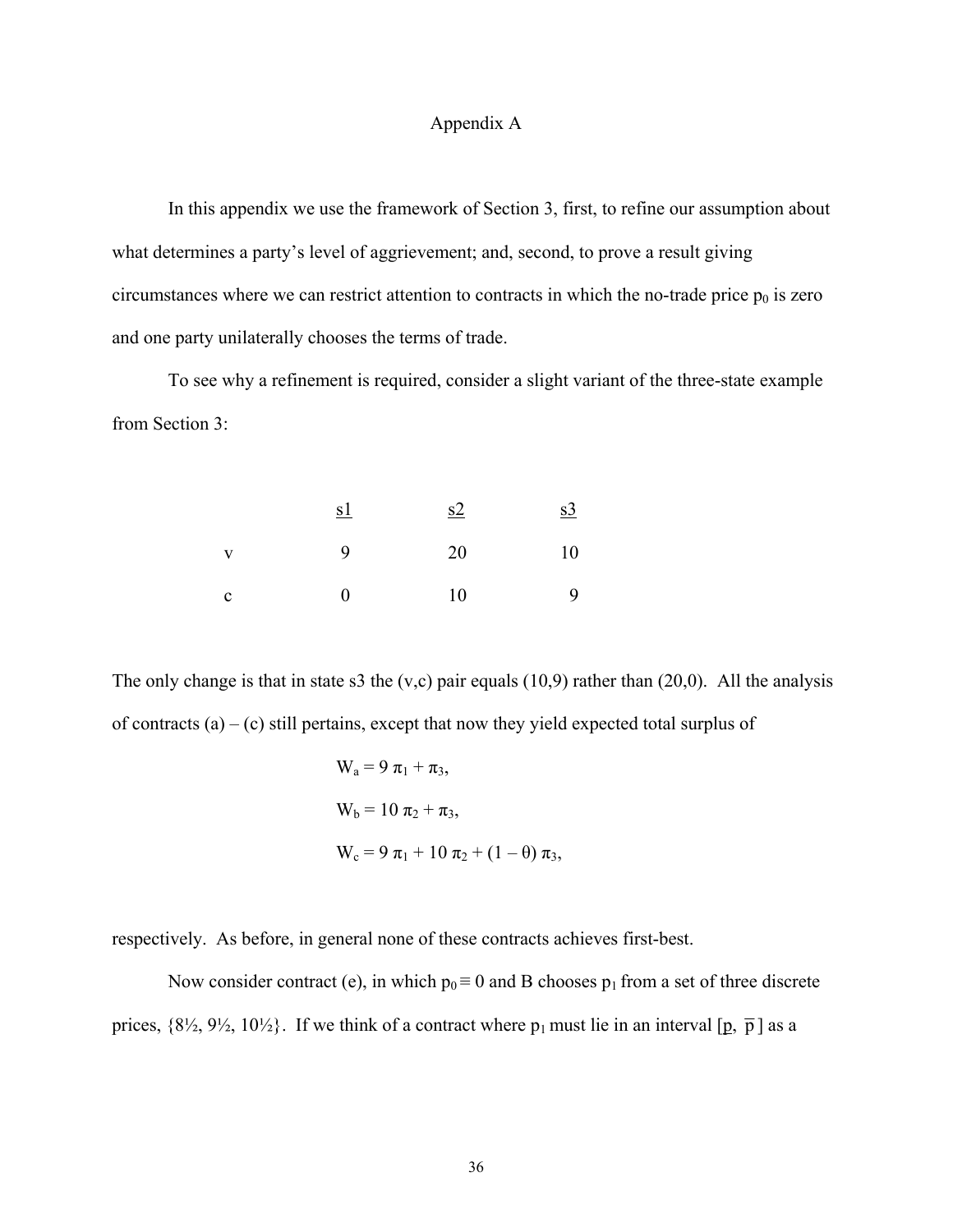"standard" contact (and  $p = \bar{p}$  as a "simple" contract), then, unlike contracts (a) – (c), contract (e) is "non-standard".

On the face of it, contract (e) achieves first-best because in each state only one  $p_1$  out of the three allowable prices delivers trade (remember trade is voluntary, so each party has to be better off than not trading at  $p_0 = 0$ ). Surely, this means that there is no source of aggrievement?

We take the view that this is the wrong answer: contract (e) will generate aggrievement and hence shading. The reason is that in state s3, when B chooses  $p_1 = 9\frac{1}{2}$ , S will feel aggrieved that B didn't choose a 50:50 lottery between  $p_1 = 9\frac{1}{2}$  and  $p_1 = 10\frac{1}{2}$ , with B committing to trade whatever the outcome of the lottery. The 50:50 odds are such that before the lottery, B would be no worse off than not trading, given that he values the widget at 10. At a price of 9½, then, S feels aggrieved by  $\frac{1}{2}$ . Equally, B feels aggrieved by  $\frac{1}{2}$  too! Even though he has the contractual right to choose  $p_1$ , and chooses  $9\frac{1}{2}$ , he would prefer to choose a 50:50 lottery between  $p_1 = 8\frac{1}{2}$ and  $p_1 = 9\frac{1}{2}$ , with S committing to trade whatever the outcome: before the lottery, S would be no worse off than not trading, given that the widget costs her 9. In aggregate, shading in state s3 amounts to  $(\frac{1}{2} + \frac{1}{2})\theta$ , which is the same as under contract (c). Worse, in state s1, when B chooses  $p_1 = 8\frac{1}{2}$ , S feels aggrieved that B didn't choose a 50:50 lottery between  $p_1 = 8\frac{1}{2}$  and  $p_1 =$ 9½, with B committing to trade whatever the outcome, so that in this state there is shading. Similarly, there is shading in state s2. All in all, contract (e) is strictly dominated by contract (c).

We are adopting the position that when he or she thinks how aggrieved to feel, a party

- (A1) conjures with mixed strategies in the contractual mechanism (and with correlated strategies if the mechanism has simultaneous moves);
- (A2) imagines a commitment to trade on the part of the other party, whatever the outcome of the randomization.

37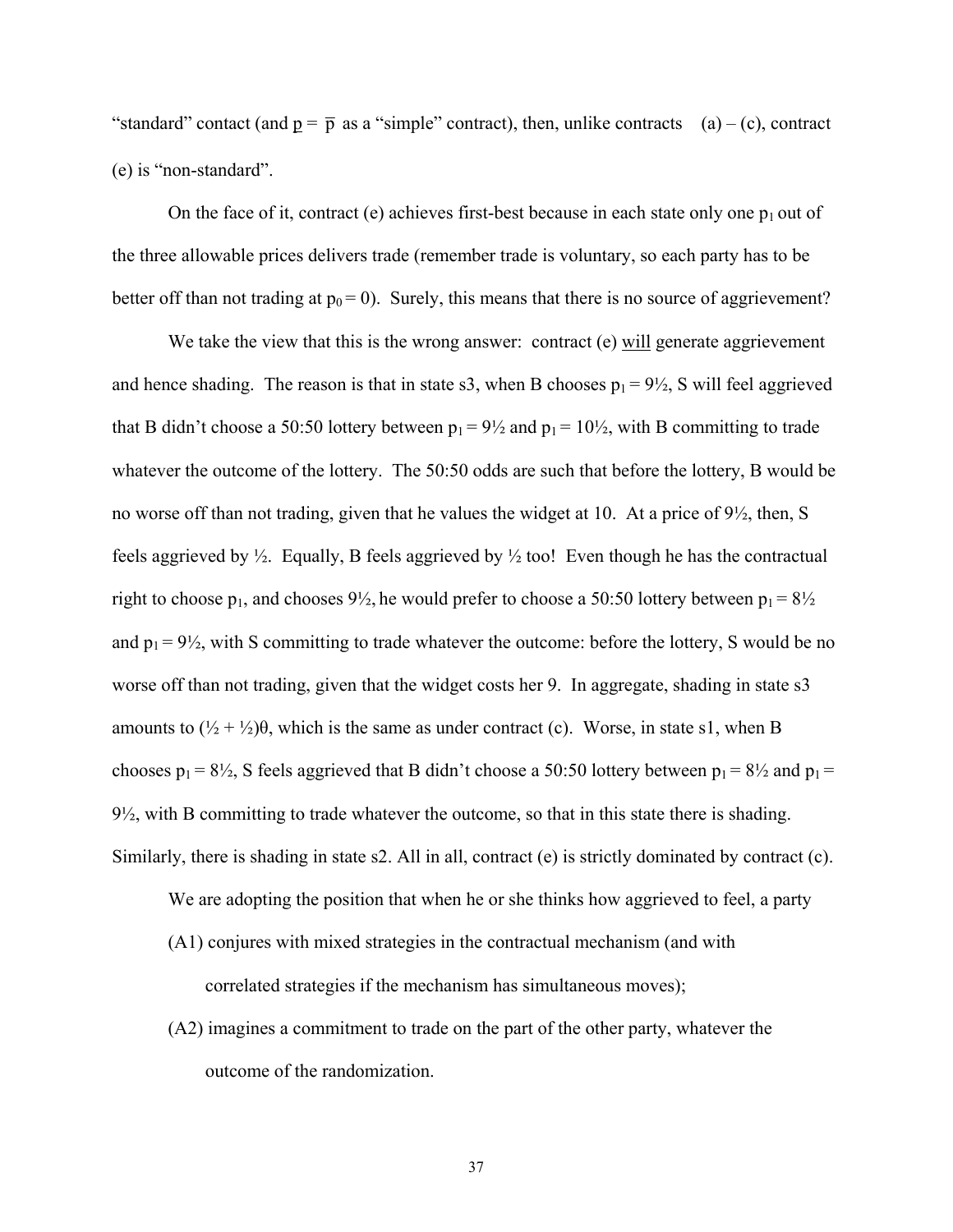However, no-one believes they can force the other party beyond his or her participation constraint. Specifically, no-one thinks they can push the other party's expected payoff below what he or she could get from simply walking away prior to the randomization, refusing to trade.

If the no-trade price  $p_0$  varies with the strategies, and cannot simply be normalized to zero, then it is a little less obvious how these participation constraints should be factored into the parties' thinking.

Consider a contract (f) in which B chooses  $(p_1, p_0)$  from a set of three pairs:

 $(9, 1)$ ,  $(9\frac{1}{2}, \frac{1}{2})$  or  $(10, 0)$ . If there is no shading, then in state s1 B will choose  $(p_1, p_0) = (9, 1)$ , leading to trade at a price of 9 – actually, he is indifferent between this outcome and choosing  $(p_1, p_0) = (10, 0)$ , leading to no trade at  $p_0 = 0$ . In state s3 B will choose  $(p_1, p_0) = (9\frac{1}{2}, \frac{1}{2})$ , leading to trade at a price of  $9\frac{1}{2}$  – if he chose (p<sub>1</sub>, p<sub>0</sub>) = (9, 1) then S would not trade. In state s2 B will choose  $(p_1, p_0) = (10, 0)$ , the only price pair at which S will trade.

 Again, on the face of it, if we do not invoke (A1) or (A2), contract (f) looks attractive. It could be argued that, since B is choosing the pair  $(p_1, p_0)$  he is never aggrieved. And the contract has been cleverly designed so that in state s3 S is aggrieved by only  $\frac{1}{2}$ . She would increase her payoff by  $\frac{1}{2}$  if, instead of B choosing  $(p_1, p_0) = (9\frac{1}{2}, \frac{1}{2})$  leading to trade at  $p_1 = 9\frac{1}{2}$ , B were to choose  $(p_1, p_0) = (9, 1)$  leading to no trade at  $p_0 = 1$ ; equally, S would increase her payoff by  $\frac{1}{2}$  if B were to choose  $(p_1, p_0) = (10, 0)$  leading to trade at  $p_1 = 10$ . Arguably, then, shading in state s3 amounts to  $\frac{1}{2}\theta$  – half that under contract (c). Likewise, in state s1 there is shading of  $\frac{1}{2}\theta$  because S would prefer B to choose  $(p_1, p_0) = (9\frac{1}{2}, \frac{1}{2})$  leading to trade at  $p_1 = 9\frac{1}{2}$ ; and in state s2 there is shading of  $\theta$  because S would prefer B to choose  $(p_1, p_0) = (9, 1)$  leading to no trade at  $p_0 = 1$ . Overall, it therefore could be argued that expected total surplus from contract (f) is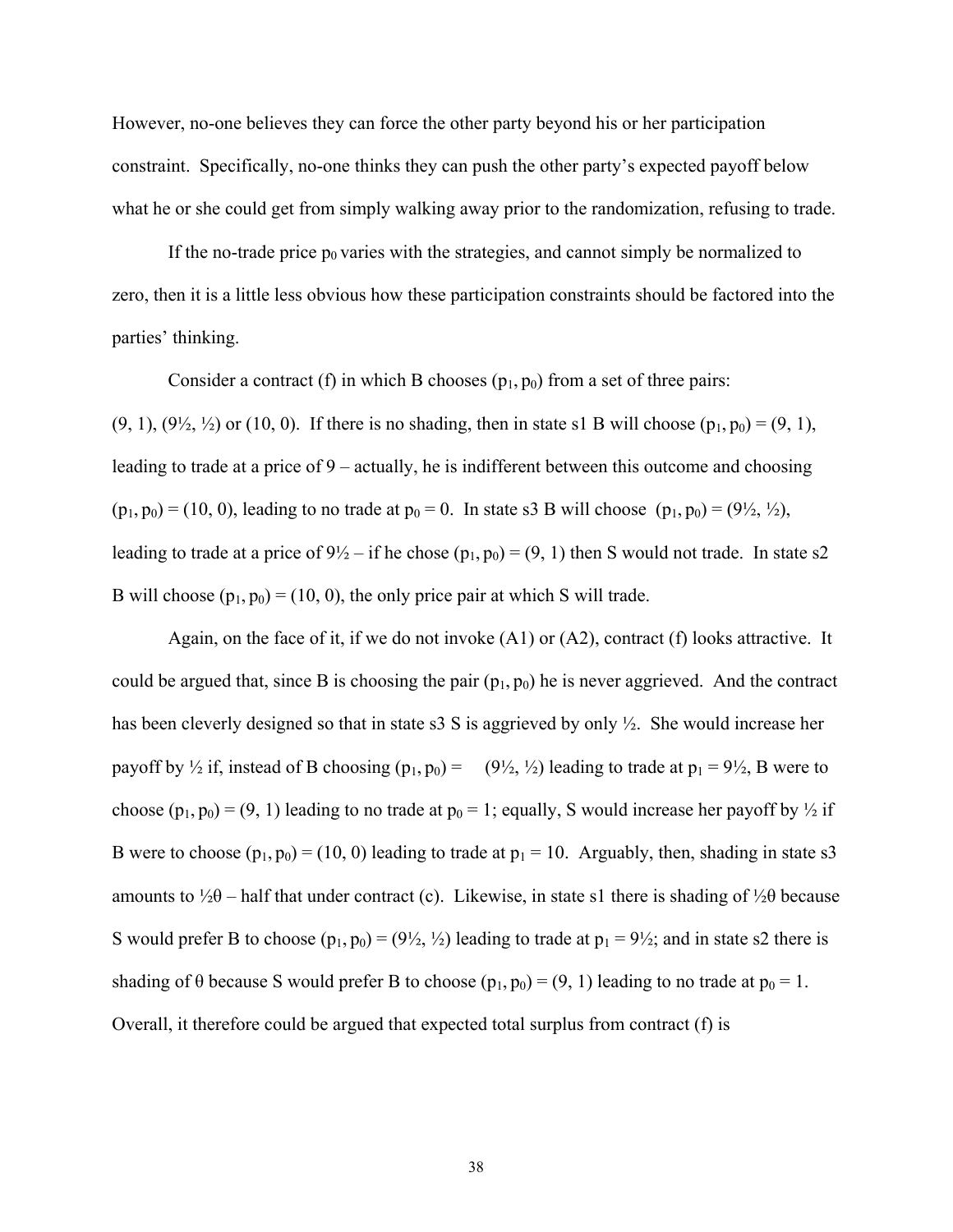$$
(9 - \frac{1}{2}\theta) \pi_1 + (10 - \theta) \pi_2 + (1 - \frac{1}{2}\theta) \pi_3,
$$

which means that if, for example,  $\pi_1 + 2\pi_2 < \pi_3$  and  $\theta = 1$ , contract (f) would dominate contracts (a), (b) and (c).

 Once (A1) and, in particular, (A2) are invoked, however, this conclusion changes. To see why, we first need to check what would happen under contract (f) if either party walked away and refused to trade. B would minimize  $p_0$  by choosing  $(p_1, p_0) = (10, 0)$ . So, in reckoning how low they can push the other's payoff, each party thinks in terms of a default no-trade price of  $p_0^*$ = 0. Precisely,  $p_0^*$  is the right-hand side (RHS) of S's participation constraint; and  $(-p_0^*)$  is the RHS of B's participation constraint.

 Knowing this, we can invoke (A2) to calculate aggrievement levels in each state. In particular, in state s3, when B chooses  $(p_1, p_0) = (9\frac{1}{2}, \frac{1}{2})$ , B is actually aggrieved by  $\frac{1}{2}$  because he would prefer to choose  $(p_1, p_0) = (9, 1)$ , with S committing to trade – from (A2), we see that this would not violate S's participation constraint given  $p_0^* = 0$ . S is also aggrieved by  $\frac{1}{2}$ because she would prefer B to choose  $(p_1, p_0) = (10, 0)$  and commit to trade. In aggregate, shading in state s3 amounts to  $(\frac{1}{2} + \frac{1}{2})\theta$  – the same as under contract (c). One can in fact show that the two contracts, (f) and (c), deliver the same expected total surplus.

All this begs the question: assuming (A1) and (A2), can non-zero values of  $p_0$  ever help? If not, to find an optimal contract, can we narrow down the class that we need to consider, e.g., restrict attention to contracts in which one party unilaterally chooses the terms of trade?

 A general contract C can be viewed as a stochastic mechanism mapping from a pair of messages β and σ, reported by B and S respectively, onto either a pair of (trade, no-trade) prices,  $(p_1, p_0)$ , or onto simply a no-trade price,  $p_0$ . In other words, following the report of messages  $\beta$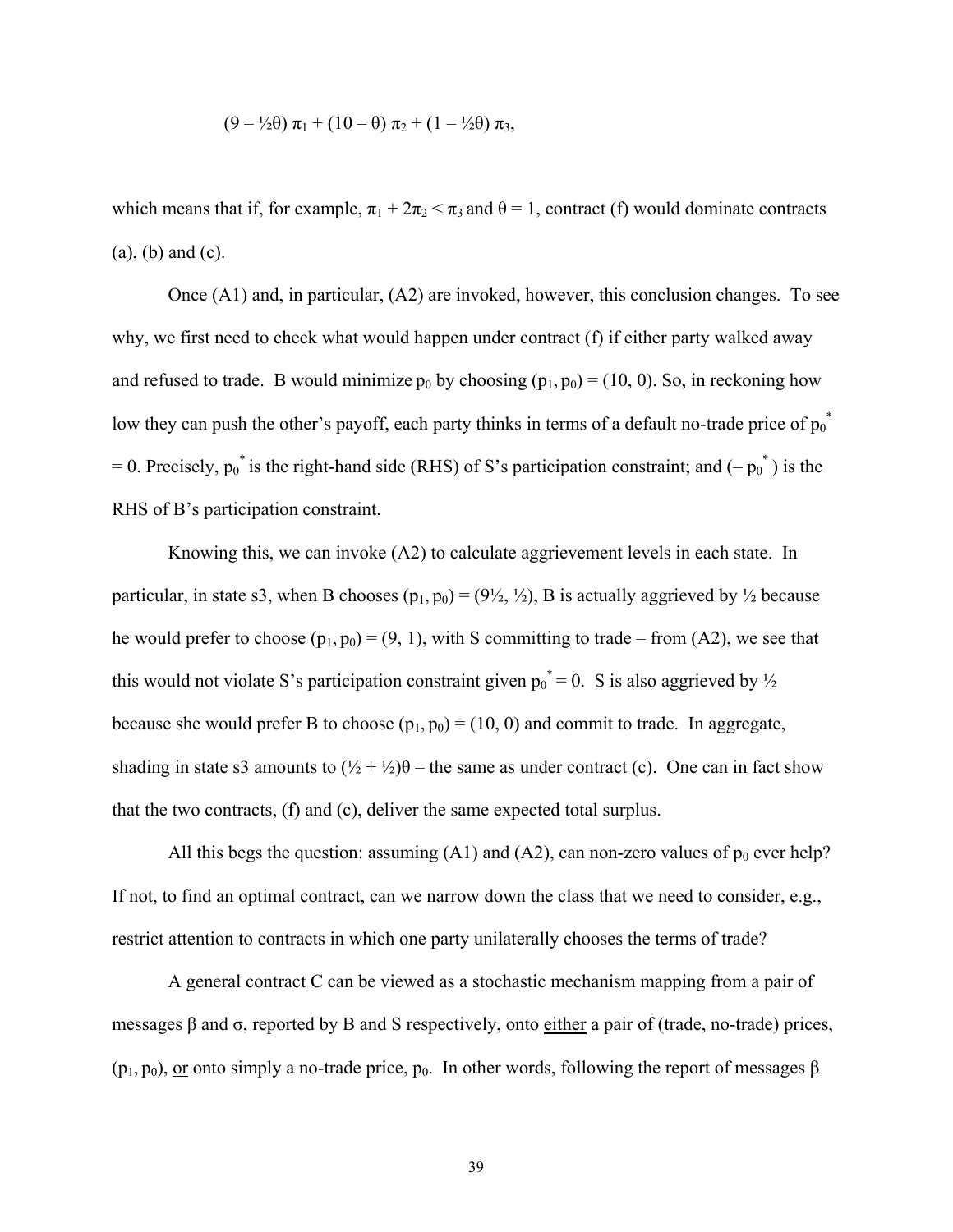and  $\sigma$ , there is an exogenous lottery to determine (i) if trade is allowed or not; (ii) the terms of trade/no-trade. If trade is allowed then it occurs if and only if both parties want it (at price  $p_1$ ). Otherwise, there is no trade (at price  $p_0$ ). (Remember we are assuming no renegotiation, so if the mechanism specifies no trade then that outcome is final.)

 In effect, then, a mechanism allows for probabilistic trade – a surrogate for fractional trade (our widget is assumed to be indivisible).

 Under contract C, p\* (the default no-trade price used to determine the RHS's of the parties' participation constraints) is the value of the zero-sum game over the  $p_0$ 's specified in the mechanism – under the supposition that one or other party "quits", i.e. always chooses to veto trade, so that the specified  $p_1$ 's are irrelevant. Let  $(\tilde{\beta}^*, \tilde{\sigma}^*)$  be the (possibly mixed) equilibrium strategies of this zero-sum message game.

We consider, for each state  $(v, c)$ , a (possibly mixed strategy) subgame perfect equilibrium of the game induced by contract C. Let  $q(v, c)$  be the probability of trade in equilibrium, and  $p(v, c)$  the expected payment from B to S. Since trade is voluntary,  $q(v, c) > 0$ only if  $v \ge c$ . If there is more than one equilibrium, we pick the one that maximizes  $q(v, c)$ .

No party is worse off than if he or she quit:

 $p(v, c) - cq(v, c) \ge p_0^*$ .

Lemma  $\text{vq}(v, c) - p(v, c) \ge -p_0^*$ ,

Proof Consider B. In state  $(v, c)$  he could deviate from his equilibrium messagereporting-cum-trading strategy to report  $\tilde{\beta}^*$  and always refuse to trade. Were he to do so, his payoff would drop from vq(v, c) – p(v, c) to, say,  $(-\hat{p}_0)$ , where  $\hat{p}_0$  is the ensuing (expected) no-

40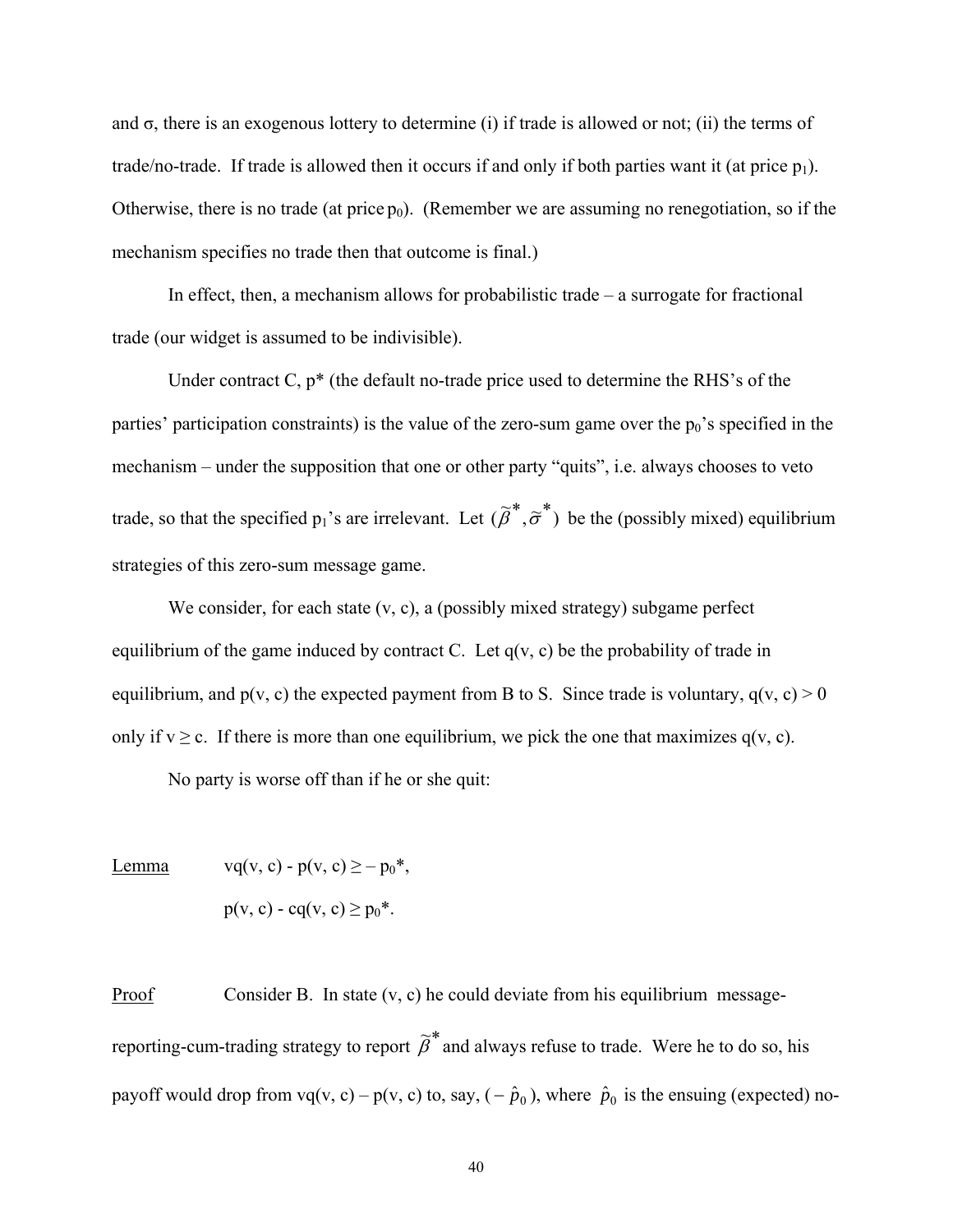trade price. But  $\hat{p}_0$  cannot be any less than  $p_0^*$ , because  $\tilde{\sigma}^*$  is a best reply to  $\tilde{\beta}^*$  for S in the zero-sum game over the  $p_0$ 's. This proves the first inequality in the Lemma. The second follows symmetrically – reversing the roles of B and S.

QED

For future reference, let  $H \subseteq [0,1] \times R$  denote the convex hull of (0, 0) and all pairs

$$
\{q(v, c), p(v, c) - p_0^*\},
$$

where, notice, we are netting prices by subtracting  $p_0^*$ . In the space of quantity (q) and net price  $(p - p_0^*)$ , the set H might look as follows:



Figure 3

Invoking (A1) and (A2), in state  $(v, c)$  we define B's [resp. S's] "aspiration level"  $b(v, c)$ [resp. s(v, c)] to be his [resp. her] maximum payoff across all correlated message pairs and trading rules subject to the constraint that S [resp. B] gets no less than  $p_0^*$  [resp.  $(-p_0^*)$ ].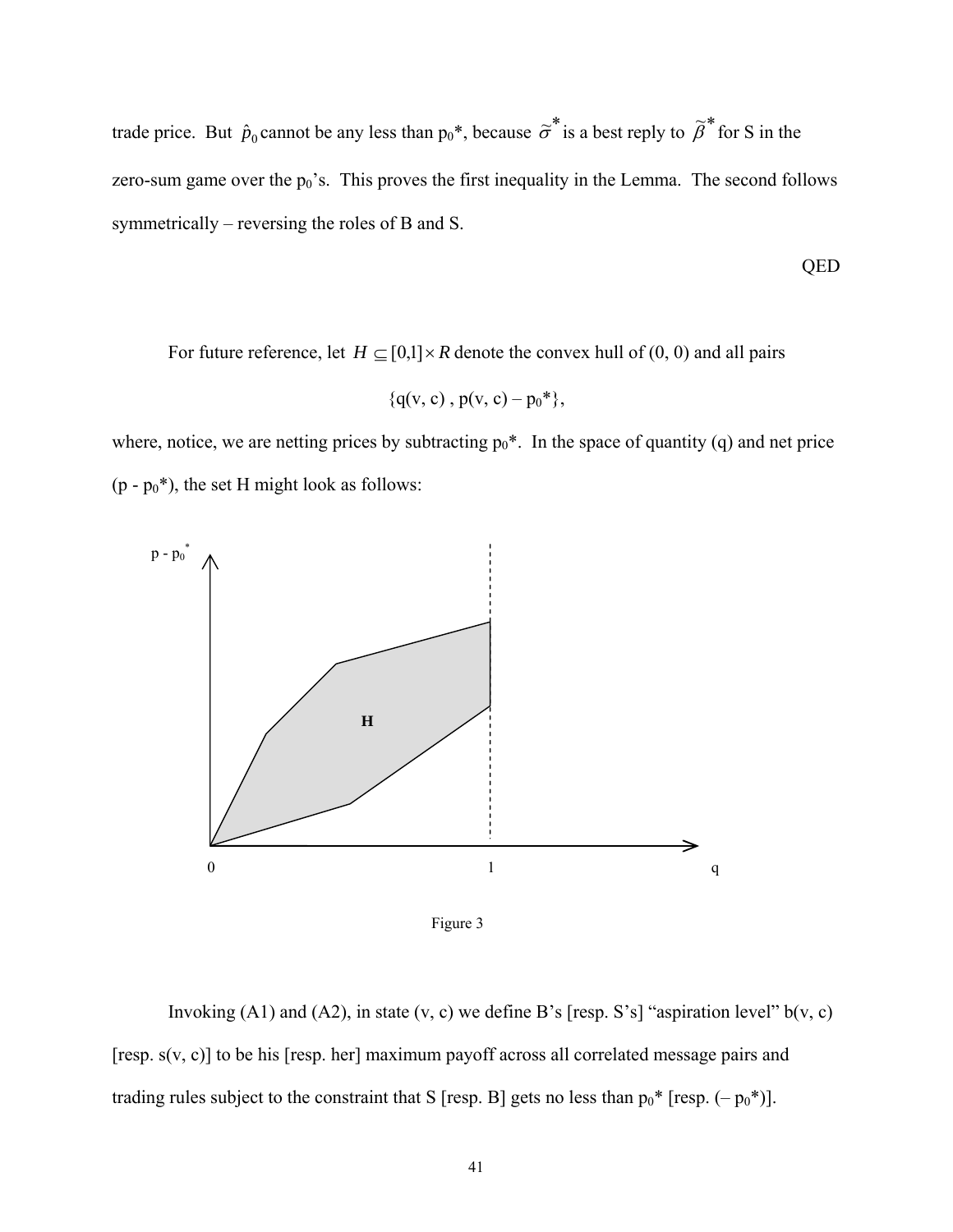In particular, B and S each imagine that they could jointly precommit to the (mixed) message-cum-trading equilibrium strategies pertaining to some other state, or some convex combination thereof.

Hence

(i) 
$$
b(v,c) \ge \max \{vq - p | (q, p - p_0^*) \in H \text{ and } p - cq \ge p_0^* \},
$$
  
  $q, p$ 

(ii) 
$$
s(v, c) \ge \max \{p - cq | (q, p - p_0^*) \in H \text{ and } vq - p \ge -p_0^* \}.
$$

Note that, thanks to the Lemma,

$$
b(v, c) \ge vq(v, c) - p(v, c),
$$
  

$$
s(v, c) \ge p(v, c) - cq(v, c),
$$

i.e., aspiration levels are at least as high as equilibrium payoffs.

In each state (v, c), once equilibrium play is over, B shades by reducing S's payoff down

to

$$
p(v,c) - cq(v,c) - \theta\{b(v,c) - [vq(v,c) - p(v,c)]\}.
$$

And S shades by reducing B's payoff down to

$$
vq(v, c) - p(v, c) - \theta \{s(v, c) - [p(v, c) - cq(v, c)]\}.
$$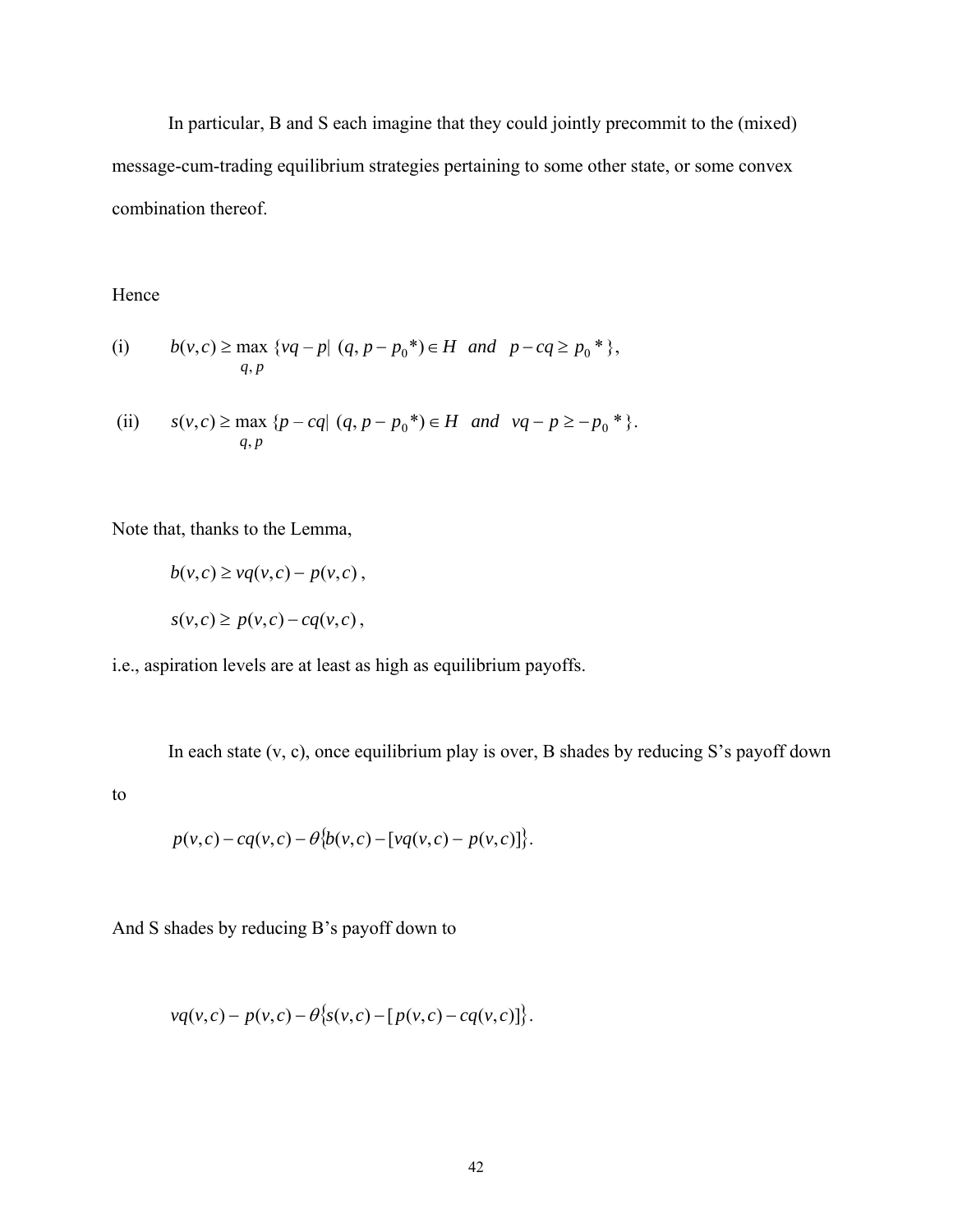Hence, in the special case  $\theta = 1$  (the case considered in the Proposition below), total surplus in this equilibrium equals

(iii) 
$$
2(v-c)q(v,c) - b(v,c) - s(v,c)
$$
.

Now consider contract  $\hat{C}$ , in which  $p_0 \equiv 0$  and one party (say B – it doesn't matter who) chooses from a set of exogenous lotteries, each corresponding to a different point  $(q, p) \in H$ :

with probability q, trade is allowed at 
$$
p_1 = \frac{p}{q}
$$
,

with probability 1-q, trade is not allowed.

At first sight contract  $\hat{C}$  may look a little strange, but that is because it is dealing with probabilistic trade. Note that for  $q = 1 -$  corresponding to the right-hand edge of the set H in Figure  $3$  – contract  $\hat{C}$  is nothing more than our "standard" contract in which B chooses a trading price  $p_1$  from an interval  $[p, \overline{p}]$ . To put this another way, if the upper and lower edges of the set H in Figure 3 were linear rather than piecewise linear, H would correspond to a standard contract.

Proposition Suppose  $\theta = 1$ . Then contract  $\hat{C}$  yields at least as much total surplus in each state as does contract C.

Proof Under contact  $\hat{C}$ , in state  $(v, c)$ , B's aspiration level is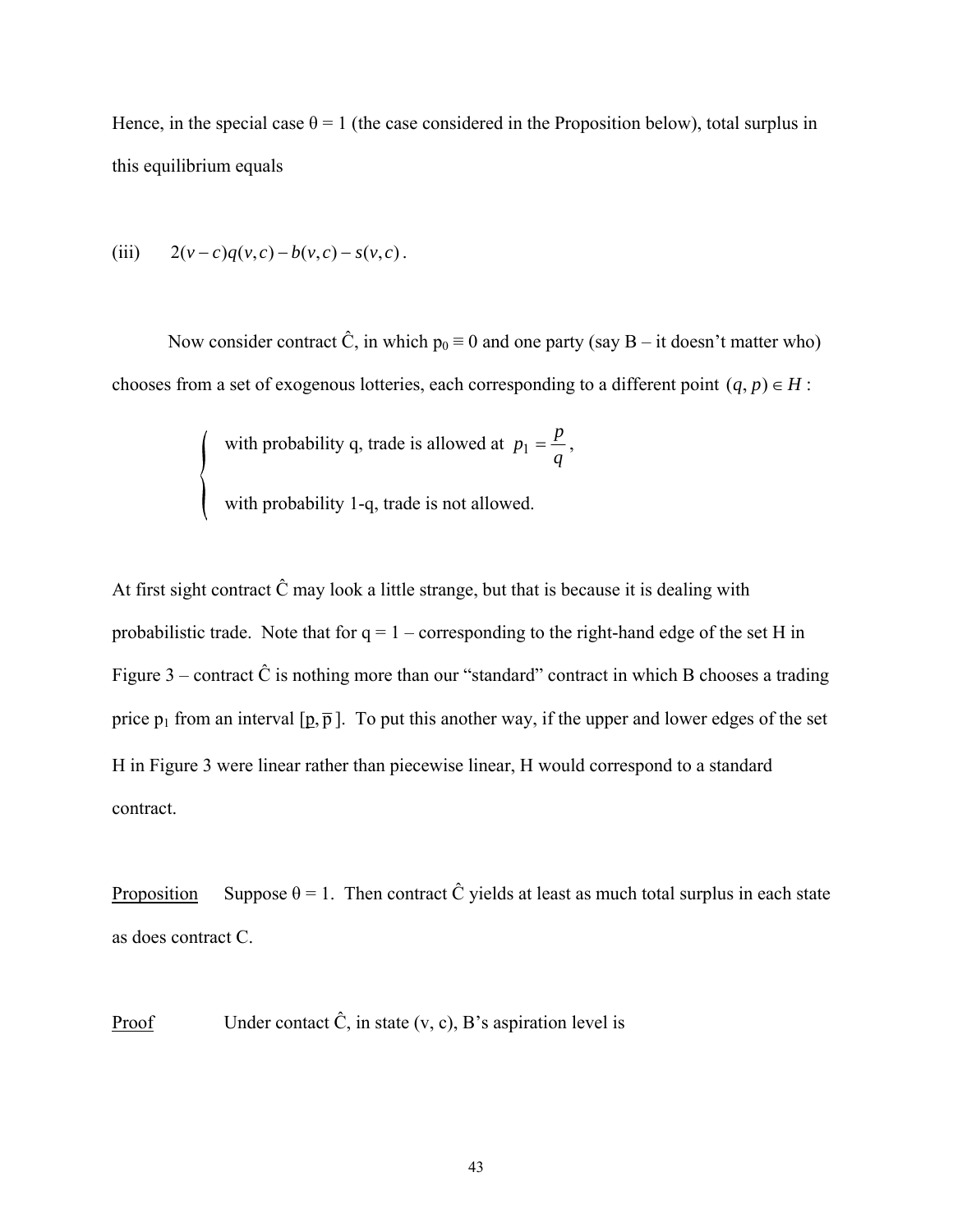$$
\hat{b}(v,c) = \max_{q,p} \{vq - p | (q, p) \in H \text{ and } p - cq \ge 0 \}
$$

(iv) ≤ p0\* + b(v, c)

by (i). And S's aspiration level is

$$
\hat{s}(v,c) = \max \{p - cq | (q, p) \in H \text{ and } vq - p \ge 0 \}
$$
  
q,p

$$
(v) \qquad \qquad \leq -p_0^* + s(v, c)
$$

by (ii). In each state (v, c), B chooses the lottery corresponding to a point  $(q, p) \in H$  to maximise his net payoff (i.e. net of S's shading), taking into account that S may not be willing to trade at  $p_1 = \frac{p}{q}$  for  $q \neq 0$ . That is, given  $\theta = 1$ , B chooses  $(q, p) \in H$  to maximise

$$
vq - p - \{\hat{s}(v, c) - [p - cq]\}
$$
 subject to  $p - cq \ge 0$ .

If v > c, in effect B will maximise the probability of trade, q, subject to  $(q, p) \in H$  for some  $p \geq cq$ . Call this maximum  $\hat{q}(v, c)$ . But from the definition of the set H,

$$
(q(v, c), p(v, c) - p_0^*) \in H ;
$$

and from the second inequality in the Lemma,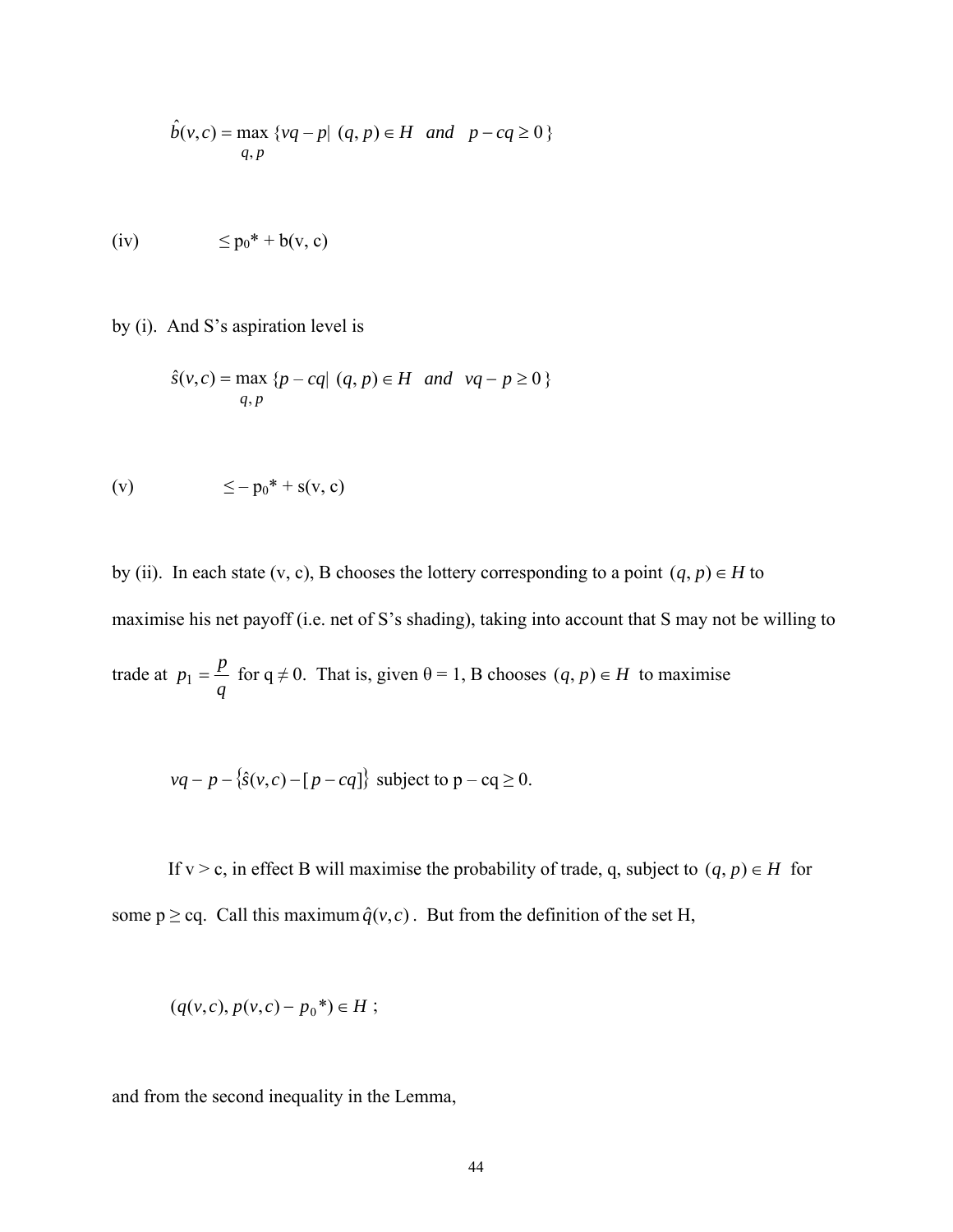$$
p(v,c) - p_0^* \geq cq(v,c).
$$

Hence  $\hat{q}(v, c)$  is at least q(v, c) whenever  $v > c$ .

If  $v < c$ , B will choose (q, p) = (0, 0); in this case set  $\hat{q}(v, c) = 0$ .

Combining these two cases, we have

(vi) 
$$
(v-c)[\hat{q}(v,c)-q(v,c)] \ge 0
$$
 in all states (v, c).

Just as total surplus in state  $(v, c)$  was given by expression (iii) under contract  $C$ , so too under contract  $\hat{C}$  it is given by

(vii) 
$$
2(v-c)\hat{q}(v,c) - \hat{b}(v,c) - \hat{s}(v,c)
$$
.

But, making use of inequalities (iv) – (vi), we see that the expression in (vii) is no less than that  $in (iii)$ .

#### QED

In words, the Proposition states that, without loss of generality,  $p_0$  can be normalized to zero and one party (B, say) can be given control over the terms of trade. The subset H of  $[0,1] \times R$  is the "design variable". It is this set that the contract specifies, taking any shape (along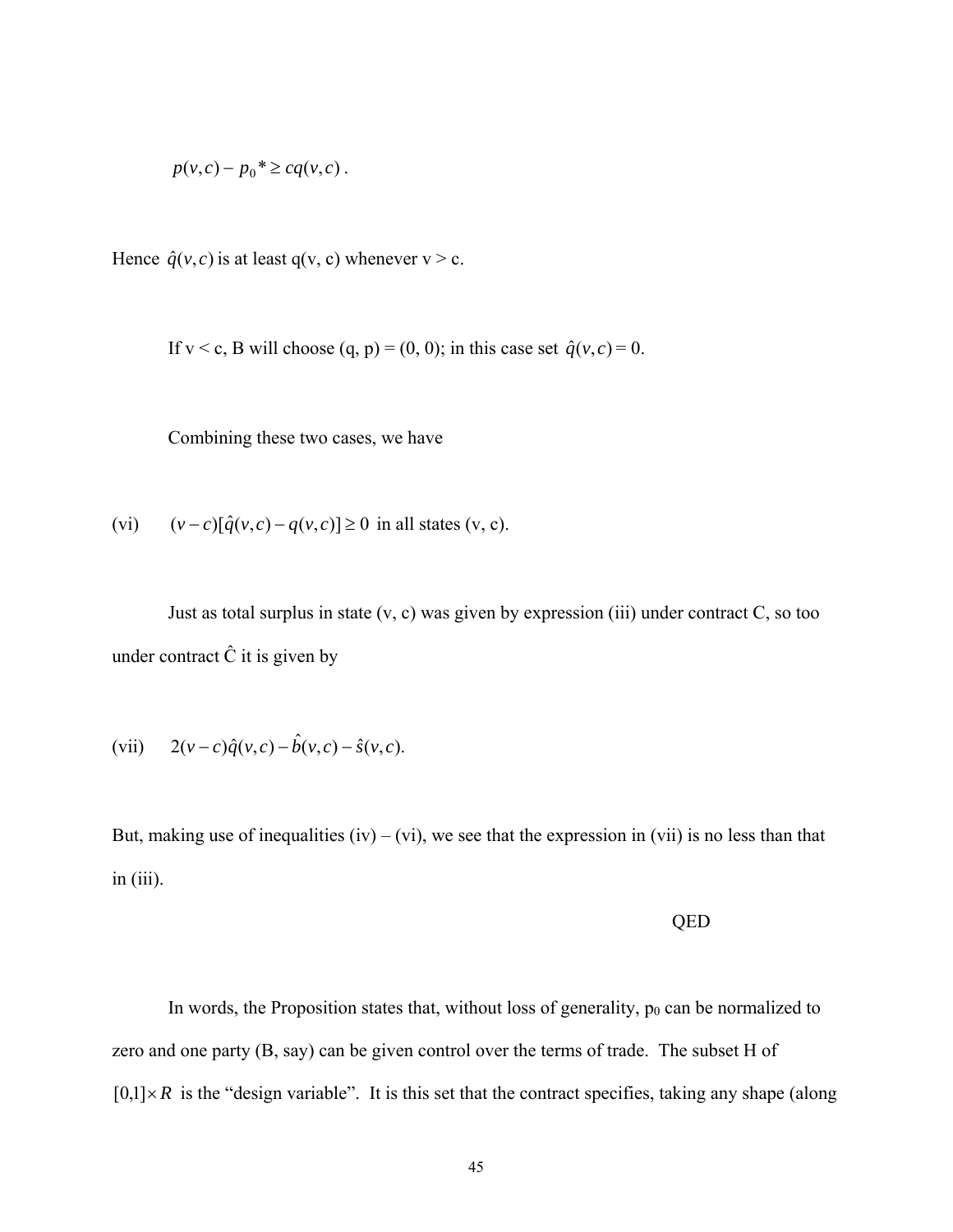the lines of that in Figure 3) – but it must be convex and, for  $q = 0$ , come to a point at the origin (i.e., when  $q = 0$ ,  $p = p_0^* = 0$ ).

Of course, the weakness of this result is that it applies only to the limit case  $\theta = 1$ . However the Proposition is suggestive of other more general results. For example, it may be quite general that (A1) and (A2) are enough to allow us to ignore the possibility of non-zero values of  $p_0$ . The Proposition as it stands may apply if  $\theta$  is close enough to 1. And for lower values of θ, somewhat more complex allocations of control rights over the terms of trade (not merely giving unilateral control to either B or S) may turn out to be optimal. All this awaits further research.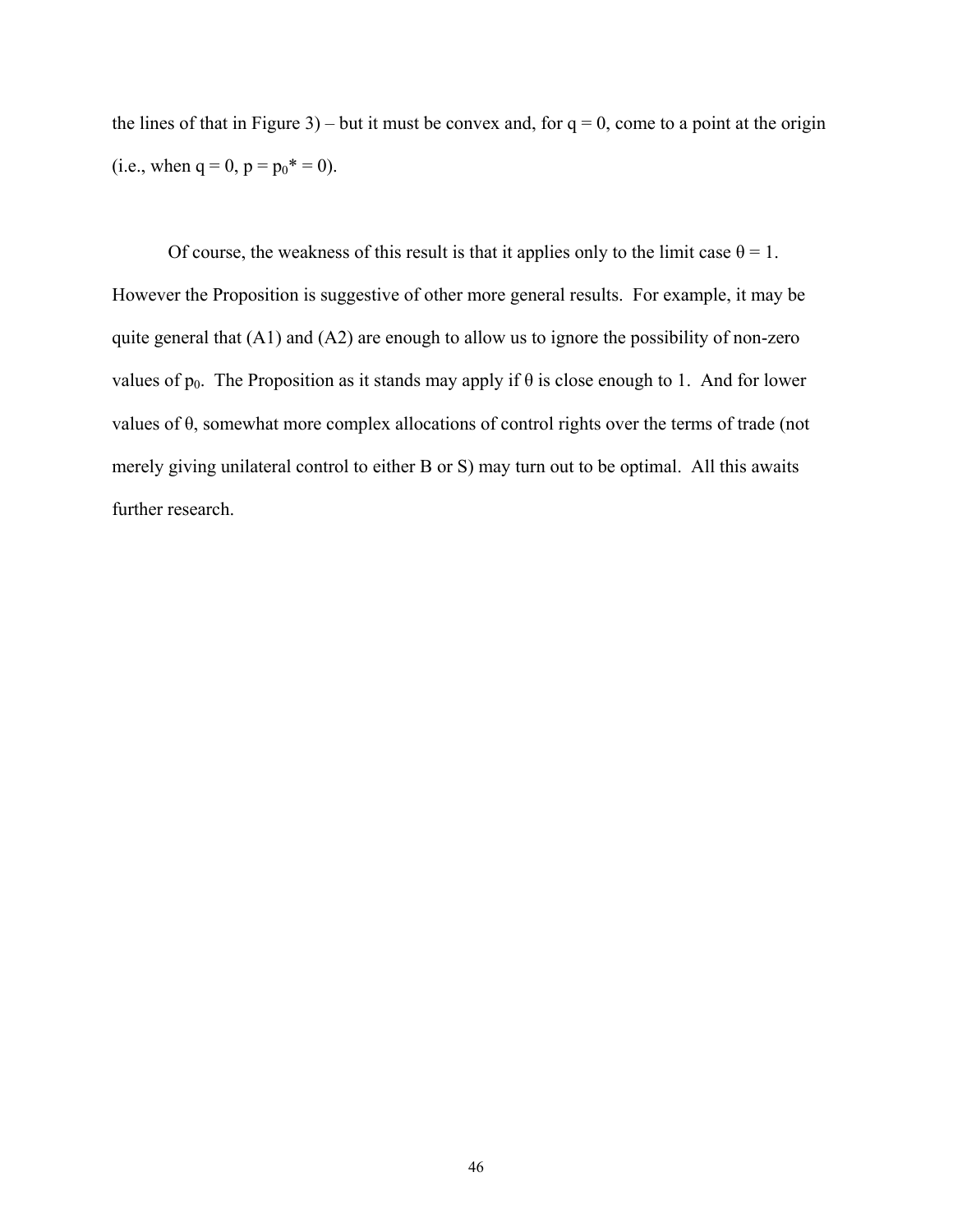### Appendix B

In this appendix we prove Proposition 4.1.

Think of composers as lying in the [0, 1] interval, with  $\lambda = 0$  corresponding to Bach and  $\lambda$ = 1 corresponding to Shostakovich. In state s2, the value of composer  $\lambda$  to B is v –  $\lambda\Delta$ , and the cost to S is  $c - \lambda \delta$ . (That is,  $\lambda$  is equivalent to a convex combination of Bach and Shostakovich.) In state s3, the value of  $\lambda$  to B is  $v - (1 - \lambda) \Delta$ , and the cost to S is  $c - (1 - \lambda) \delta$ .

As a preliminary, we should observe that if no music is played in state s4 then in the other three states the first-best could be achieved using a contract that fixes the price at v and has B choose the composer. In state s2, B would choose  $\lambda = 0$  (as first-best requires) but there would be no aggrievement on the part of S since at price v no other composer would satisfy B's participation constraint. Likewise in state s3, B would choose  $\lambda = 1$  and there would be no aggrievement. In state s1, there would be no aggrievement either (B could choose any composer). At this high price B would be unwilling to trade in state s4. Overall, expected total surplus would be  $(1 - \pi_4)(v - c)$ . For small enough  $\pi_4$ , this would be the optimal contract. But we see this as a peculiar case, which we can later confirm is ruled out if  $\pi_4/(1 - \pi_1)$  is above the lower bound in Proposition 4.1. (Incidentally, this is the role of state s4 in the model when  $\Delta$  > δ. State s1 plays an analogous role when  $Δ < δ$ .)

From now on, we suppose that music is played in state  $s4$ , at price  $p_4$ , which must lie below B's value,  $v - \Delta$ . It is straightforward to confirm that in states s2, s3 and s4 music is also played under an optimal contract. Let the price be  $p_1$  in state s1. In state s2, suppose composer  $\lambda_2$  is played at price p<sub>2</sub>. Since we are restricting attention to symmetric contracts, in state s3 composer  $1 - \lambda_2$  is played, also at price  $p_2$ .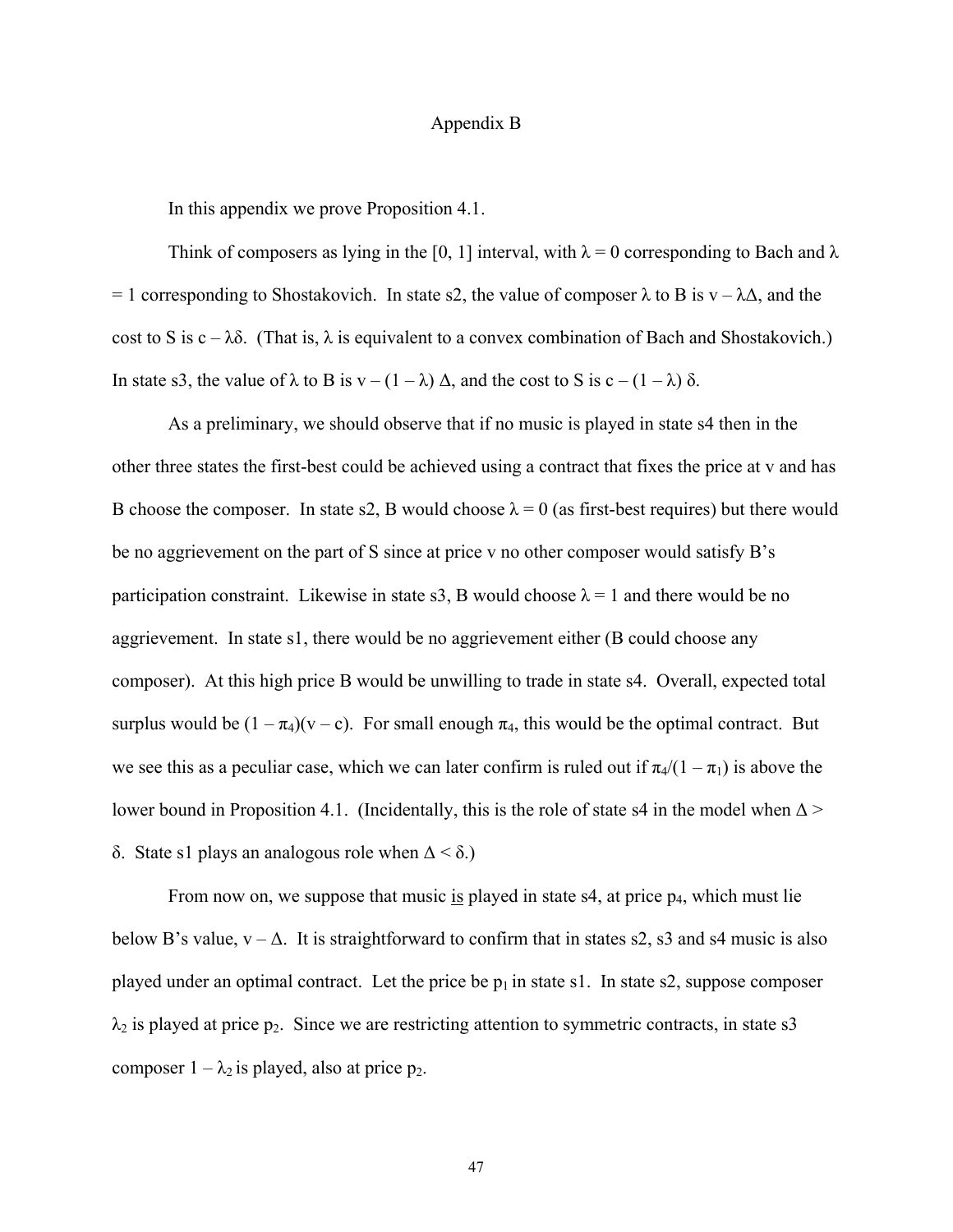The method we will use to characterize an optimal contract is to include in our mathematical programme only those inequality constraints that are critical. At the end, we will need to confirm that the (many) missing constraints are satisfied. In particular, for now we shall ignore the question of who controls the choice of composer and price.

Let  $a_2$  be the total level of aggrievement (B's plus S's) in state s2 when  $\lambda_2$  is played at price  $p_2$ . (By symmetry,  $a_2$  is also the total level of aggrievement in state s3.) Now S may prefer to switch from composer  $\lambda_2$  to composer  $1 - \lambda_2$  at the same price  $p_2$  (which is admissible in the contract, since that is what occurs in state s3), to reduce her costs from  $c - \lambda_2 \delta$  to  $c - (1 - \lambda_2)\delta$  – unless this switch would violate B's participation constraint,  $v - (1 - \lambda_2)\Delta - p_2 \ge 0$ , in which case the best S could wish for is to switch to composer  $\frac{V}{\Delta}$  $\frac{v - p_2}{v}$  at price p<sub>2</sub> and reduce her costs from c

$$
-\lambda_2 \delta \text{ to } c - \frac{v - p_2}{\Delta} \delta. \text{ Thus}
$$

(i) 
$$
a_2 \ge \delta \min \{1 - 2\lambda_2, \frac{\nu - p_2}{\Delta} - \lambda_2\}.
$$

Let  $a_1$  be the total level of aggrievement in state s1. Given that  $p_4 \le v - \Delta$ ,  $a_1$  must be at least  $p_2 - v + \Delta$ , irrespective of the price  $p_1$  (if  $p_1$  does not lie between  $v - \Delta$  and  $p_2$  then  $a_1$  will be higher still):

(ii) 
$$
a_1 \geq p_2 - v + \Delta
$$
.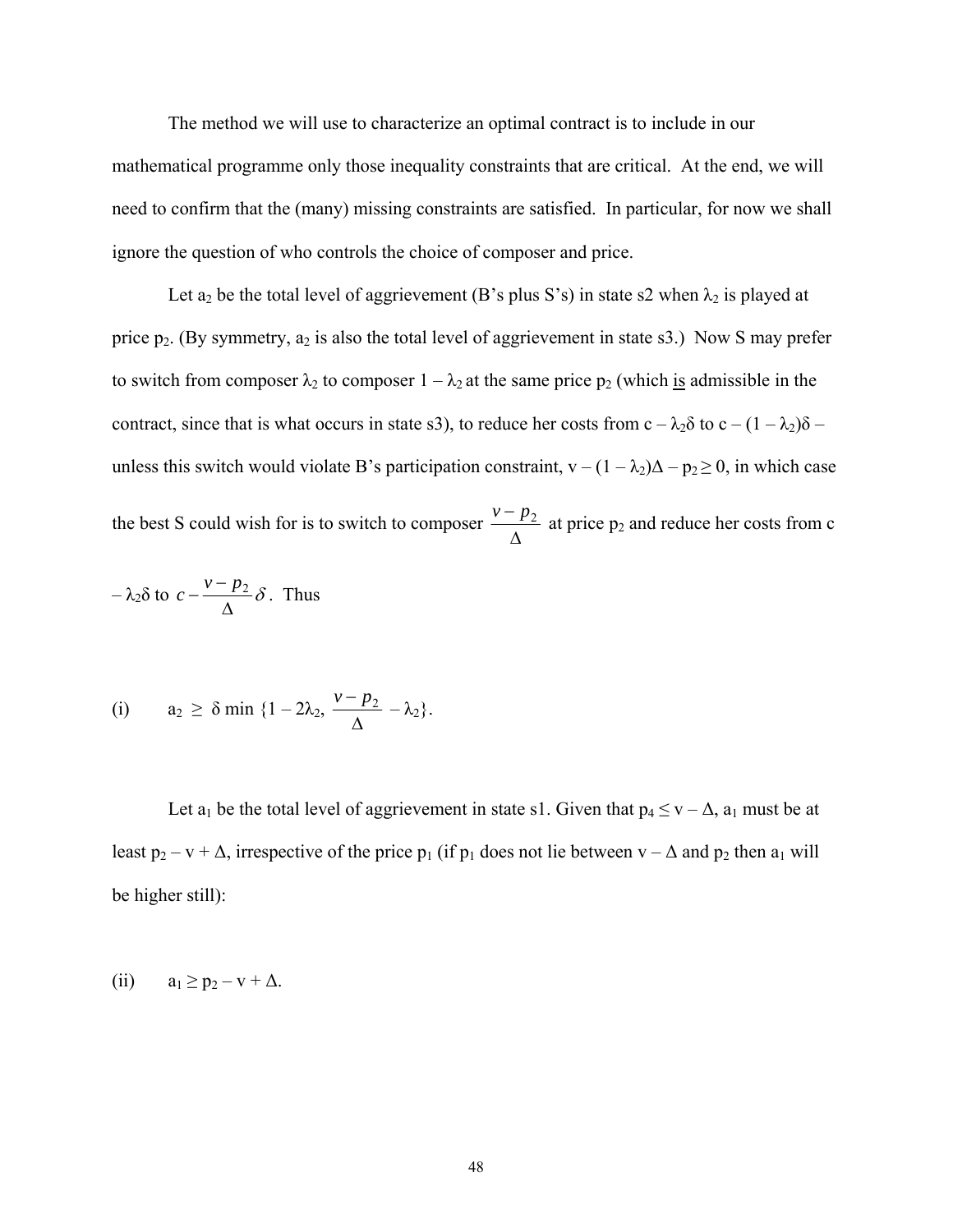If  $a_4$  is the total level of aggrievement in state s4, consider the relaxed programme: Choose  $\lambda_2$ ,  $p_2$ ,  $a_1$ ,  $a_2$  and  $a_4$  to maximize

(iii) 
$$
W \equiv \pi_1 [v - c - \theta a_1]
$$
  
  $+ (1 - \pi_1 - \pi_4)[v - c - \lambda_2(\Delta - \delta) - \theta a_2]$   
  $+ \pi_4 [v - c - \Delta + \delta - \theta a_4]$ 

subject to (i), (ii) and the constraint that total aggrievement is always nonnegative:

(iv) 
$$
a_1 \ge 0
$$
,  $a_2 \ge 0$ ,  $a_4 \ge 0$ .

In a solution to this relaxed programme, the tighter of the lower bound constraints on  $a_1$ will bind. Likewise for  $a_2$ . And  $a_4 = 0$ .

Now consider the role of  $p_2$ , which affects W in (iii) only via  $a_1$  and  $a_2$ . Via  $a_1$ , the slope of W w.r.t.  $p_2$  is  $(-\pi_1\theta)$  if  $p_2 \ge v - \Delta$ , and is zero otherwise. Via  $a_2$ , the slope of W w.r.t.  $p_2$  is at most  $(1 - \pi_1 - \pi_4)\theta \delta/\Delta$ , and is zero if  $p_2 < v - (1 - \lambda_2)\Delta$ . Hence, from the lower bound on  $\pi_1/(1 - \pi_2)\Delta$  $\pi_4$ ) in Proposition 4.1,  $p_2$  should be as small as possible. However, there is no value in pushing  $p_2$  below  $v - \Delta$  since this would not affect W.

Next, consider the role of  $\lambda_2 \in [0, 1]$ , given  $p_2 = v - \Delta$ .  $\lambda_2$  affects W only through the middle term in (iii), and via a<sub>2</sub>. Values of  $\lambda_2$  above  $\frac{1}{2}$  are clearly not optimal. If  $\Delta > (1 + 2\theta)\delta$ ,  $\lambda_2$  should be zero; whereas if  $\Delta < (1 + 2\theta)\delta$ ,  $\lambda_2$  should equal ½. These are two conditions that appear in Proposition 4.1.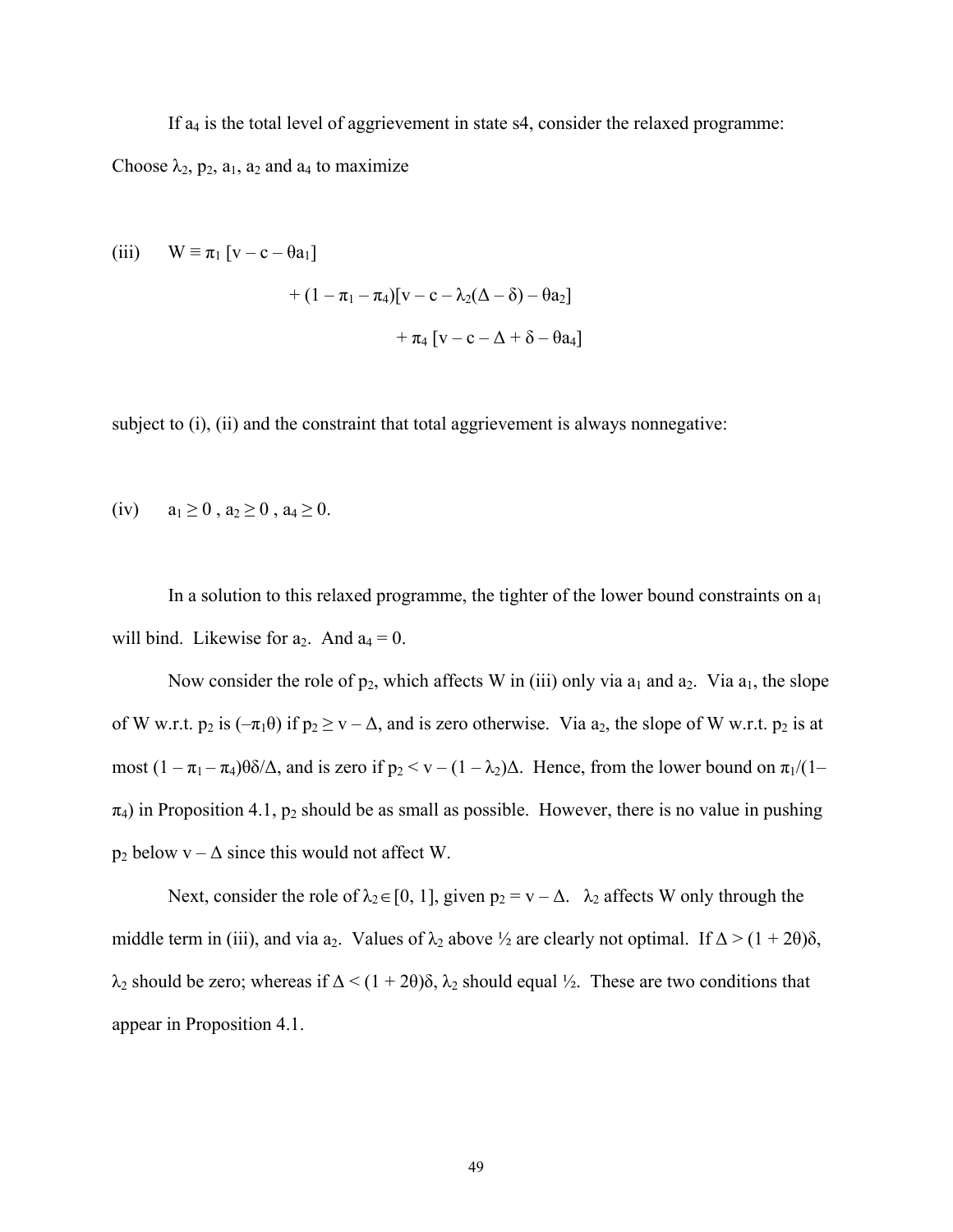Where does this leave us? On the one hand, if  $\Delta > (1 + 2\theta)\delta$  we can implement the above solution to the relaxed programme (viz.,  $p_2 = v - \Delta$ ,  $\lambda_2 = 0$ ,  $a_1 = a_4 = 0$  and  $a_2 = \delta$ ) using a contract in which the price is fixed at  $v - \Delta$  and B chooses the composer. (Actually, any fixed price between c and v –  $\Delta$  would yield the same W.) On the other hand, if  $\Delta < (1 + 2\theta)\delta$  we can implement the solution (viz.  $p_2 = v - \Delta$ ,  $\lambda_2 = \frac{1}{2}$  and  $a_1 = a_2 = a_4 = 0$ ) using a contract in which the price is again fixed at  $v - \Delta$ , but so too is the composer, at  $\lambda_2 = \frac{1}{2}$ . (Actually in this latter case, it doesn't matter which composer is fixed; it could instead be Bach,  $\lambda_2 = 0$ .) The fact that in all cases the solution to the relaxed programme can be implemented using some contract vindicates our earlier decision to omit the other inequality constraints.

Proposition 4.1 is proved.

QED

The reader may wonder why the auxiliary condition  $\pi_1/(1 - \pi_4) \ge \delta/(\Delta + \delta)$  is needed in Proposition 4.1. Consider the following variant to a simple employment contract: the basic wage is v –  $\Delta$  in return for performing  $\lambda = \frac{1}{2}$ , but B can pay a supplement  $\Delta/2$  in return for asking S to perform some  $\lambda$  in [0,1]. In states s1 and s4, B will pay the basic wage only and  $\lambda = \frac{1}{2}$  will be performed. And in state s2 [resp. s3], B will pay the supplement and ask S to perform  $\lambda = 0$ [resp.  $\lambda = 1$ ] – note that without factoring in the impact of shading by S, B is indifferent about paying the supplement in states s2 and s3, but it can be checked that S shades even more if B does not pay it. In each of states s1, s2 and s3, S would wish that B had paid the supplement and asked her to perform  $\lambda = \frac{1}{2}$ . So she is aggrieved by  $\Delta/2$  in state s1, and by  $\delta/2$  in states s2 and s3.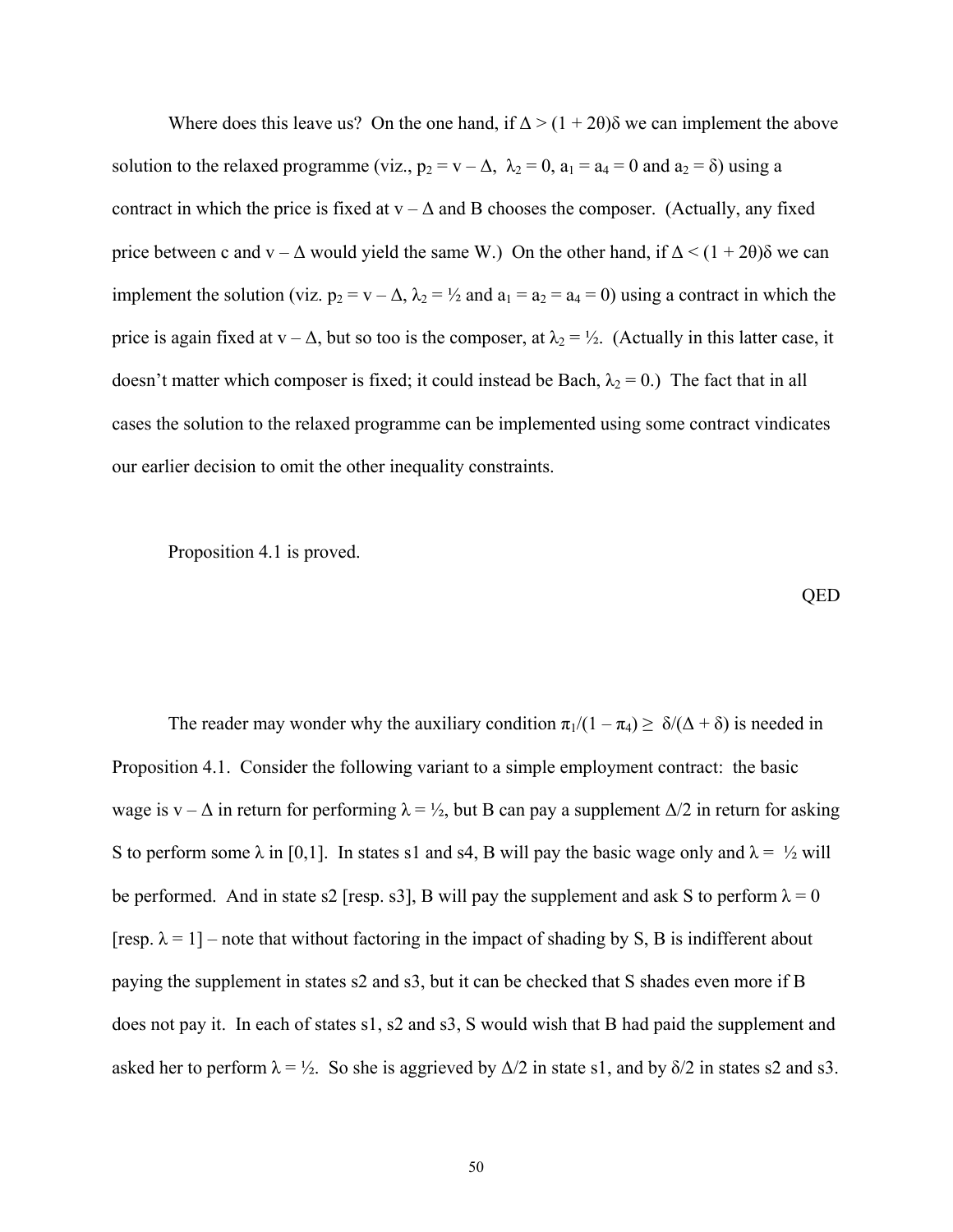(In state s2, it would be unreasonable for S to wish that B had asked her to perform any  $\lambda > \frac{1}{2}$ because that would violate B's participation constraint. Similarly, in state s3, any  $\lambda < \frac{1}{2}$  would be unreasonable.) In state s4, S cannot wish that B pay more than his value,  $v - \Delta$ , so there is no aggrievement. Overall, then, the contract yields expected total surplus

$$
\pi_1 \left[ v - c - \theta(\Delta/2) \right] + (1 - \pi_1 - \pi_4) \left[ v - c - \theta(\delta/2) \right] + \pi_4 \left[ v - c - \Delta + \delta \right].
$$

This can be strictly greater than the expected total surplus yielded by any simple employment contract if the auxiliary condition  $\pi_1/(1 - \pi_4) \ge \delta/(\Delta + \delta)$  is not satisfied. For example, if  $v = 20$ ,  $c = 10$ ,  $\Delta = 6$ ,  $\delta = 2$ ,  $\pi_1 = 0.1$  and  $\pi_4 = 0.5$ , then the above contract yields an expected total surplus  $8 - (70/10)$ , whereas the best simple employment contract (viz., B chooses any  $\lambda$ , and the wage is fixed at  $v - \Delta$ ) yields only 8 – (4 $\theta$ /5).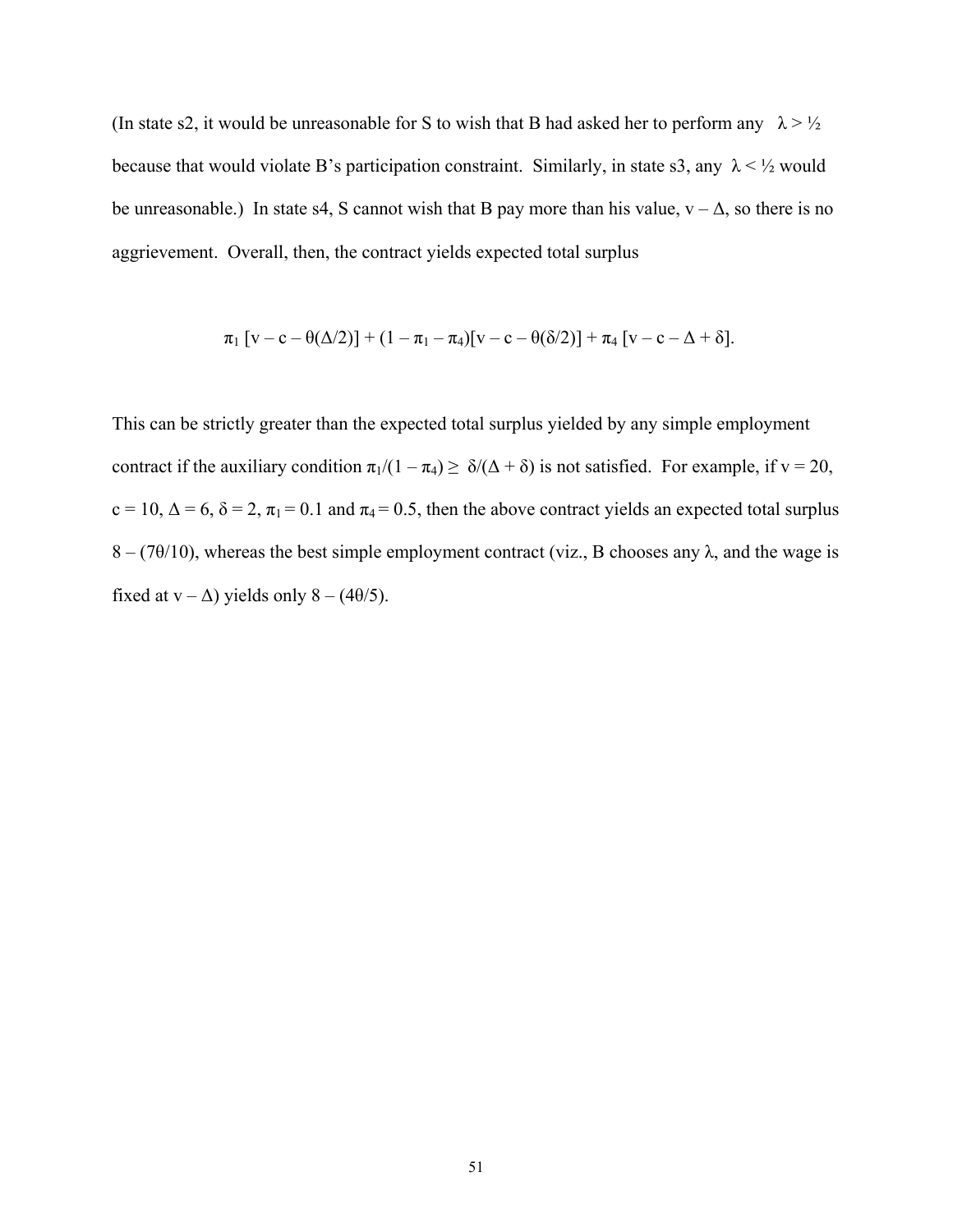# **References**

Akerlof, George A. (1982), "Labor Contracts as Partial Gift Exchange," *Quarterly Journal of Economics* 97: 543-69.

Alchian, Armen A., and Harold Demsetz (1972), "Production, Information Costs, and Economic Organization, " *American Economic Review* 62: 777-95.

Andreoni, James, Marco Castillo, and Ragan Petrie (2003), "What Do Bargainers' Preferences Look Like? Experiments with a Convex Ultimatum Game," *American Economic Review* 93: 672-85.

Babcock, Linda, and George Loewenstein (1997), "Explaining Bargaining Impasse; The Role of Self-Serving Biases," *Journal of Economic Perspectives* 11: 109-26.

\_\_\_\_\_\_\_\_\_\_, \_\_\_\_\_\_\_\_\_\_, Samuel Issacharoff, and Colin Camerer (1995), "Biased Judgments of Fairness in Bargaining," *American Economic Review* 85: 1337-43.

Bajari, Patrick, and Steven Tadelis (2001), "Incentives versus Transaction Costs: A Theory of Procurement Contracts," *The Rand Journal of Economics* 32: 387-407.

Baker, George, Robert Gibbons, and Kevin J. Murphy (2006), "Contracting for Control," mimeo, Harvard Business School.

Benjamin, Daniel J. (2005), "A Theory of Fairness in Labor Markets," mimeo, Harvard University.

Bernheim, B. Douglas, and Michael D. Whinston (1998), "Incomplete Contracts and Strategic Ambiguity," *American Economic Review* 88: 902-32.

Bewley, Truman F. (1999), *Why Wages Don't Fall During a Recession*, Cambridge, MA: Harvard University Press.

Bolton, Patrick, and Mathias Dewatripont (2005), *Contract Theory*, Cambridge, MA: MIT Press.

Camerer, Colin, and Richard H. Thaler (1995), "Anomalies: Ultimatums, Dictators and Manners," *Journal of Economic Perspectives* 9: 209-19.

Carmichael, H. Lorne, and W. Bentley MacLeod (2003), "Caring about Sunk Costs: A Behavioral Solution to Hold-up Problems with Small Stakes," *Journal of Law, Economics and Organization* 19: 106-18.

Charness, Gary, and Matthew Rabin (2002), "Understanding Social Preferences with Simple Tests," *Quarterly Journal of Economics* 117: 817-69.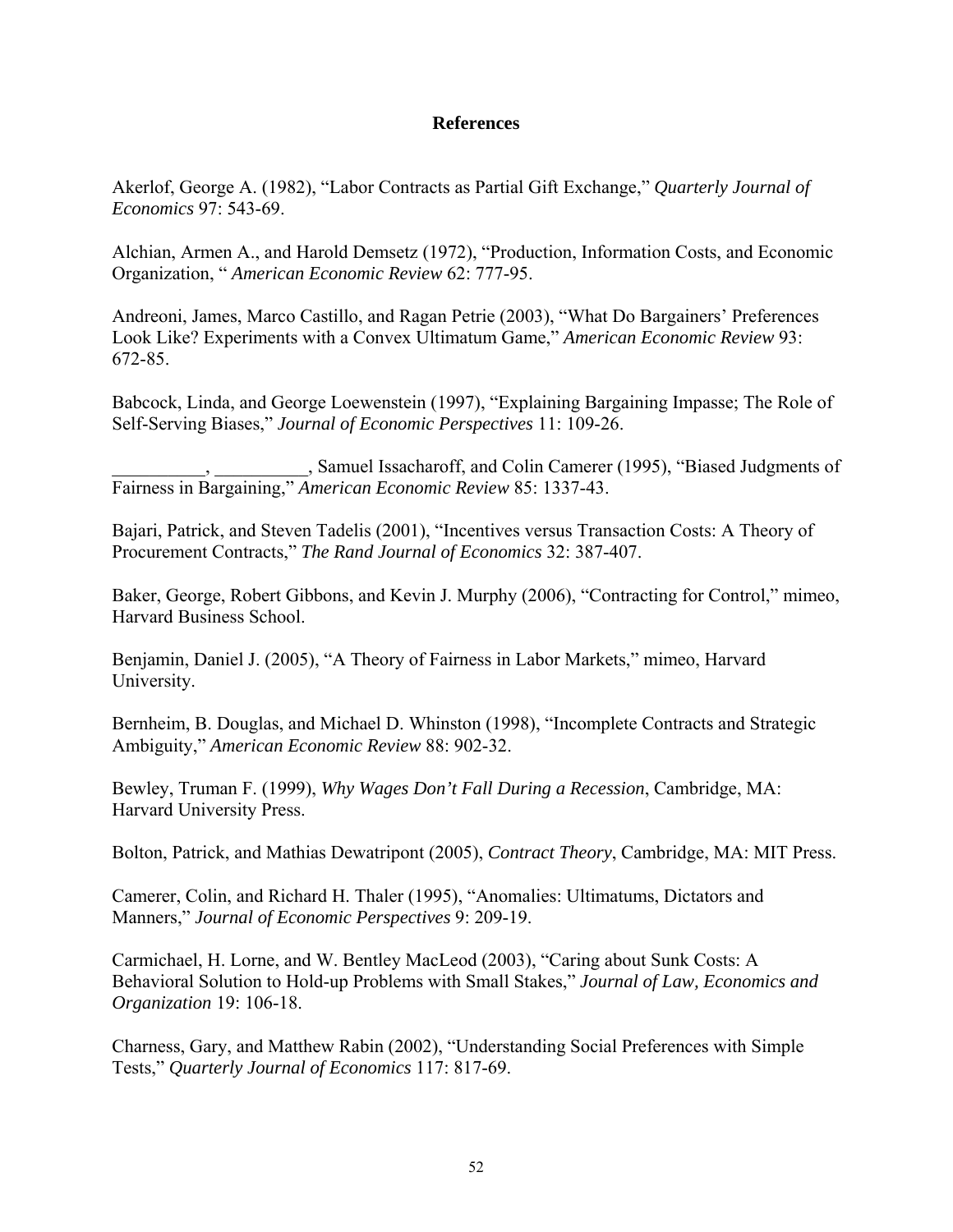Coase, R. H. (1937), "The Nature of the Firm," *Economica* 4:386-405.

Ellingsen, Tore, and Magnus Johannesson (2005), "Sunk Costs and Fairness in Incomplete Information Bargaining," *Games and Economic Behavior* 50: 166-77.

Falk, Armin, Ernst Fehr, and Uris Fischbacher (2003), "On the Nature of Fair Behavior," *Economic Inquiry* 41: 20-6.

\_\_\_\_\_\_\_\_\_\_, \_\_\_\_\_\_\_\_\_\_, and Christian Zehnder (2006), "Fairness Perceptions and Reservation Wages – the Behavioral Effects of Minimum Wage Laws," *Quarterly Journal of Economics*, forthcoming.

Farnsworth, E. Allan (1999), *Contracts*, New York: Aspen Law & Business.

Fehr, Ernst, and Simon Gächter (2000), "Fairness and Retaliation: The Economics of Reciprocity," *Journal of Economic Perspectives* 14: 159-81.

\_\_\_\_\_\_\_\_\_\_, \_\_\_\_\_\_\_\_\_\_, and Georg Kirchsteiger (1997), "Reciprocity as a Contract Enforcement Device: Experimental Evidence," *Econometrica* 65: 833-60.

\_\_\_\_\_\_\_\_\_\_, and Klaus M. Schmidt (1999), "A Theory of Fairness, Competition, and Cooperation," *Quarterly Journal of Economics* 114: 817-68.

Frey, Bruno S. (1997), *Not Just For the Money*, Cheltenham, UK: Edward Elgar.

Giacalone, Robert, and Jerald Greenberg (1997), *Antisocial Behavior in Organizations*, Thousand Oaks: Sage Publications.

Gneezy, Uri, and Aldo Rustichini (2000), "A Fine Is a Price," *Journal of Legal Studies* 29: 1-17.

Goldberg, Victor P., and John R. Erickson (1987), "Quantity and Price Adjustment in Long-Term Contracts: A Case Study of Petroleum Coke," *Journal of Law & Economics* 30: 369-98.

Grossman, Sanford J., and Oliver Hart (1986), "The Costs and Benefits of Ownership: A Theory of Vertical and Lateral Integration," *Journal of Political Economy* 94: 691-719.

Guth, Werner, Rolf Schmittberger, and Bernd Schwarze (1982), "An Experimental Analysis of Ultimatum Bargaining," *Journal of Economic Behavior and Organization* 3: 367-88.

Hart, Oliver, and John Moore (1988), "Incomplete Contracts and Renegotiation," *Econometrica*  56: 755-85.

\_\_\_\_\_\_\_\_\_\_, \_\_\_\_\_\_\_\_\_\_ (1990), "Property Rights and the Nature of the Firm,"*Journal of Political Economy* 98: 1119-58.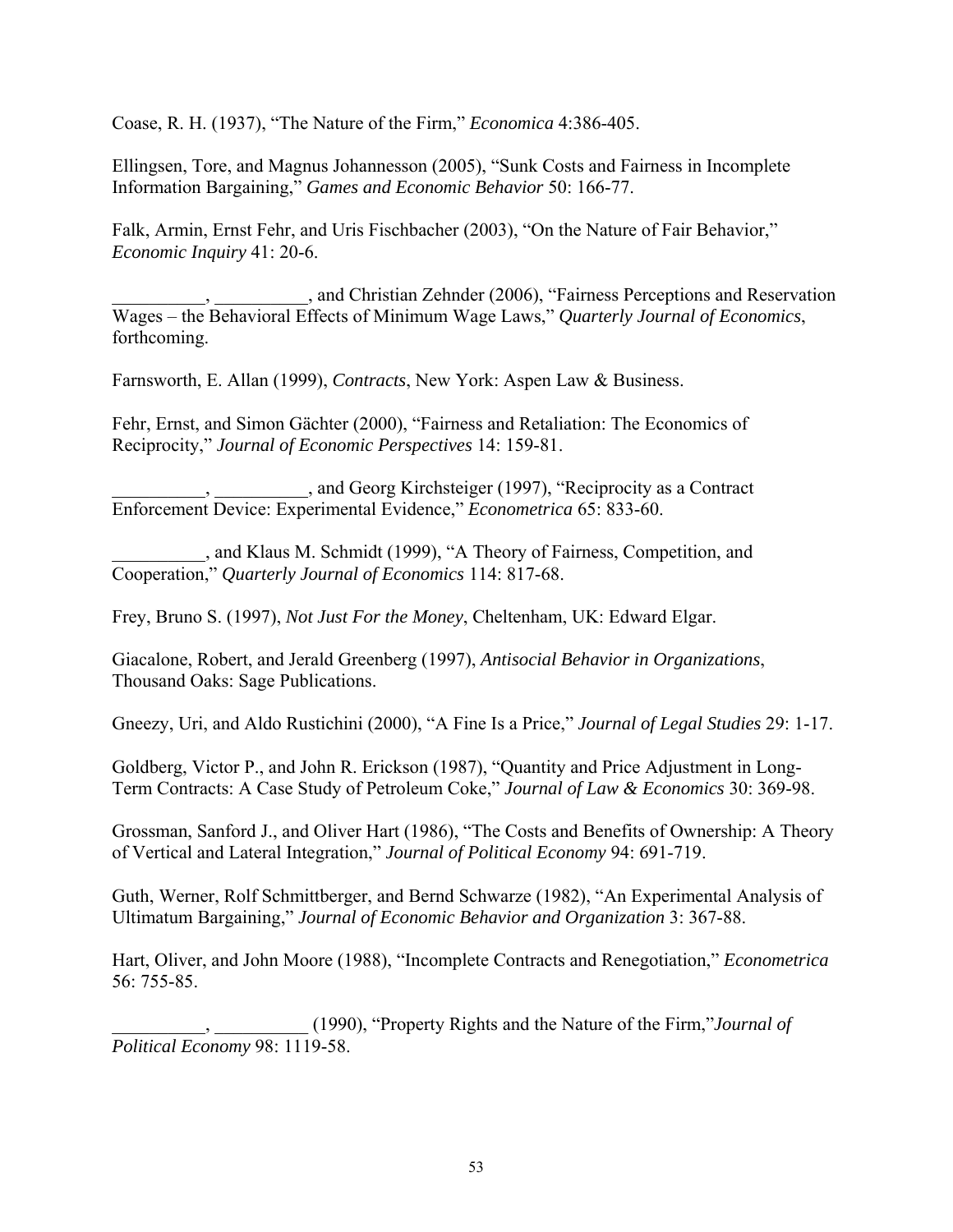(2004), "Agreeing Now to Agree Later: Contracts that Rule Out but do not Rule In," mimeo, Harvard University, revised September 2005.

Hastorf, Alberto, and Hadley Cantril (1954), "They Saw a Game: A Case Study," *Journal of Abnormal and Social Psychology* 49: 129-34.

Holmstrom, Bengt (1999), "The Firm as a Subeconomy," *Journal of Law, Economics, & Organization* 15: 74-102.

Jolls, Christine (1997), "Contracts as Bilateral Commitments: A New Perspective on Contract Modification," *Journal of Legal Studies* 26: 203-37.

Kahneman, Daniel, Jack L. Knetsch, and Richard Thaler (1986), "Fairness as a Constraint on Profit Seeking: Entitlements in the Market," *American Economic Review* 76: 728-41.

Krueger, Alan B., and Alexandre Mas (2004), "Strikes, Scabs, and Tread Separations: Labor Strife and the Production of Defective Bridgestone/Firestone Tires," *Journal of Political Economy* 112: 253-89.

Lord, Robert G., and Jeffrey A. Hohenfeld (1979), "Longitudinal Field Assessment of Equity Effects on the Performance of Major League Baseball Players," *Journal of Applied Psychology*, 64: 19-26.

Maskin, Eric (1999), "Nash Equilibrium and Welfare Optimality," *Review of Economic Studies* 66: 23-38.

Messick, David M., and Keith P. Sentis (1979), "Fairness and Preference," *Journal of Experimental Social Psychology* 15: 418-34.

Milgrom, Paul (1988), "Employment Contracts, Influence Activities, and Efficient Organization," *Journal of Political Economy* 96: 42-60.

Muris, Timothy J. (1981), "Opportunistic Behavior and the Law of Contracts," *Minnesota Law Review* 65: 521-90.

Offerman, Theo (2002), "Hurting hurts more than helping helps," *European Economic Review* 46: 1423-37.

Okun, Arthur (1981), *Prices and Quantities: A Macroeconomic Analysis,* Washington: The Brookings Institution.

Rabin, Matthew (1993), "Incorporating Fairness into Game Theory and Economics," *American Economic Review* 83: 1281-1302.

\_\_\_\_\_\_\_\_\_\_ (1995), "Moral Preferences, Moral Constraints, and Self-Serving Biases," mimeo, University of California, Berkeley.